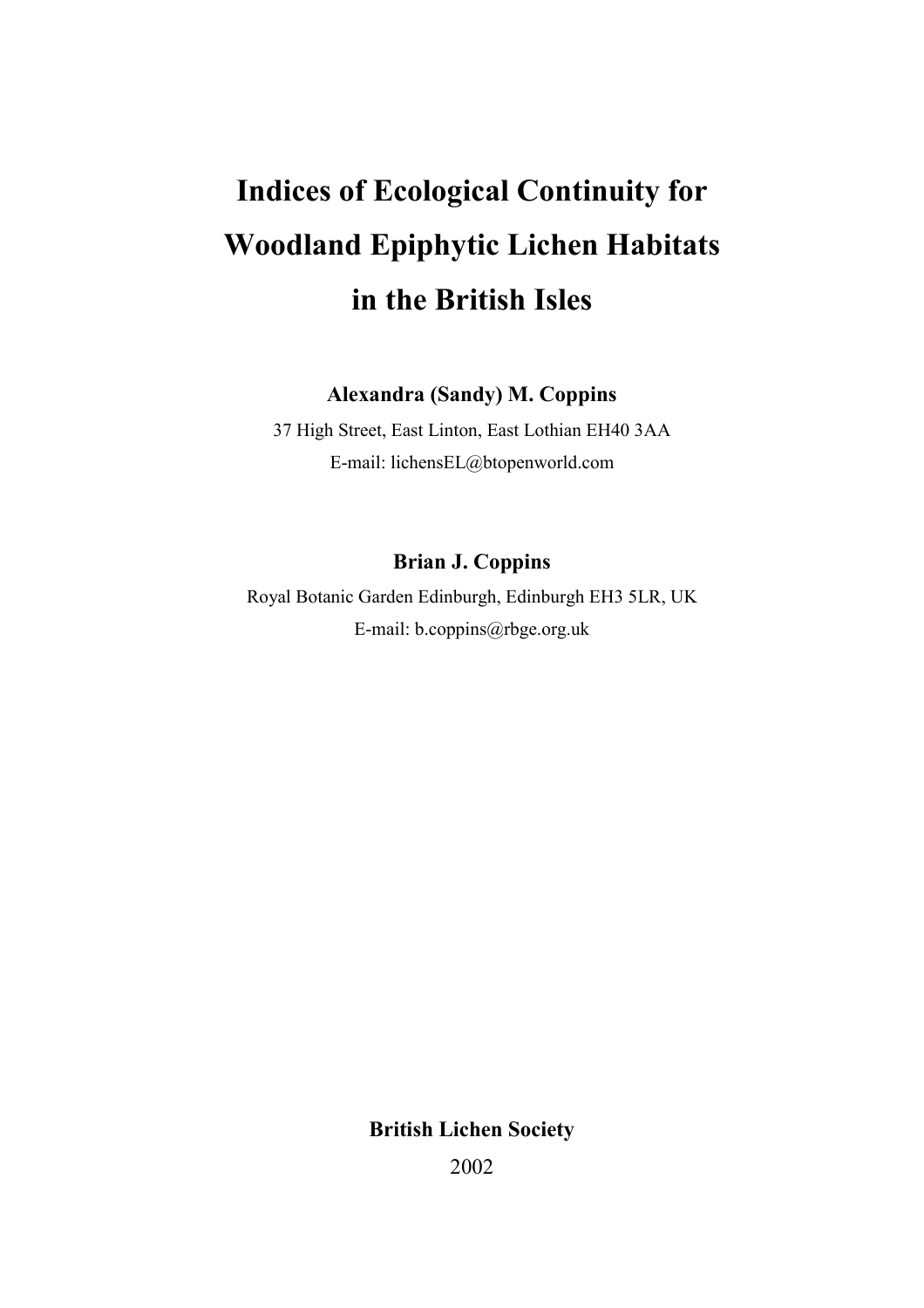© British Lichen Society 2002

http://www.theBLS.org.uk

ISBN 0 9540418 44

Printed and bound by Intype London Ltd Wimbledon SW19 4HE

Cover illustration: Cladonia botrytes by Frank S. Dobson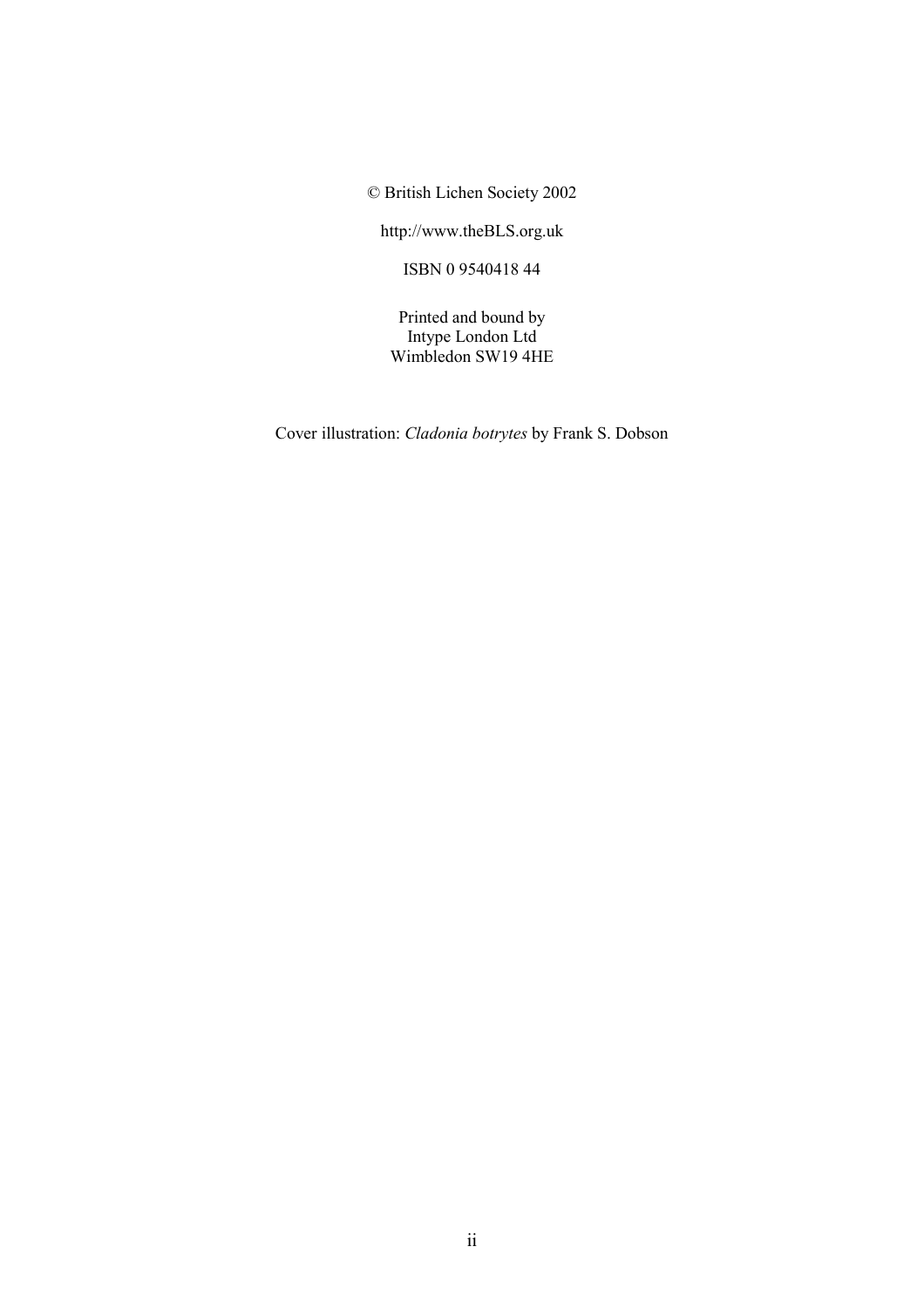# **Contents**

| 1. Introduction                                                                  | $\mathbf{1}$   |
|----------------------------------------------------------------------------------|----------------|
| 2. Site assessment and lichen indices for epiphytic lichen habitats of deciduous |                |
| (broad-leaved) woodlands                                                         |                |
| 2.1. National Lichen Indices for woodland quality and continuity used            | $\overline{2}$ |
| 2.1.1. The 'Bonus' concept                                                       | $\frac{2}{3}$  |
| 2.2. Regional Lichen Indices for woodland quality and continuity used            |                |
| 2.3. Local or specialized indices                                                | 6              |
| 2.4. Indication of conservation importance                                       | 6              |
| 2.5. Limitations to the application of epiphytic lichen indices                  | 6              |
| 2.6. Saxicolous or terricolous habitats within woodlands                         | 8              |
| 2.7. General Methodology                                                         | 8              |
| 2.8. Data collection and analysis                                                | 8              |
| 2.9. Results                                                                     | 11             |
| 2.10. Application of the method                                                  | 11             |
| 2.11. Data quality control                                                       | 11             |
| 3. Site assessment of native pinewoods using epiphytic lichens                   |                |
| 3.1. Background - indicator species of long-term continuity of pinewoods         | 18             |
| 3.2. Lichens as indicators of long-term continuity of pinewoods                  | 18             |
| 3.3. NPIEC: (Native Pinewood Index of Ecological Continuity)                     | 21             |
| 3.3.1. Climatic variability                                                      | 21             |
| 3.3.2. Application and interpretation of NPIEC                                   | 21             |
| 3.3.3. Bonus species                                                             | 22             |
| 4. Acknowledgements                                                              | 27             |
| 5. References                                                                    | 27             |
| Appendix I - Nomenclatural changes and alternatives                              | 30             |
| Index to lichen taxa                                                             | 34             |

# Map

| Map 1. Areas where each Lichen Index of Ecological Continuity for deciduous |  |
|-----------------------------------------------------------------------------|--|
| woodlands is appropriate                                                    |  |

# Tables

| Table 1. Comparison of some Western Scottish woods ranked by RIEC,       |    |
|--------------------------------------------------------------------------|----|
| <b>EUOCIEC</b> and WSIEC                                                 | 10 |
| Table 2. RIEC - Revised Index of Ecological Continuity                   | 12 |
| Table 3. NIEC - New Index of Ecological Continuity                       | 13 |
| Table 4. WSIEC - West of Scotland Index of Ecological Continuity         | 14 |
| Table 5. EUOCIEC - Eu-Oceanic Calcifuge Index of Ecological Continuity   | 15 |
| Table 6. ESIEC - East of Scotland Index of Ecological Continuity         | 16 |
| Table 7. WIIEC - West Ireland Index of Ecological Continuity             | 17 |
| Table 8. Lichen species confined to Scottish native pinewoods            | 19 |
| Table 9. Main species used in the Native Pinewood Index of Ecological    |    |
| Continuity (NPIEC)                                                       | 20 |
| Table 10. Some lichens considered as 'Bonus' species in native pinewoods | 23 |
| Table 11. NPIEC - Native Pinewood Index of Ecological                    | 24 |
|                                                                          |    |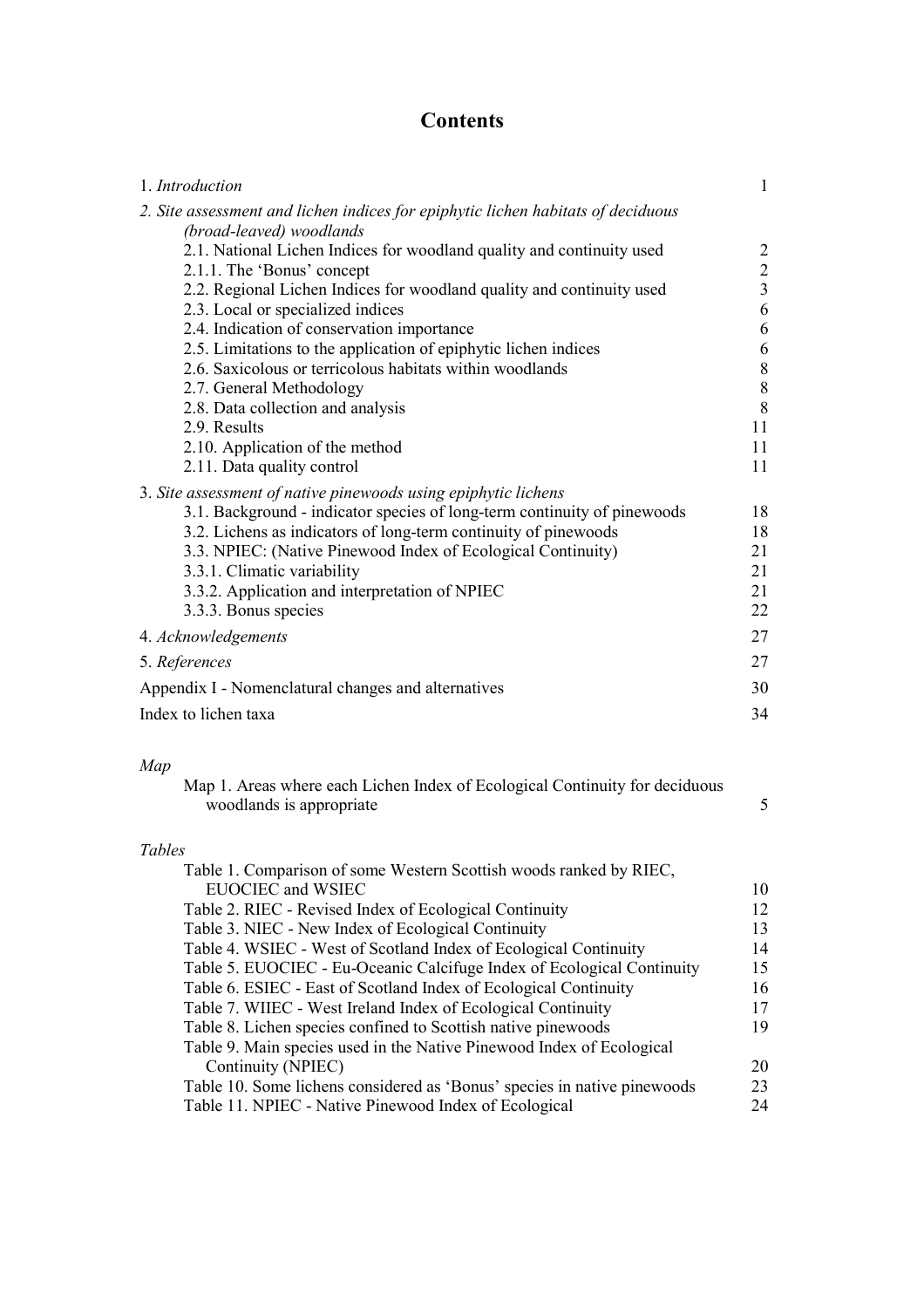# Indices of Ecological Continuity for woodland epiphytic lichen habitats in the British Isles

A.M. & B.J. Coppins

#### 1. INTRODUCTION

This manual is dedicated to Dr Francis Rose MBE, who first grappled with the evidence and formulated the use of lichens as indicators of ecological continuity in British deciduous woodlands (Rose 1974, 1976, 1992, 1993). Both authors acknowledge a deep debt of gratitude to Francis Rose, and present here for the first time in a single publication the national and regional indices, most of which he pioneered. The updated indices are presented here so as to be readily available for all site surveyors, who can then make comparable, across-the-board site assessments.

Since the inception of the various regional lichen indices, on-going field work has largely confirmed the validity of the lichen species selected as indicators, and they are presented here following Francis Rose's original drafts. Indeed, except for the updating of nomenclature, the main lists of indicator species remain unchanged. However, because of improved knowledge of the distribution and ecology of many lichens, we have revised the suggested examples for 'Bonus' species, but realise that future amendments are inevitable as such knowledge increases further. Two indices, one for broad-leaved woodland in Western Ireland and another for use in Native Pinewoods and old growth Scot's pine plantations, are published for the first time.

Lichen nomenclature follows Coppins (2002), but see also Appendix I.

#### 2. SITE ASSESSMENT AND LICHEN INDICES FOR EPIPHYTIC LICHEN HABITATS OF DECIDUOUS (BROAD-LEAVED) WOODLANDS

To evaluate and compare the lichen and conservation interests of deciduous (broad-leaved) woodland sites in Britain various criteria are applied. The grading of deciduous woodlands, parklands and Native Pinewoods in Britain for their lichen interest started with the report prepared by the Woodland Working Party of the British Lichen Society in 1982 (Fletcher et al. 1982). This report was a national survey that listed and graded known woodland and parkland sites in Britain in terms of importance of their lichen floras. Although the data is now twenty years old, it remains a valuable guide, and still forms the basis for grading woodlands today, and entries are periodically updated as new survey work is undertaken. Fletcher et al. (1982) classified woodlands into ten broad ecological groups (e.g. lowland parkland, oceanic valley woods, upland oceanic oak and birch, continental-type woods, Native Pinewoods, etc.), so that comparisons between similar sites can be made. The grading system ranks from Grade 1 - international importance, through to Grade 7 - sites of no lichenological importance. Not all of the ten ecological woodland groups included a site of Grade 1 status. Grading is based on various criteria, including the total number of species, the presence of notable species/communities, the potential viability of the populations, as well as the application and scores of appropriate Lichen Indices.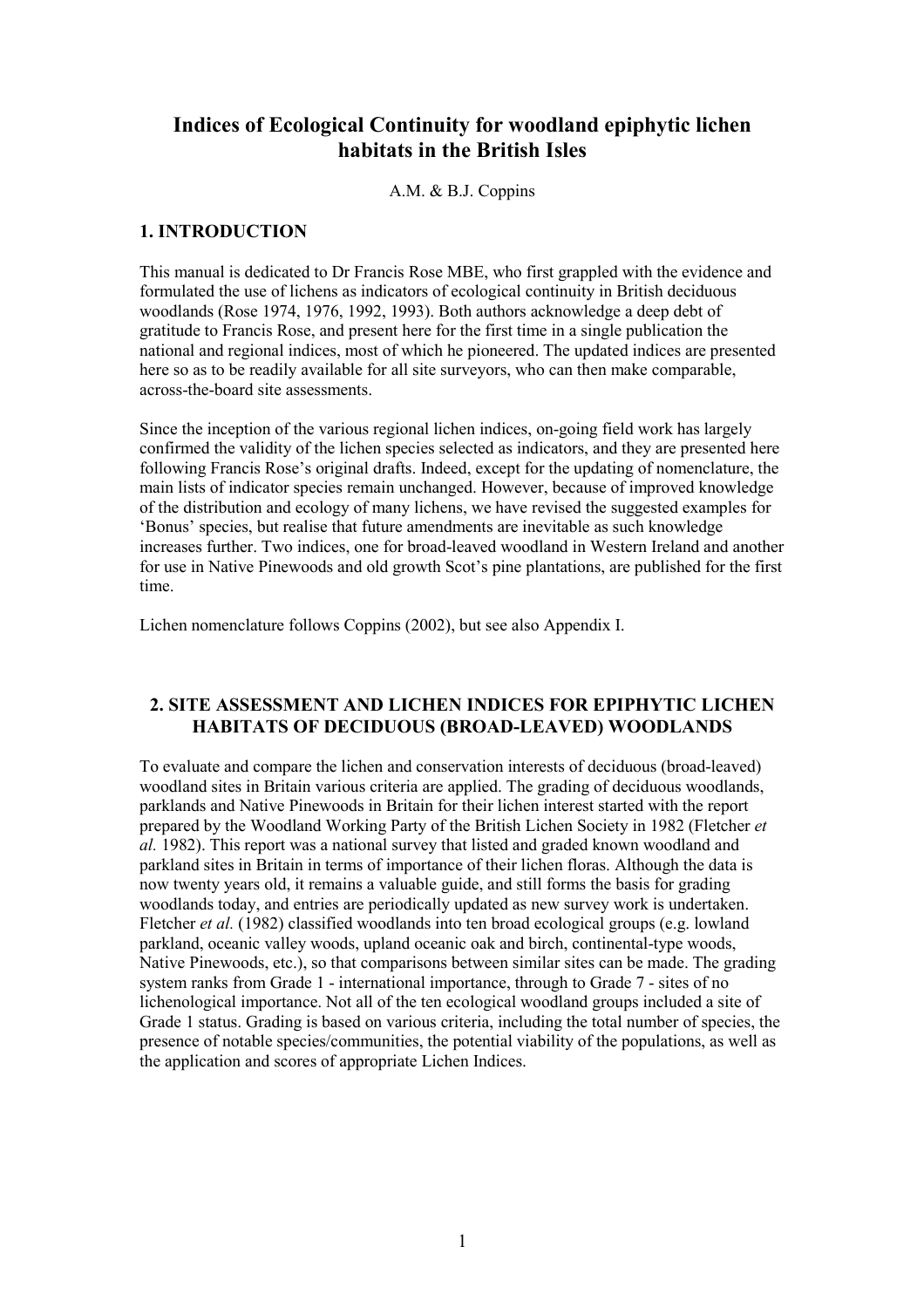#### 2.1. National Lichen Indices for woodland continuity and quality

- RIEC: (Revised Index of Ecological Continuity; Rose 1976, 1993, Rose & Coppins 2002) This is used to grade the 'ancient woodland' characteristics of deciduous woodlands throughout the whole of Great Britain and Ireland. (TABLE 2). The RIEC is based on reference to documentary sources and extensive field work carried out by Dr Francis Rose, whereby he identified a base list of 30 indicator lichens which appear to be faithful to woods that have retained varying degrees of ecological integrity over time. Most of the species in this list have affinities with the Lobarion pulmonariae and the Lecanactidetum premneae communities. It is assumed that the 'best' woods will only ever achieve a maximum of 20 out of the 30 indicator species, allowing for differences in woodland structure and the geographical distribution of lichens throughout Britain. The Index is thus expressed as a percentage, with 20 RIEC species giving an RIEC value of 100% (RIEC =  $n/20 \times 100$ , where *n* is the number of Indicator Species). In some cases there is flexibility in the method with regard to certain species occurring within a given woodland, e.g. where *Sticta fuliginosa* and *S. sylvatica* both occur within a wood, then only one is counted towards the overall total. See Table 2 for guidance on interpretation of RIEC values.
- NIEC: (New Index of Ecological Continuity; Rose 1992, 1993, Hodgetts 1992, Woods & Orange 1999, Gilbert 2000) (TABLE 3). The NIEC was developed in response to advances in knowledge of the taxonomy, ecology and distribution of epiphytic lichens in the 16 years since publication of the RIEC in 1976. The NIEC is applicable to most of lowland Britain north to Galloway but excluding most of Northumberland and those parts of Powys, Hereford, Worcestershire and Shropshire that fall within the 'rain shadow' of the Welsh mountains. Woodlands of the upland areas of SW England and Wales, Cumbria, Dumfries and Galloway also fall outside the NIEC area. All of Ireland apart from the SW (Kerry and Cork) and western Mayo and Galway, are also appropriate for the NIEC (see Map 1).

The NIEC is based on a list of 70 species primarily devised towards grading woodlands for their conservation status, rather than just focusing on the 'old woodland' interest. As these two interests are usually linked, the NIEC in fact incorporates nearly all of the RIEC species. The NIEC is not intended to replace the RIEC, but to be used in conjunction with it, as the latter indicates the 'ancient woodland' qualities, whilst the former has broader application to assess the overall conservation importance of a given woodland site. Sites with a T value of 30 or more are considered to be of high conservation importance, whereas those scoring < 20 are likely to be of limited importance. See Section 2.1.1 for guidelines for 'Bonus' species and T values.

#### 2.1.1. The 'Bonus' concept

Additional significant local or rare species not included in the NIEC base list of 70 species, are counted as 'Bonus' species as they add to the overall conservation interest. A list of candidate Bonus species for the NIEC is shown at the end of Table 3, but a few additional species could qualify, for example by reference to the the Red Data Book (Church et al. 1996), Conservation Evaluation table (Woods & Coppins in prep.), and/or the British Lichen Society Distribution Maps (Seaward 1995 *et sqq.*). For example, a species whose current rarity status distribution is Nationally Rare (NR) or Nationally Scarce (NS), may in fact be one that is only recently described (e.g. Micarea coppinsii) and is likely to be widely distributed and common, and should not be counted as a Bonus. Other NR or NS species may have been under-recorded and should not be included as Bonus species. These include Gyalecta derivata and Opegrapha multipuncta, which were both listed as 'Bonus species' for the NIEC by Rose (1992:  $229$ ). Reference to Woods & Coppins (in prep.) will help to clarify the status of scarce species, by checking to see if they are categorized as Least Concern (LC),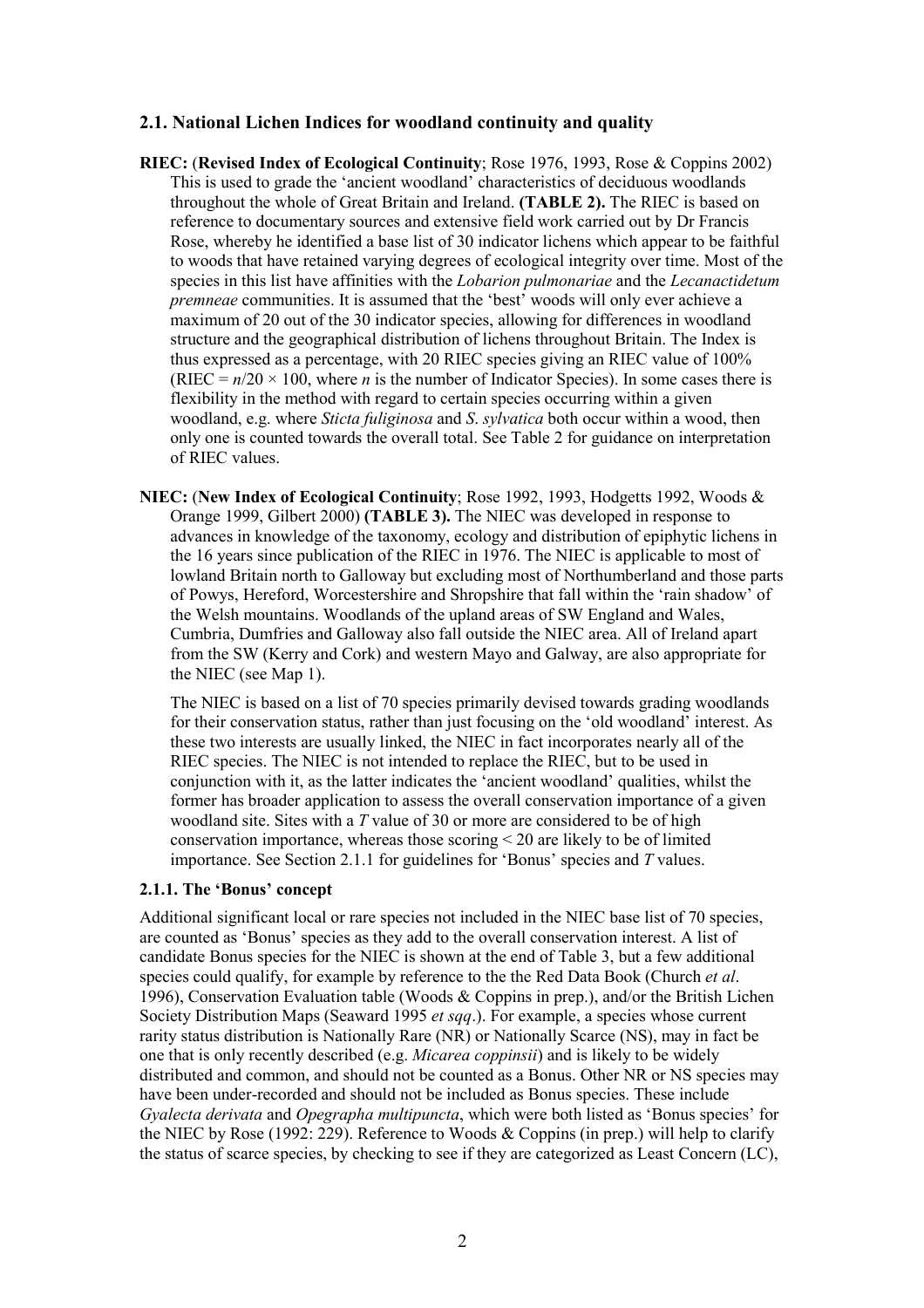in which case they would not qualify as a Bonus species, unless, perhaps, they occur well outside their normal distributional range (if this is sufficiently well known), or are listed as being an International Responsibility (IR) of Britain.

Hence, the perceived rarity status of species may well change over time, with some formerly considered NR or NS species proving to be more common. The conservation evaluation of individual species will not necessarily remain static either, with some species found to be more common and widely occurring than previously thought, and others increasing their range and population sizes, and vice versa.

We admit that the the Bonus concept can be a confusing and complicating factor when comparing index values, and that the selection of Bonus species, even with guidelines, is still very much at the discretion of the surveyor at a particular point in time. However, we have found that the inclusion of Bonus species is an invaluable supplement when evaluating sites for their conservation importance. In order to compsensate for the subjectivity of selection, the Bonus species selected for an individual site must always be identified in the species list(s) for the site report, so that they can be re-evaluated at a later date. Bonus species are added to the NIEC total, to give an overall Index figure (total) denoted as "T", and should always be cited as No. of Main list species + No. of Bonus species = T, e.g. NIEC + B = T.

The same guidelines apply when Bonus species are added to the scores of the other indices described below (WSIEC, EUOCIEC, ESIEC, WIIEC), and for the NPIEC (see Section 3). For each of these indices, a suggested list of appropriate Bonus species is provided, but these lists are by no means exhaustive. Although the Red Data Book (Church et al. 1996) and Conservation Evaluation (Woods & Coppins in prep.) apply only to Britain, we suggest that these are consulted with regard to the use in Ireland of the NIEC and WIIEC, until such time as equivalent Irish evaluations are available.

## 2.2. Regional Lichen Indices for woodland continuity and quality

Geographical and climatic variation within the British Isles is reflected in the range of lichen communities and species present for a given locality. Hence, in areas where the NIEC is not applicable, regional Indices have been developed by Dr Rose (in conjunction with Dr Brian Coppins) in an attempt to assess the conservation importance of woodlands, where significant lichens and communities which indicate species and habitat diversity within different climatic regions can occur. These regional Indices are for use in western Scotland, wet upland western woodlands, eastern Scotland (including NE England and parts of the English-Welsh borders) and western Ireland, all areas where the NIEC is not applicable (see Map 1). A separate index applicable to woodlands of native Scot's pine is treated in Section 3.

Map 1 provides a rough guide to the applicability of each index. However, the lines on the map do not represent sharply defined delineations, and in border areas it may prove difficult to decide what index to use. In such cases of doubt the surveyor is recommended to use the relevant alternatives, such as:

| EUOCIEC/ESIEC/NIEC | England-Wales border                                           |
|--------------------|----------------------------------------------------------------|
| EUOCIEC/NIEC       | SW England, W Wales, Lake District, SW Scotland                |
| EUOCIEC/WSIEC      | W Scottish Highlands, and areas around Clyde valley            |
| <b>ESIEC/NIEC</b>  | England-Wales border, Northern England, Scottish Borders and   |
|                    | Southern Uplands                                               |
| ESIEC/NIEC/WSIEC   | western Central Lowlands of Scotland (around the Clyde valley) |
| <b>ESIEC/WSIEC</b> | Central Scottish Highlands, Central Northern Highlands         |
| NIEC/WIIEC         | W Ireland                                                      |

WSIEC: (Western Scotland Index of Ecological Continuity; Rose & Coppins unpublished, Hodgetts 1992) (TABLE 4). The mild, wet, Atlantic climate experienced along much of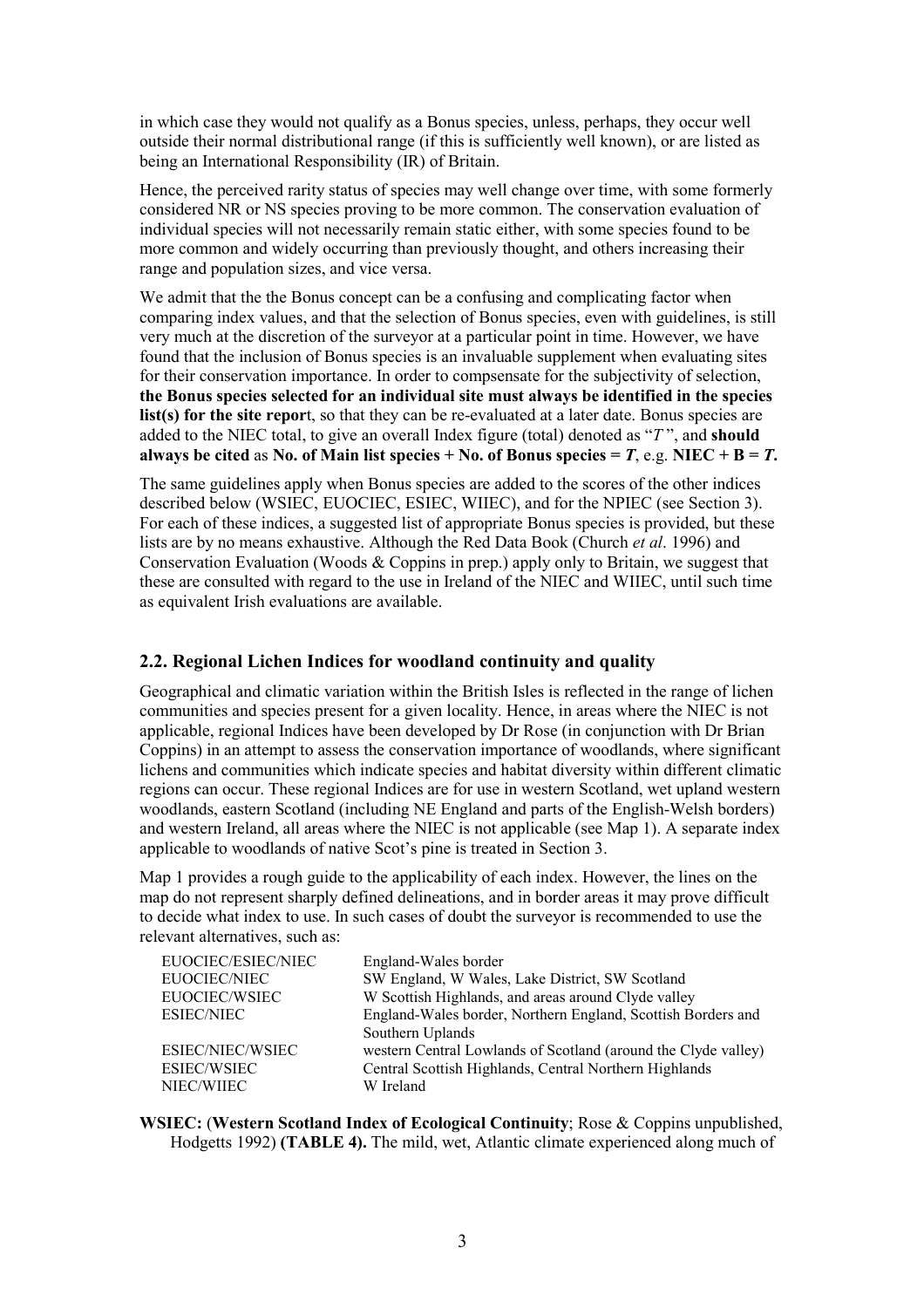lowland and coastal western Scotland gives rise to particular lichen communities (mostly western facies of the Lobarion pulmonariae and the Graphidion scriptae; James et al. 1977). These assemblages contain not only 'ancient woodland' species, but they are present in an abundance unparalleled elsewhere in Europe, and are therefore of high international importance. The WSIEC has a base list of 50 species. As with the NIEC, the 'Bonus' concept also applies to the WSIEC, with species such as Graphis alboscripta (Scottish endemic) counting as a Bonus species to be added to the overall total when present, giving a final  $(T)$  Index value (see Section 2.1.1 for guidelines for Bonus species). Sites with a T value of 25 or more are considered to be of high conservation importance, whereas those scoring <20 are likely to be of limited importance. The WSIEC may also be applicable to SW Norway.

- EUOCIEC: (Eu-Oceanic Calcifuge Woodlands Index of Ecological Continuity; Rose & Coppins unpublished; Hodgetts 1992) (TABLE 5). This Index applies to western woodlands in upland or exposed situations in high rainfall areas with a low or very low potential water deficit and where significant leaching of the bark occurs, producing rather acidic conditions (e.g. upland birch-oak-willow woods). Such woodlands are sometimes contiguous with more sheltered woodland for which the NIEC or WSIEC are more applicable. Lichen communities under these more exposed conditions (primarily the Parmelion laevigatae; James et al. 1977) can also contain several significant species indicative of habitat diversity and undisturbed conditions. The areas of application for the EUOCIEC fall within those defined as hyperoceanic or euoceanic by Birse (1971). Although the "Eu-oceanic" may not be strictly appropriate for this index, we have chosen to retain it for the sake of continuity! The EUOCIEC has a base list of 30 species, and the 'Bonus' concept can be applied for additional notable species (see Section 2.1.1 for guidelines for Bonus species). Sites with a  $T$  value of 10 or more are considered to be of high conservation importance.
- ESIEC: (Eastern Scotland Index of Ecological Continuity; Rose & Coppins unpublished, Hodgetts 1992) (TABLE 6). This Index is applicable mostly to deciduous woodlands in the drier, more continental climate of eastern Scotland, NE England, western Hereford, Worcestershire and Shropshire and eastern Wales. The ESIEC is also applicable to Jutland and southern Sweden. Lichen communities here will include an eastern, continental facies of the Lobarion pulmonariae and a significant presence of the Calicion hyperelli. The ESIEC has a base list of 30 Indicator species. The presence of six or more Caliciales within a given woodland site counts as a score of one. The 'Bonus' concept can be applied (see Section 2.1.1 for guidelines for Bonus species), which, when added to the overall ESIEC, gives a T value. Sites with a T value of 10 or more are considered to be of high conservation importance.
- WIIEC: (Western Ireland Index of Ecological Continuity; Rose unpublished) (TABLE 7). Deciduous woodlands occurring in the extremely mild and oceanic climate of western Ireland can support a markedly luxuriant oceanic facies of the Lobarion pulmonariae and Graphidion scriptae. The base list of 50 Indicator Species contains several lichens that are rare in western Scotland (e.g. Parmentaria chilensis and Pyrenula dermatodes), as well as species that (in a British Isles context) are known only from SW Ireland (Haematomma sorediatum and Leptogium juressianum). To some extent, the WIIEC is also applicable to Macaronesia. The 'Bonus' concept can be applied. Guidelines for the selection of Bonus species is given in Section 2.1.1 and although the Red data Book (Church et al. 1996) and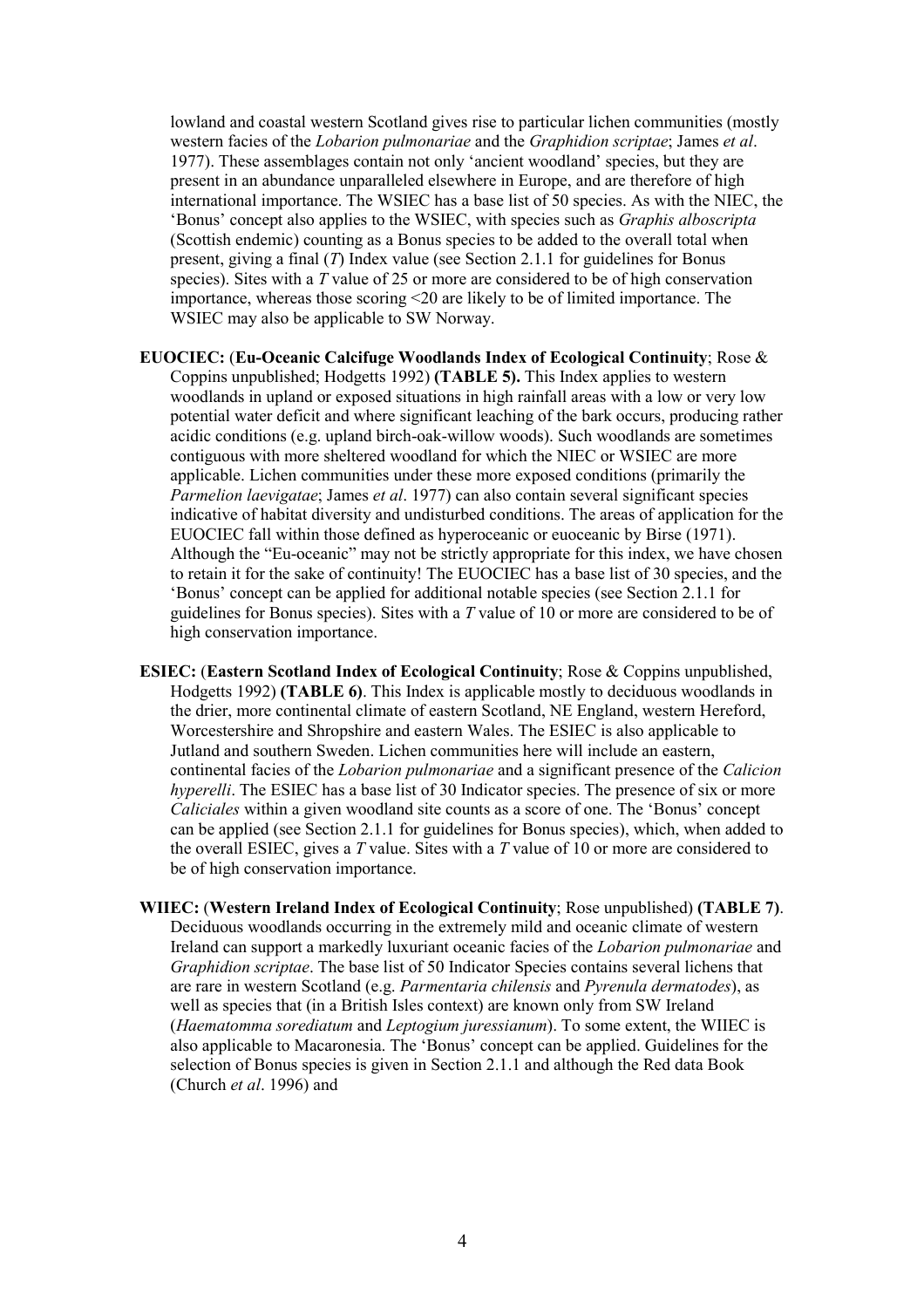

Map 1. Showing areas where each Lichen Index for Ecological Continuity for deciduous woodlands is appropriate.

Near boundaries, both indices should be used.

NIEC = New Index of Ecological Continuity

ESIEC = Eastern Scotland Index of Ecological Continuity

WSIEC = Western Scotland Index of Ecological Continuity

WIIEC = Western Ireland Index of Ecological Continuity

EUOCIEC = Eu-Oceanic Calcifuge Woodlands Index of Ecological **Continuity**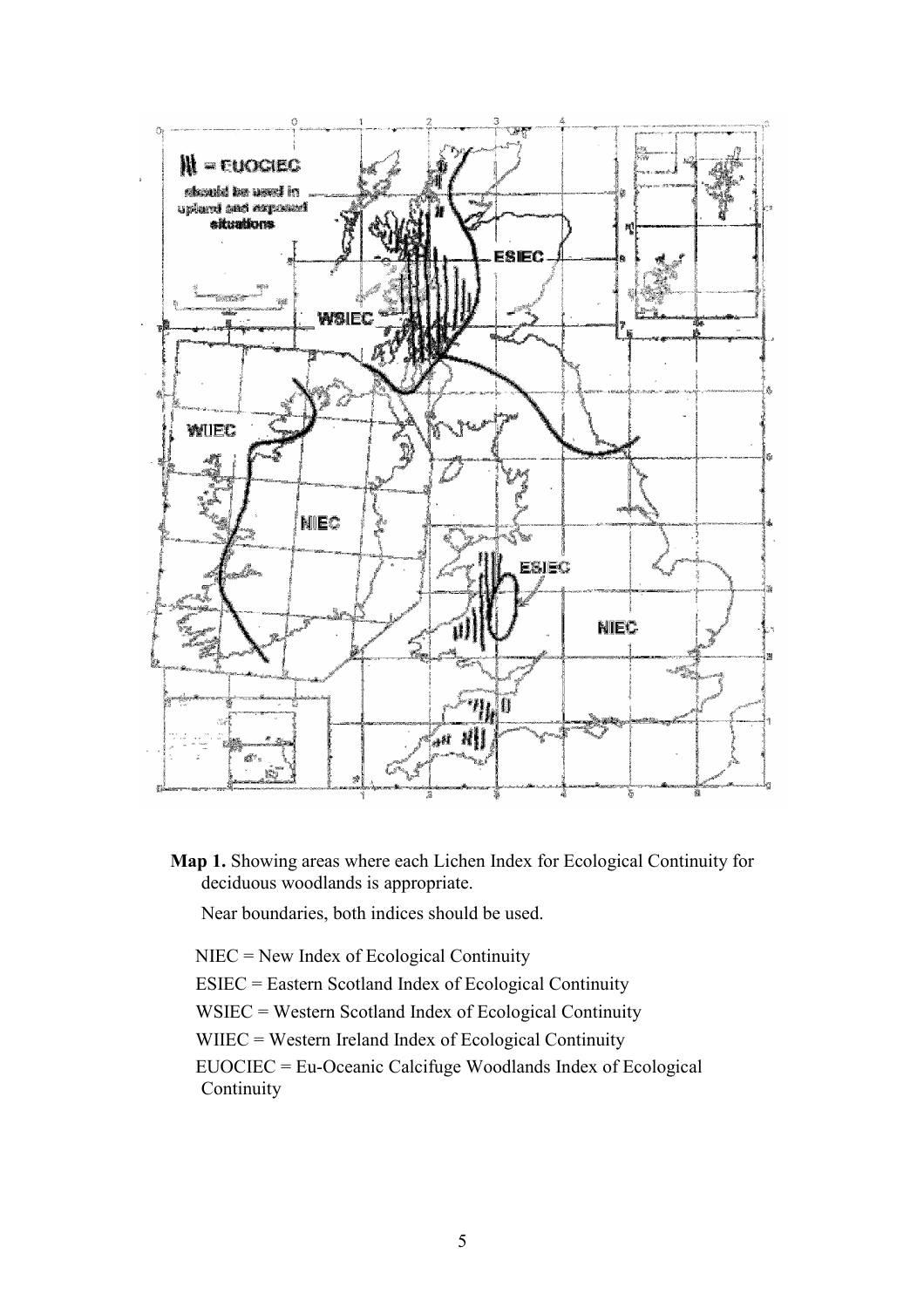Conservation Evaluation (Woods & Coppins in prep.) apply only to Britain, we suggest that these are used until equivalent documents are available for Ireland. Added Bonus species to the WIIEC give an overall T value. Sites with a T value of 25 or more are considered to be of high conservation importance, whereas those scoring  $\leq 20$  are likely to be of limited importance. NB: Howard Fox (pers. comm.) comments that the WIIEC list probably contains too high a proportion of very rare species, and that the list may need future adjustment so as to give a better resolution for comparison of site data.

#### 2.3. Local or specialized indices

The indices presented here are recommended for use over large geographical areas. However, supplementary local or specialized indices can be developed to suit particular purposes. For example, Wolseley & O'Dare (1989, 1990) devised their 'NIEC (Exmoor)', based on Rose's draft NIEC, for use in a large survey of woods on Exmoor in SW England. As explained below (Section 2.5) the main indices can be of limited value in areas with present or past high levels of atmospheric pollution. In such areas, it is sometimes possible to find a few species that are locally indicative of woodland continuity, but not recognized as such in 'clean air' regions. A good example is Graphis scripta in the English Midlands and in the Lothians. Specialized or 'niche' indices could also be devised: we are currently accumulating data for one to assess the Graphidion component of Atlantic hazelwoods, and another suitable candidate is dead wood habitats within deciduous woodlands. Indices of ecological continuity can be developed for other, non-wooded habitats, such as the Maritime Index being revised by Peter James and Pat Wolseley from their original draft (Wolseley & James 1991). Similar indices have also been mooted for stonework in churchyards and for prehistoric megaliths. However, we must emphasize the need for testing any draft indices over a wide geographical range before they are suggested for general application in site survey reports.

#### 2.4. Indication of conservation importance

In the above outline of each index, and in Tables  $3-7$ , the statements such as "Sites with a  $T$ value of 25 or more are considered to be of high conservation importance" require some qualification. These statements must be considered only as a rough guide. Almost without exception, sites above the stated threshold will be of high conservation importance for their lichen interest as well as other features. Sites with lower values are likely to be of less conservation importance, at least for their lichen interest, but certainly there are exceptions. For example, a site with a rather low T value may have an exceptionally well-developed and viable population of a rare, 'Priority' species, much better than in other woodlands with higher  $\overline{T}$  values, where the species is present in small, isolated and possibly endangered populations. An example is Urquhart Bay Wood (WSIEC  $T = 10$ ), which supports a large population of the Red-listed Fuscopannaria ignobilis. Thus, although the Index values provide a valuable aid to the assessment of a site, they should never be taken as the sole basis for such an assessment.

#### 2.5. Limitations to the application of epiphytic lichen indices

In areas currently or previously affected by high levels of atmospheric pollution or acid rain, there will have been a severe effect on most lichen taxa, so application of the RIEC in affected areas will not result in an accurate picture as to whether a woodland is of ancient origin and has retained, in respect of woodland structure, ecological continuity over time. Hence, the impoverished lichen floras (and low RIEC values) of many known ancient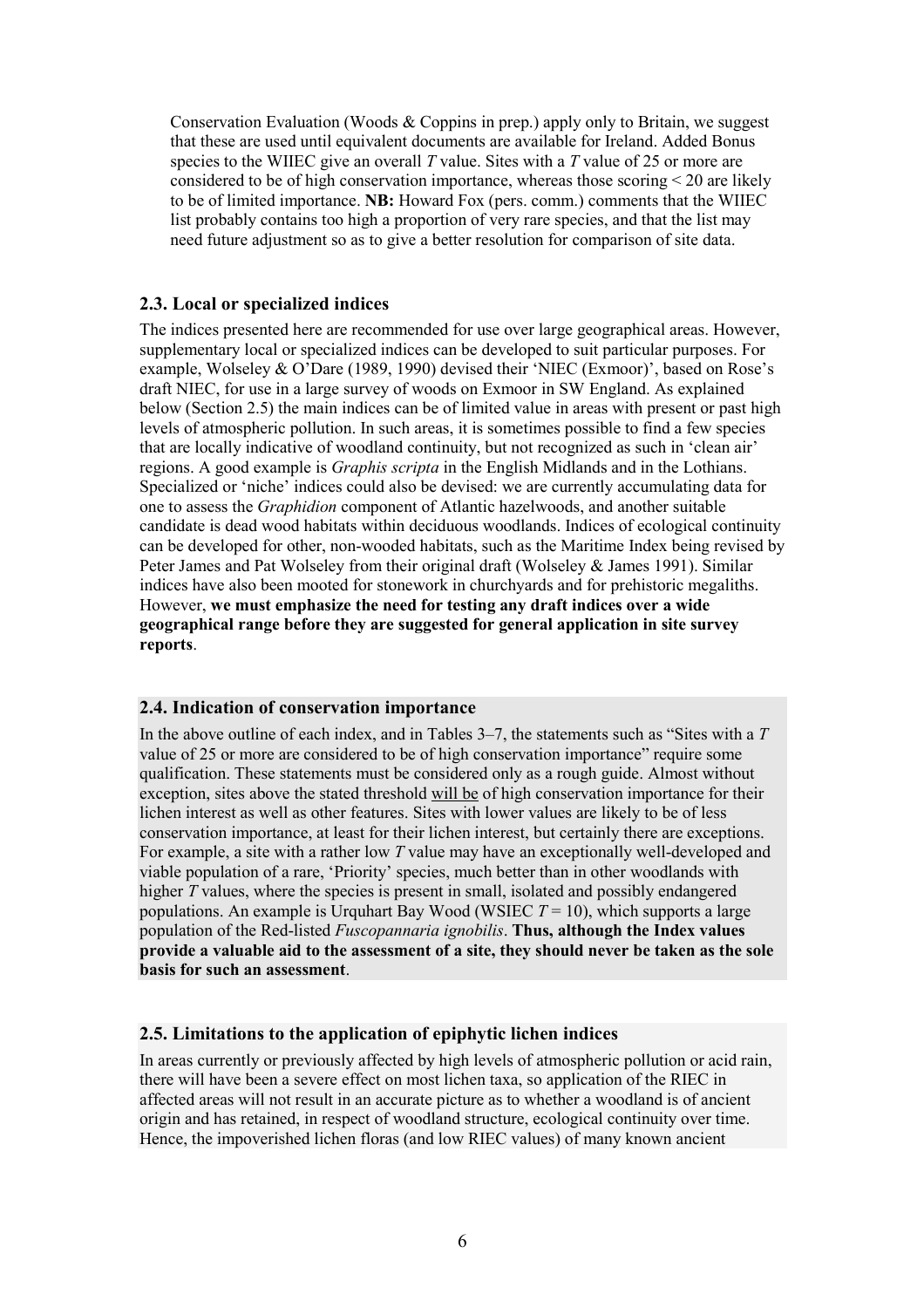parklands in central lowland England do not reflect their antiquity. Woodlands adjacent to other sources of pollution (such as brickworks, aluminium smelters or limestone quarries) will also have lower RIEC values than would otherwise be expected, owing to these localized environmental influences. The growing concern over modern agricultural pollution, particularly in areas of intensive livestock farming, is that the high levels of ammonia are causing changes to epiphytic lichen floras at woodland edges, resulting in losses of some 'ancient woodland' species, depauperization of relic communities, and replacement at best by the Xanthorion parietinae community, and at worst by ubiquitous algae such as Desmococcus sp.

It is a similar story for the NIEC, which includes most of the RIEC species but has a broader remit to include species of conservation importance other than 'ancient woodland' indicators. Lichen assemblages reduced or changed through various forms of pollution will include few if any NIEC species. Neither the RIEC nor the NIEC include any species from the Xanthorion parietinae community.

Pollution is not such a problem for the WSIEC, ESIEC or the WIIEC, as the areas where these Indices are applicable are largely in clean air zones. However, the Cowal Peninsular and nearby parts of the Kintyre Peninsular in western Scotland lie west of the Glasgow conurbation, and significant atmospheric pollution and acidification effects have been noted in the low altitude epiphytic lichen floras here, which has led to lower WSIEC values than would be anticipated from the mild, wet climate (O'Dare & Coppins 1992). Indeed, the resultant floristic composition of the epiphytic flora means that the EUOCIEC is often more relevant here, even in sheltered lowland situations. Long-distance atmospheric pollution (usually experienced as 'acid rain'), can also have detrimental effects on the lichen floras of trees in upland and exposed woodlands, leading even to a reduced value of the EUOCIEC. Similar 'long-range' effects have been noted, elsewhere, such as in the Cheviot Hills of Northumberland (Gilbert 1986), leading to lower than expected ESIEC scores.

A far more wide-ranging limitation that affects all epiphytic lichen Indices is that of woodland management. In this respect, coppiced woods (where trees are cut back on a regular cycle, such as oak (*Quercus* spp.) for charcoal and tanning, but especially hazel (*Corylus avellana*), for a variety of small-wood uses), will have very poor Index values. This, despite the fact that many coppiced woods are of known ancient origin. Coppicing effectively removes all epiphytic lichens with the cut wood, in the same way that clear-felling a woodland of timber trees will. In coppiced woodlands where mature standard trees are also present, the lichens on such trees are subject to drastic changes of light and humidity during the regular coppice cycles, so generally will support poorly developed and species-poor lichen communities, with few (or no) ancient woodland Indicator Species of the RIEC, despite the fact that these trees may be of great age. This is not to suggest that all hazel woodlands are of low conservation interest; there is no evidence that many stands of pure hazel in parts of lowland western Scotland and Ireland were ever extensively coppiced, but rather were selectively cut, preserving ecological continuity within the stand. Hence, some of the highest WSIEC and WIIEC values occur in hazel woodlands (Coppins & Coppins 2000, Coppins et al. 2002).

The common purpose of all of the lichen Indices is that they indicate ecological continuity within a woodland, the theory being that the more critical species (the ones of conservation importance) are poor colonizers and require regular availability of suitable habitat niches within the woodland ecosystem. Once the woodland has undergone quite severe habitat disturbance (such as clear-felling or regular coppicing), the niche presence is disrupted. So, in some cases, apparently suitable old-growth woods may have low lichen Index values; this indicates that at some period in the past, these woods were cleared and may have been replanted or even regenerated naturally, but the all important ecological continuity has been broken, resulting in a loss of lichen diversity. Although past management may have had limitations on the end results of applying lichen Indices (i.e. low value scores), in some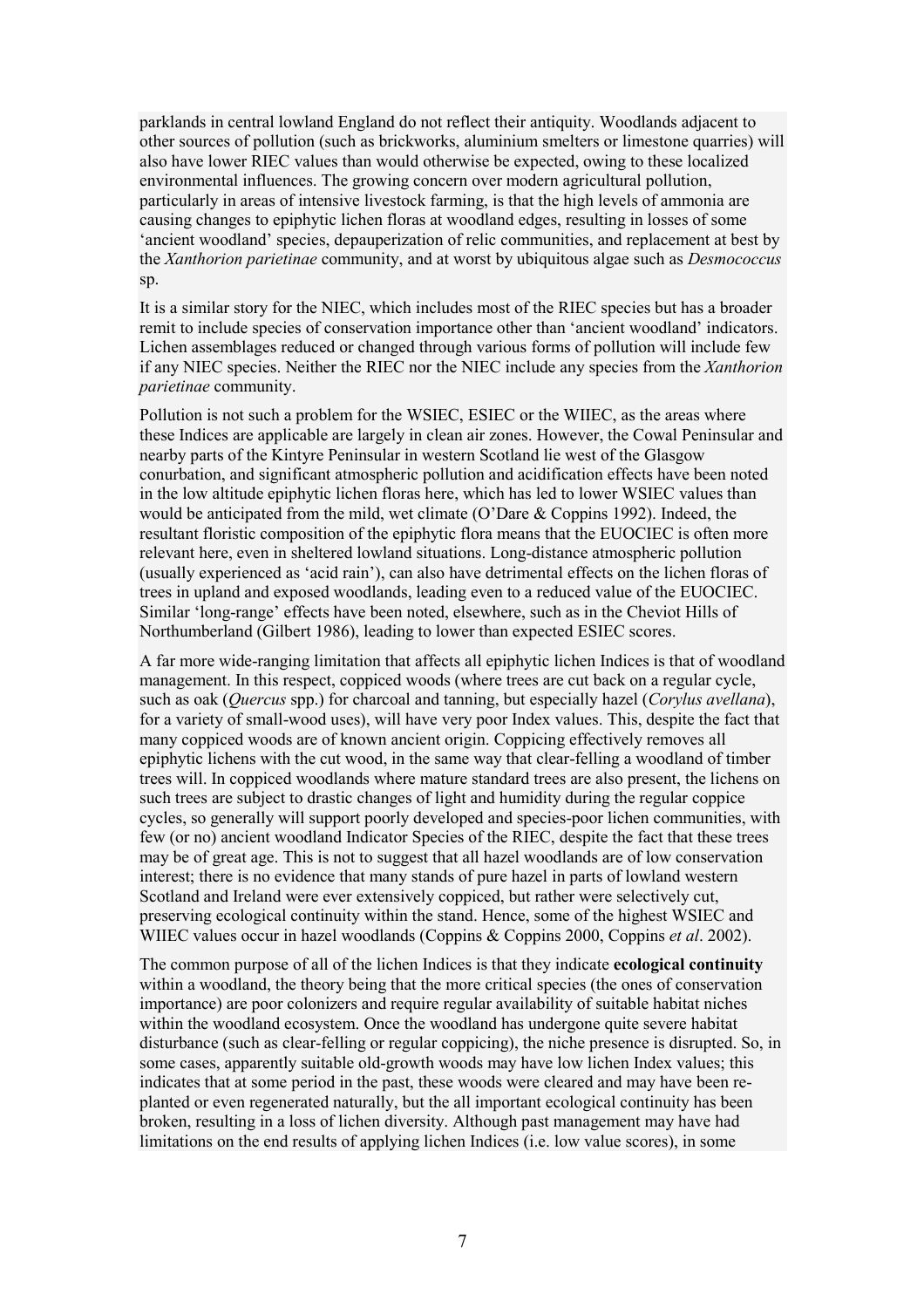respects the use of these Indices can show much about the past history of a particular woodland site.

#### 2.6. Saxicolous or terricolous habitats within woodlands

There are no equivalent indices for comparing or assessing the conservation importance of lichens or lichen assemblages occurring on rocks or soil within woodland. Rock outcrops, boulders, scree, earth banks and open heathy glades can significantly contribute to the lichen interest and diversity of a woodland site, and where notable saxicolous and terricolous species are recorded, their significance should be mentioned in the text of any accompanying report, with reference to the Conservation Evaluation table (Woods & Coppins in prep.) and BLS Distribution Maps. Outside of woodlands, lowland heath, dune, machair and shingle lichen habitats are partially covered in a report made by the British Lichen Society Heathland Working Party (Fletcher *et al.* 1984). This report is the single current basis for making site assessments of these habitats, but it was prepared nearly twenty years ago, and since that time enormous strides have taken place in our understanding of the lichen biodiversity and ecology of terricolous habitats. The report acknowledges singular inadequacies in its undertaking, and for more up-dated analysis of the lichen floras of a limited selection of these habitats see "Grey Literature" on the BLS web site.

### 2.7. General Methodology

Individual woodland sites are surveyed by expert lichenologists. The method involves making detailed species lists, usually annotated to individual tree species encountered on entering the site. This forms the basis for beginning to understand the site and what it has to offer. As the survey progresses, only the more 'promising' or unusual trees, shrubs or niches are recorded in detail. In this way, a knowledge of the background flora is established, at the same time as more critical species and communities are identified. Such species tend to be recorded more assiduously, so a picture of populations present and distribution within the site is built up. It has been reckoned that a 'good' tree may take up to 45 minutes to record, taking into account the range of niches found on the trunk, plus any accessible branches and twigs. Additional habitats such as stumps, fallen trunks, decorticate branches, earth banks and rock outcrops add to the overall site diversity, and are an integral part of any woodland site. Problematic species are collected and packeted, carefully labelling the packet for correct insertion of the later determination into the final report. For a species-rich site, it is reckoned on one day's field work taking four day's desk work (including working on problematic species - microscope, TLC, curation - collating data into an annotated species list - including substratum, whether of Red Data Book or other 'Priority' status, Nationally rare/Nationally scarce, whether an RIEC or other Index species, and a DAFOR scale of abundance - report writing, map preparation, comparison with other sites, annotating and preparing any photographs and illustrations - site assessment and site grading). This last makes use of the application of appropriate lichen Indices. It is useful to make tables of sites in similar geographical locations, ranked by appropriate lichen Indices, as in Table 1.

#### 2.8. Data collection and analysis

The British Lichen Society web site (http://www.thebls.org.uk/) lists unpublished lichen surveys and other so-called "Grey Literature". For surveys of woodlands, the individual entries mostly include a brief site description, the total number of lichen taxa recorded, and (if a woodland site) the RIEC and any other applicable Indices. The surveys listed cover the whole of the British Isles (although little data from Eire has been forthcoming). This forms the first step towards a valuable collection of lichen survey data, which at a later date can be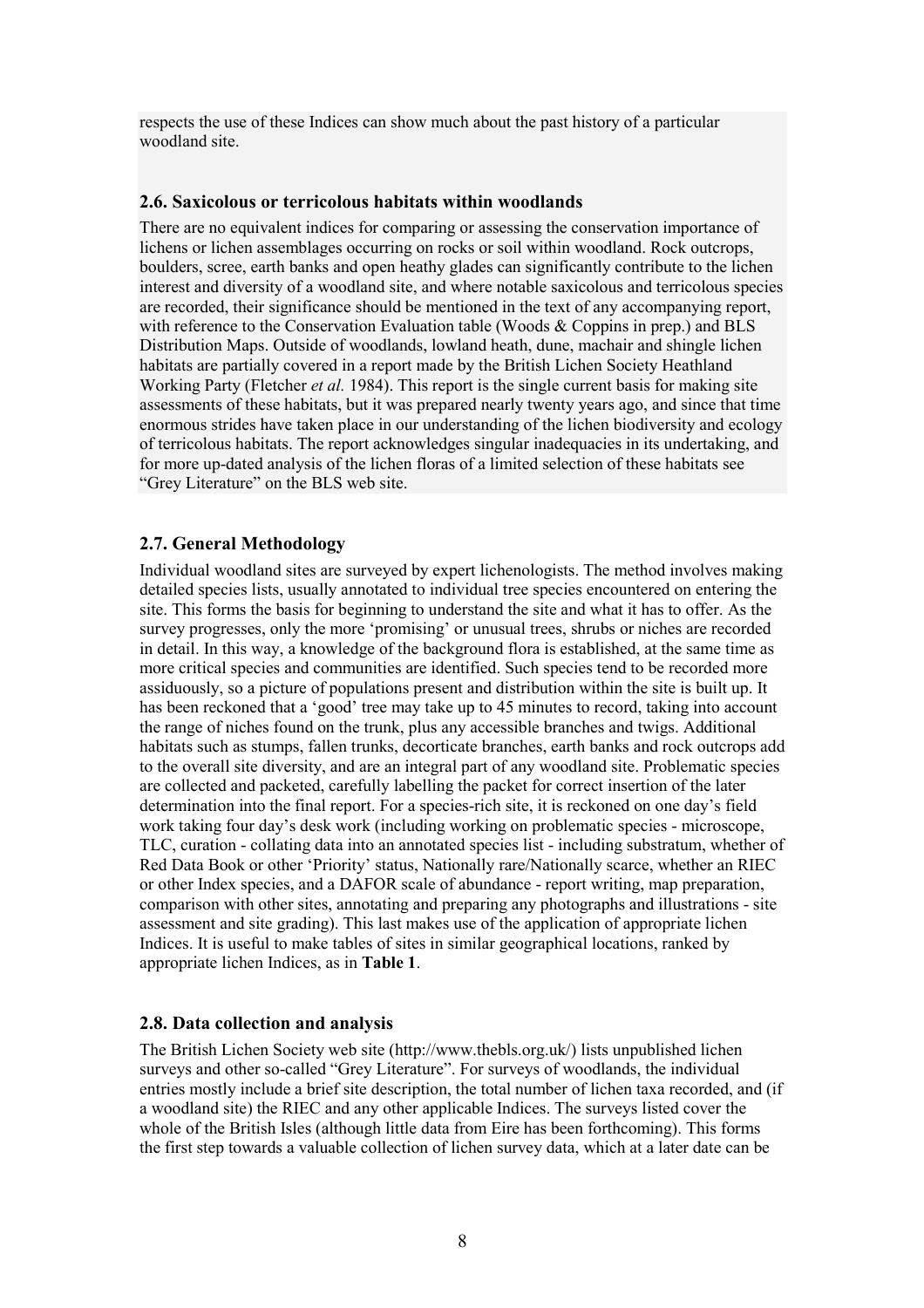taken forward and incorporated into a database. This will facilitate an updated review of the distribution of epiphytic lichen sites in the British Isles and enable analysis of the various woodland sites based on the application of the appropriate epiphytic lichen Indices, thus assisting in a future updating and re-evaluation of the 1982 report on Survey & Assessment of Epiphytic Lichen Habitats (Fletcher et al. 1982).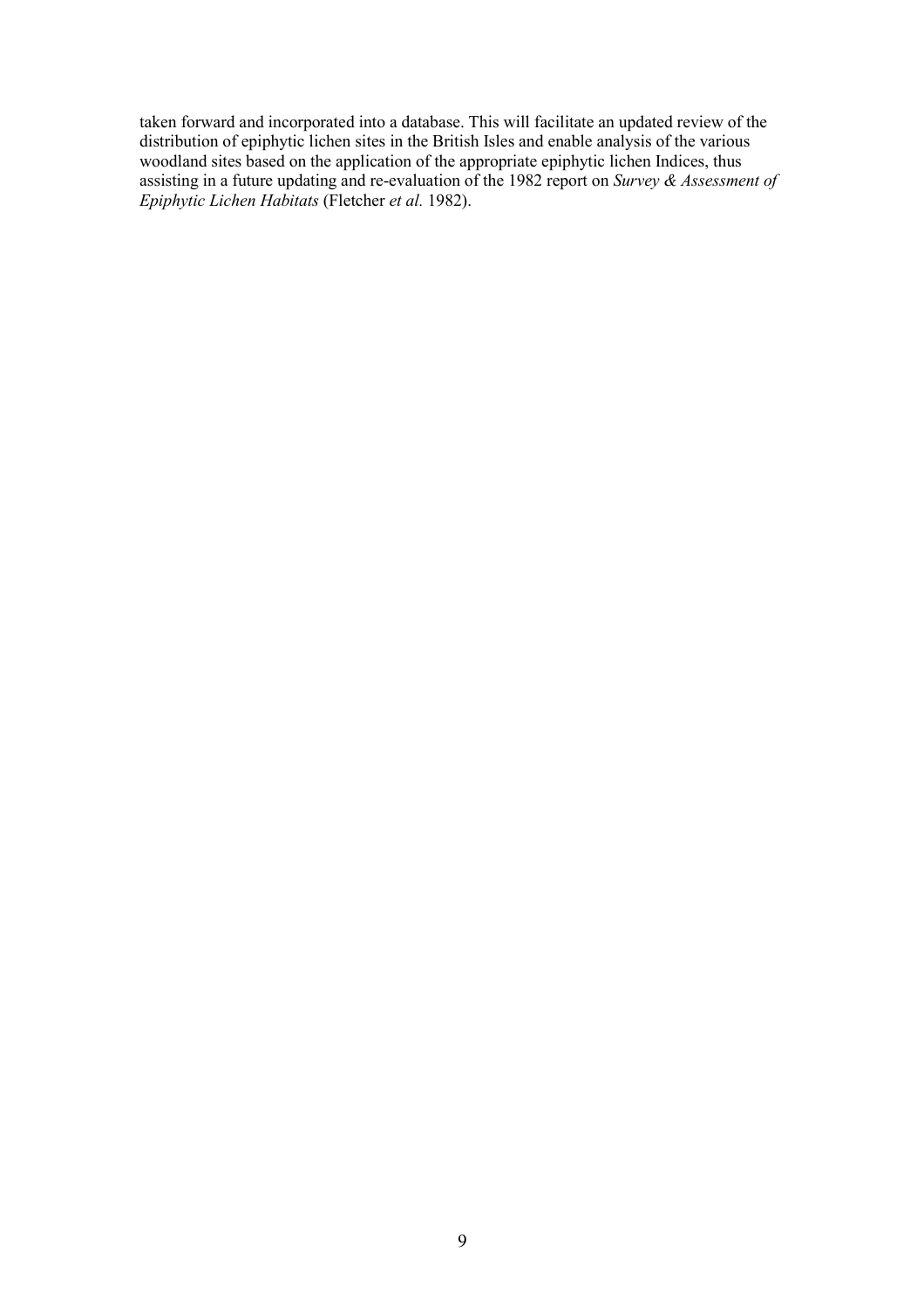\_\_\_\_\_\_\_\_\_\_\_\_\_\_\_\_\_\_\_\_\_\_\_\_\_\_\_\_\_\_\_\_\_\_\_\_\_\_\_\_\_\_\_\_\_\_\_\_\_\_\_\_\_\_\_\_\_\_\_\_\_\_\_\_\_\_\_\_\_\_\_\_\_\_\_\_\_\_\_\_\_\_

#### Comparison of some Western Scottish woods ranked by RIEC, EUOCIEC and **WSIEC**

In this example, the woods listed are only those for which detailed lichen surveys have been carried out within the last 10 years.

Column 1: Total No. of lichen taxa recorded for site.

Column 2: Total No. of epiphytes (on bark &/or lignum).

Column 3: RIEC (Revised Index of Ecological Continuity), the "old woodland" index.

Column 4: EU-IEC (EUOCIEC) (Eu-oceanic Calcifuge Index of Ecological Continuity) species indicating quality and conservation importance for upland woodlands in areas exposed to high rainfall.

Column 5: WSIEC (Western Scotland Index of Ecological Continuity), species indicating quality and conservation importance for lowland woodlands on oceanic Western Scotland.

Column 6: Bonus species very rare or local, to be added to the WSIEC & EUOCIEC.

Column 7: Total (WSIEC + Bonus).

| <b>Site</b>                     |     | $\overline{2}$ | <b>RIEC</b> | <b>EU-IEC</b> | <b>WSIEC</b> | <b>Bonus</b>     | <b>Total</b> |
|---------------------------------|-----|----------------|-------------|---------------|--------------|------------------|--------------|
| Glen Shira, Argyll              | 467 | 298            | 130         | 23            | 40           | 11               | 51           |
| Drimnin, etc., Argyll           | 303 | 220            | 120         |               | 36           | 9                | 45           |
| Taynish NNR, Argyll             | 402 | 214            | 125         | 20            | 36           | 5                | 41           |
| Resipole Ravine SSSI,           | 266 | 188            | 120         | 18            | 35           | 4                | 39           |
| Westerness                      |     |                |             |               |              |                  |              |
| Ardura SSSI, Mull               | 309 | 213            | 105         | 22            | 29           | 9                | 38           |
| Rassal NNR & SSSI, West Ross    | 365 | 235            | 95          | 19            | 27           | 11               | 38           |
| Fairy Isles, Argyll             | 294 | 145            | 105         |               | 25           | 10               | 35           |
| Ballachuan, Argyll              | 281 | 197            | 110         | 11            | 27           | 6                | 33           |
| Barnluasgan, Argyll             | 212 | 169            | 100         | 18            | 27           | 4                | 31           |
| Inverpolly NNR, Wester Ross     | 273 | 188            | 100         | 17            | 25           | 5                | 30           |
| Coille Mhor, Argyll             | 176 | 138            | 80          | 15            | 23           | 1                | 24           |
| Inverneil Burn SSSI, Argyll     | 221 | 143            | 100         | 16            | 18           | 1                | 19           |
| Baleachdrach, Islay             | 390 | 183            | 90          | 11            | 16           | $\boldsymbol{0}$ | 16           |
| Abriachan Wood S, Easterness    | 222 | 150            | 65          |               | 12           | 4                | 16           |
| Torridon, West Ross             | 329 | 167            | 80          | 17            | 10           | $\overline{4}$   | 14           |
| Mealdarroch NNR, Argyll         | 229 | 124            | 75          | 13            | 11           | 3                | 14           |
| Uig Woods, Skye                 | 142 | 132            | 70          |               | 13           | $\boldsymbol{0}$ | 13           |
| Loch a' Mhoulinn, W Sutherland  | 260 | 130            | 75          | 9             | 12           | $\overline{2}$   | 12           |
| Balnabraid SSSI, Argyll         | 378 | 159            | 80          | 14            | 12           | $\boldsymbol{0}$ | 12           |
| <b>Urghuart Bay, Easterness</b> | 130 | 130            | 40          |               | 9            |                  | 10           |

[Note that most woodlands in this Table have both WSIEC and EUOCIEC values as there is often an upland element to western Scottish woodlands so that both indices apply].

\_\_\_\_\_\_\_\_\_\_\_\_\_\_\_\_\_\_\_\_\_\_\_\_\_\_\_\_\_\_\_\_\_\_\_\_\_\_\_\_\_\_\_\_\_\_\_\_\_\_\_\_\_\_\_\_\_\_\_\_\_\_\_\_\_\_\_\_\_\_\_\_\_\_\_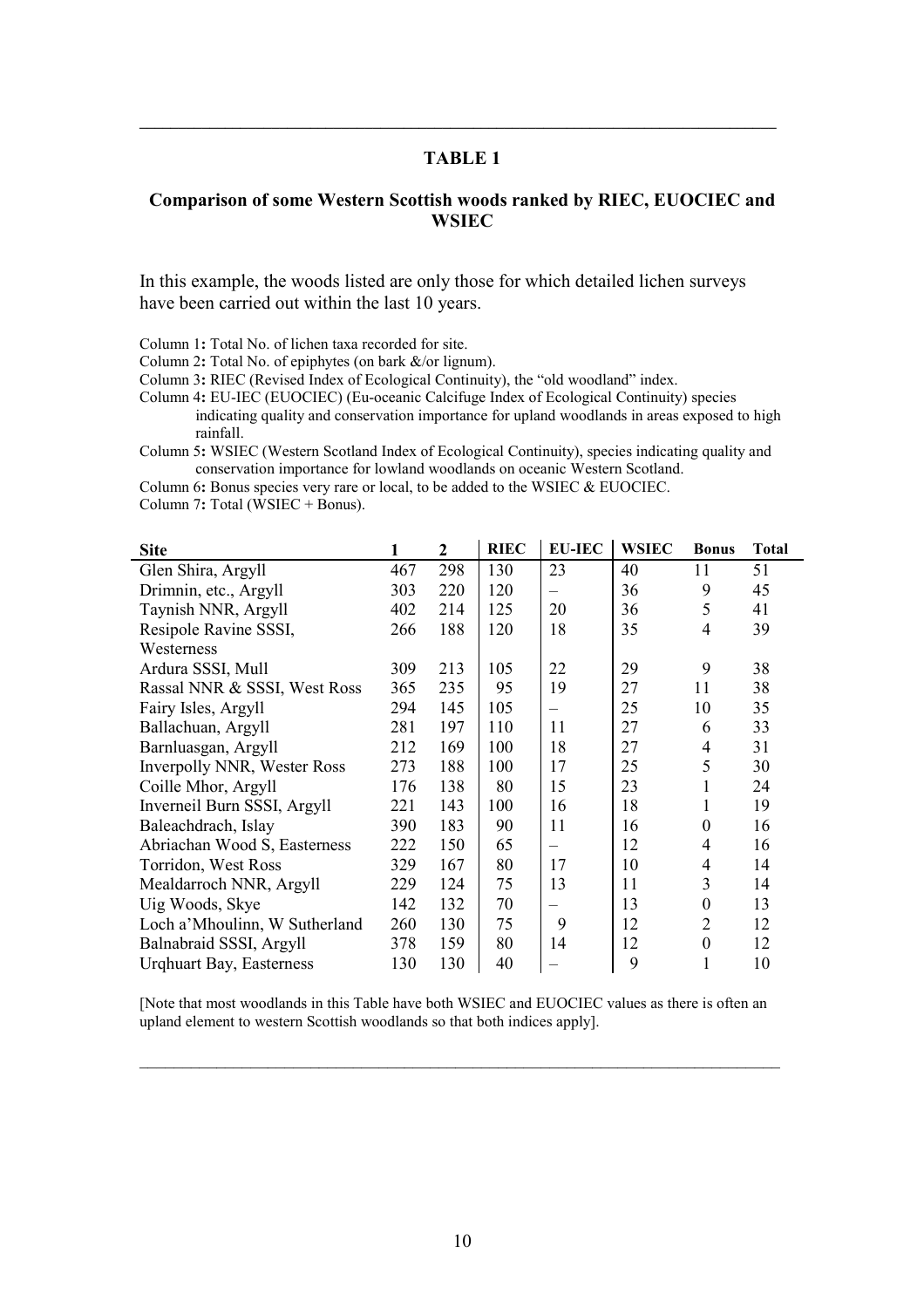### 2.9. Results

In Britain, government and non-government conservation agencies require data on the conservation importance of cSACs, National Nature Reserves and Sites of Special Scientific Interest. Lichen surveys are commissioned and the results written up in a site report, which will include (at least) total number of lichen taxa and the values of appropriate lichen Indices. This enables sites of international, national and regional importance to be recognized, and appropriate action to adequately manage and protect the lichen interest to be taken. Details of individual site reports are added to the "Grey Literature" on the BLS web-site.

### 2.10. Application of the method

On a broader perspective, can lichen indices be used elsewhere in the world? The British Isles is a comparatively small area and the lichen flora has been studied fairly intensively. We are fortunate to have the benefit of the careful and thorough work that Dr Rose has contributed towards devising a series of lichen Indices which enable conclusions to be drawn in interpreting lichen data recorded from individual woods. The recognition of lichen indicators of 'ancient' or old growth woodland has been revealed by many authors (e.g. Glenn et al. 1998, Goward 1994, Gustafsson et al. 1992, Nitares 2000, Selva 1994, 1996, Tibell 1992). Rose (1992) discusses the application of using ancient woodland Indices elsewhere in the world, and cites the then unpublished work (see Selva 1996) being carried out in North America. He also mentions pioneering attempts made by Wolseley (1991) to demonstrate communities characteristic of old montane forests in south-east Asia, and the fact that Kantvilas (1985, 1998) had recognized that some lichen species and communities appear to be confined to primeval rainforests in Tasmania. However, at that time (1992), lichen indices had not been refined sufficiently to be truly applicable to southern hemisphere forests.

## 2.11. Data quality control

Data quality control is largely dependent on the expertise, integrity and efficiency of the individual lichenologist carrying out site recording. By strict adherence to the guidelines set out in Woods & Coppins (in prep.), and reference to the BLS Distribution Maps (Seaward 1995 et sqq.), the current evaluation of the lichen interest of a site should conform to something approaching a national standard. In some cases, critical material may need to be sent for determination to specialist referees, and such specimens are then lodged in national herbaria (BEL, BM, DBN, E, NMW) for future reference. Re-visiting sites several years after original site-recording is often very revealing, as it enables some insight into not only the dynamics of individual lichen species, but also of lichen communities and woodland habitats. Depending on the detail recorded in individual site reports, future site visits may throw much light on what are often assumptions about the way individual lichens develop and respond to changes in their environment.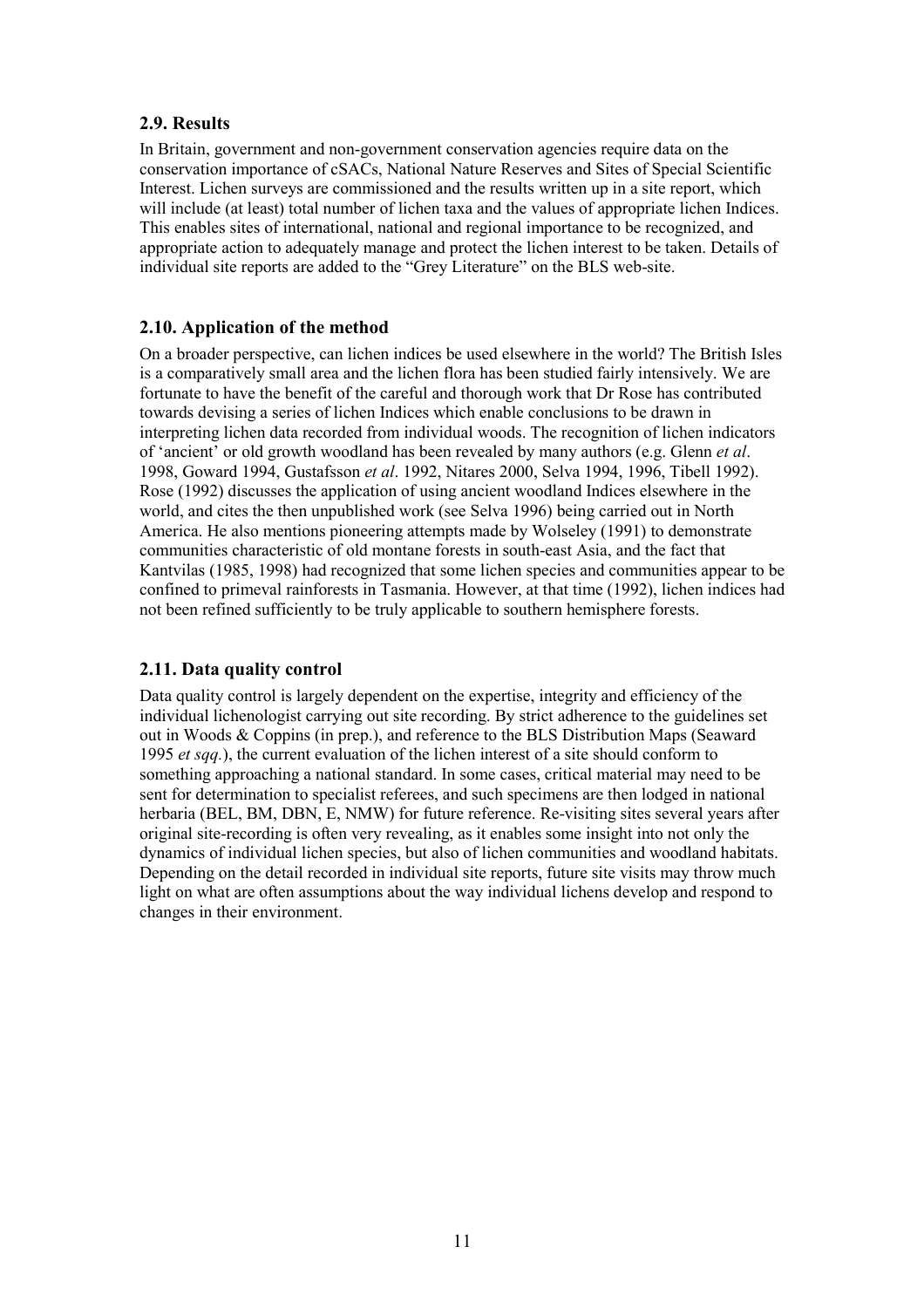\_\_\_\_\_\_\_\_\_\_\_\_\_\_\_\_\_\_\_\_\_\_\_\_\_\_\_\_\_\_\_\_\_\_\_\_\_\_\_\_\_\_\_\_\_\_\_\_\_\_\_\_\_\_\_\_\_\_\_\_\_\_\_\_\_\_\_\_\_\_\_\_\_\_\_\_\_\_\_\_\_\_

#### RIEC - Revised Index of Ecological Continuity

- Anisomeridium ranunculosporum Arthonia vinosa Biatora sphaeroides Catinaria atropurpurea Cresponea premnea Degelia atlantica/or plumbea/or Parmeliella triptophylla Dimerella lutea Enterographa crassa Lecanographa lyncea Lobaria amplissima
- L. pulmonaria L. scrobiculata L. virens Loxospora elatina Nephroma laevigatum Pachyphiale carneola Pannaria conoplea Parmotrema crinitum Peltigera collina P. horizontalis Porina leptalea Punctelia reddenda
- Pyrenula chlorospila/or macrospora Rinodina isidioides Schismatomma quercicola/or Pertusaria pupillaris Stenocybe septata Sticta limbata S. fuliginosa/or sylvatica Thelopsis rubella Thelotrema lepadinum

#### Maximum total - 30

RIEC is calculated by the number of species  $n/20 \times 100$ ; e.g. 6 RIEC species gives an RIEC of 30.

The Bonus concept does not apply to the RIEC.

#### Interpretation of RIEC values:

Assuming that atmospheric pollution has not been an overriding factor, the RIEC values can generally be interpreted thus:

- $0-25$  = no indication of ecological continuity; the woodland is either a plantation or has been clear felled and regenerated, or coppiced.
- 30–45 = evidence of some degree of ecological continuity.

 $50-70$  = strong evidence of ecological continuity.

 $75-100+=$  clear evidence of an ancient woodland with a long history of ecological continuity; the woodland has never been clear-felled or extensively coppiced, although trees may have been felled on a selective basis.

Interpretations may need to vary in different areas. For example, New Forest hardwood plantations (planted  $c$ . 1800) may score as high as 50 where they are surrounded by woodland of much longer ecological continuity (Rose 1976: 294). Secondly, in the highly favourable climate of the western Highlands of Scotland, planted policy woodlands can attain values as high as 60.

\_\_\_\_\_\_\_\_\_\_\_\_\_\_\_\_\_\_\_\_\_\_\_\_\_\_\_\_\_\_\_\_\_\_\_\_\_\_\_\_\_\_\_\_\_\_\_\_\_\_\_\_\_\_\_\_\_\_\_\_\_\_\_\_\_\_\_\_\_\_\_\_\_\_\_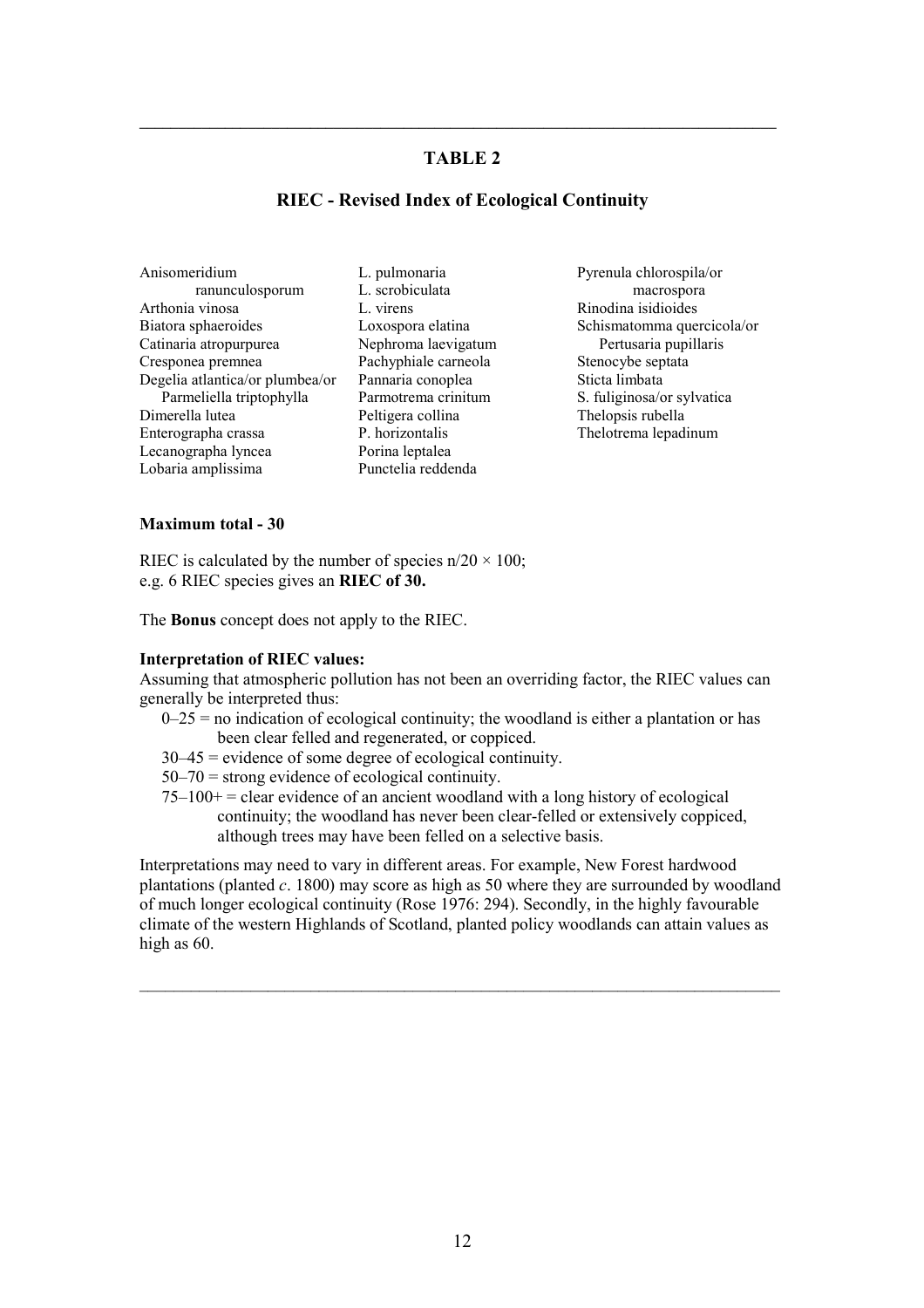\_\_\_\_\_\_\_\_\_\_\_\_\_\_\_\_\_\_\_\_\_\_\_\_\_\_\_\_\_\_\_\_\_\_\_\_\_\_\_\_\_\_\_\_\_\_\_\_\_\_\_\_\_\_\_\_\_\_\_\_\_\_\_\_\_\_\_\_\_\_\_\_\_\_\_\_\_\_\_\_\_\_

# NIEC - New Index of Ecological Continuity

| <b>Main species</b>                         |                                             |                                  |
|---------------------------------------------|---------------------------------------------|----------------------------------|
| Agonimia allobata                           | L. lyncea                                   | Parmotrema crinitum              |
| A. octospora                                | Lecanora jamesii                            | Peltigera collina                |
| Anisomeridium ranunculosporum L. quercicola |                                             | P. horizontalis                  |
| Arthonia astroidestera                      | L. sublivescens                             | Pertusaria multipuncta           |
| A. ilicina                                  | Leptogium cyanescens                        | P. velata                        |
| A. vinosa                                   | L. lichenoides                              | Phaeographis sp. (excl.)         |
| Bacidia biatorina                           | L. teretiusculum                            | P. smithii)*                     |
| Biatora epixanthoides                       | Lobaria amplissima                          | Phyllopsora rosei                |
| B. sphaeroides                              | L. pulmonaria                               | Porina coralloidea               |
| Buellia erubescens                          | L. scrobiculata                             | P. hibernica                     |
| Catinaria atropurpurea                      | L. virens                                   | Punctelia reddenda               |
| Cetrelia olivetorum s. lat.                 | Loxospora elatina                           | Rinodina isidioides              |
| Chaenotheca sp. (excl.                      | Megalospora tuberculosa                     | Schismatomma niveum              |
| C. ferruginea)*                             | Micarea alabastrites/or cinerea*            | S. quercicola/ or Pertusaria     |
| Cladonia caespiticia                        | M. pycnidiophora                            | pupillaris*                      |
| C. parasitica                               | Mycoporum antecellens                       | Stenocybe septata                |
| Collema furfuraceum/or                      | Nephroma laevigatum                         | Sticta fuliginosa/ or sylvatica* |
| subflaccidum*                               | N. parile                                   | S. limbata                       |
| Cresponea premnea                           | Ochrolechia inversa                         | Strangospora ochrophora          |
| Degelia atlantica/or plumbea*               | Opegrapha corticola                         | Thelopsis rubella                |
| Dimerella lutea                             | O. prosodea                                 | Thelotrema lepadinum             |
| Enterographa sorediata                      | Pachyphiale carneola                        | Usnea ceratina                   |
| Heterodermia japonica                       | Pannaria conoplea/or rubiginosa* U. florida |                                  |
| Lecanactis subabietina                      | Parmeliella parvula                         | Wadeana dendrographa             |
| Lecanographa amylacea                       | P. triptophylla                             |                                  |

The maximum total above is 70, but the following rare species are among those that can be considered as Bonus species: (see Section 2.1.1 for guidelines for Bonus species):

| Anaptychia ciliaris          | Cryptolechia carneolutea    | Parmeliella testacea            |
|------------------------------|-----------------------------|---------------------------------|
| Arthonia anombrophila        | Fuscopannaria mediterranea  | Parmotrema arnoldii             |
| A. anglica                   | F. sampaiana                | Porina rosei                    |
| A. arthonioides              | Hypotrachyna endochlora     | Pseudocyphellaria crocata       |
| A. zwackhii                  | H. sinuosa                  | P. intricata                    |
| Bacidia circumspecta         | H. taylorensis              | P. norvegica                    |
| B. subincompta               | Leptogium burgessii         | Pyrenula nitida s.str.          |
| Buellia hyperbolica          | L. cochleatum               | Ramonia sp.* (excl. R.          |
| Bunodophoron melanocarpum (S | Megalaria grossa (S England | interjecta)                     |
| England only)                | only)                       | Rinodina colobinoides           |
| Catillaria alba              | M. laureri                  | Schismatomma graphidioides      |
| Caloplaca herbidella         | Menegazzia terebrata        | Sphaerophorus globosus          |
| C. lucifuga                  | Mycoporum lacteum           | (S England only)                |
| Collema fragrans             | Opegrapha fumosa            | Sticta canariensis/or dufourii* |
| C. nigrescens                | Parmelinopsis horrescens    | Teloschistes flavicans          |
| C. subnigrescens             | P. minarum                  | Usnea articulata                |

\*Note that only one species is counted when alternatives or "sp." are given.

Sites with a T value of 30 or more are considered to be of high conservation importance, whereas those scoring < 20 are likely to be of limited importance. (See Section 2.4). \_\_\_\_\_\_\_\_\_\_\_\_\_\_\_\_\_\_\_\_\_\_\_\_\_\_\_\_\_\_\_\_\_\_\_\_\_\_\_\_\_\_\_\_\_\_\_\_\_\_\_\_\_\_\_\_\_\_\_\_\_\_\_\_\_\_\_\_\_\_\_\_\_\_\_\_\_\_\_\_\_\_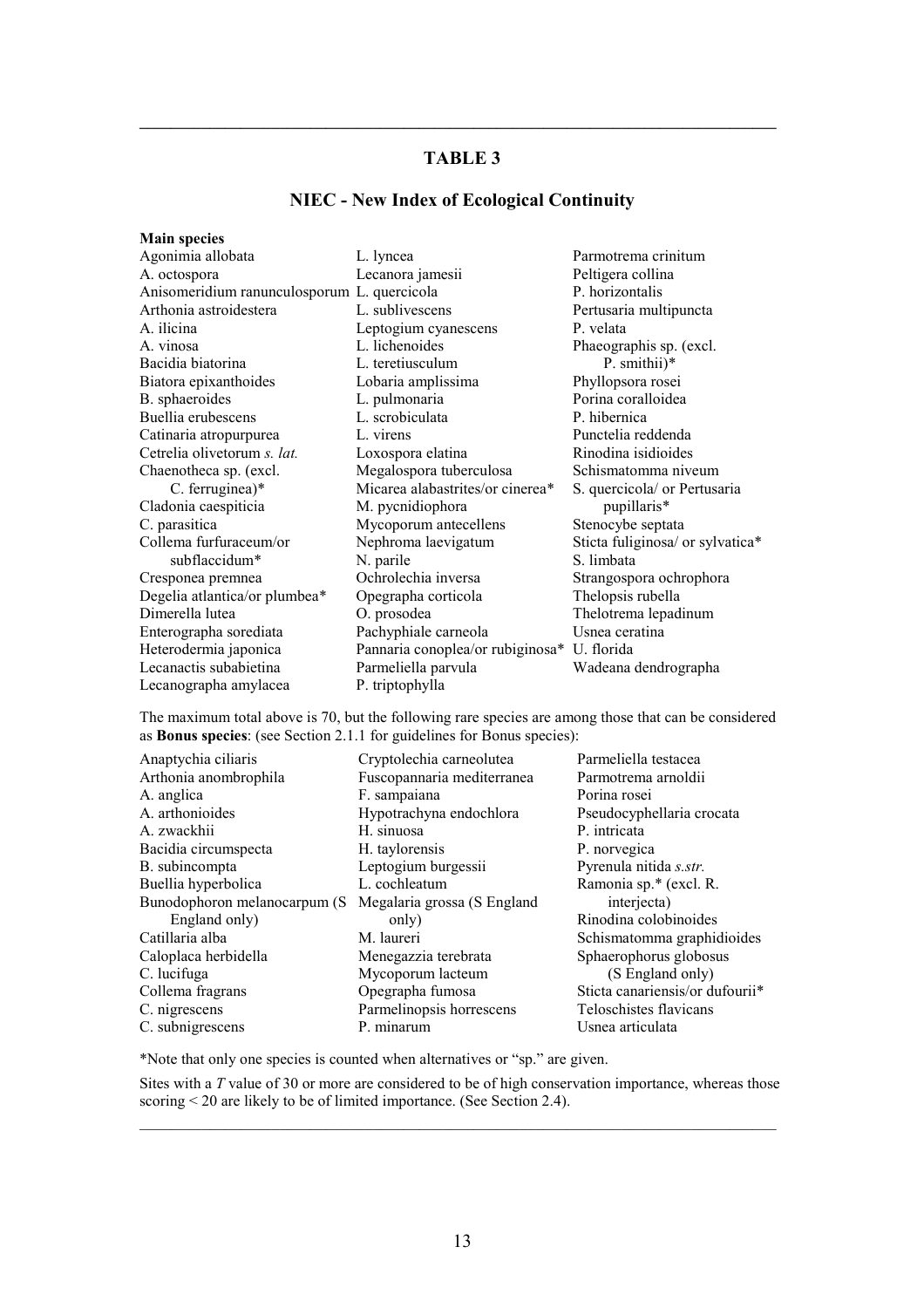\_\_\_\_\_\_\_\_\_\_\_\_\_\_\_\_\_\_\_\_\_\_\_\_\_\_\_\_\_\_\_\_\_\_\_\_\_\_\_\_\_\_\_\_\_\_\_\_\_\_\_\_\_\_\_\_\_\_\_\_\_\_\_\_\_\_\_\_\_\_\_\_\_\_\_\_\_\_\_\_\_\_

#### WSIEC - West of Scotland Index of Ecological Continuity

| <b>Main species</b>                 |                                  |
|-------------------------------------|----------------------------------|
| Arthonia anombrophila               | L. burgessii                     |
| A. ilicinella                       | L. cochleatum                    |
| A. leucopellaea                     | L. hibernicum                    |
| A. stellaris                        | Lobaria amplissima               |
| A. vinosa                           | L. scrobiculata                  |
| {Arthonia ilicina<br>$\{$ count     | Lopadium disciforme              |
| {Arthothelium lirellans<br>$\}$ one | Megalospora tuberculosa          |
| {A. orbilliferum<br>$\}$ only       | Micarea stipitata                |
| Bacidia biatorina                   | Nephroma parile                  |
| Bactrospora homalotropa             | Pachyphiale carneola             |
| Biatora epixanthoides               | Parmeliella testacea             |
| B. sphaeroides                      | Parmotrema reticulatum           |
| Buellia erubescens                  | Peltigera collina                |
| Calicium lenticulare                | Phyllopsora rosei                |
| Cetrelia olivetorum s. lat.         | Pseudocyphellaria crocata        |
| Collema fasciculare                 | P. intricata/ or norvegica*      |
| C. nigrescens/ or subnigrescens*    | Punctelia reddenda               |
| C. subflaccidum                     | Pyrenula laevigata               |
| Enterographa crassa                 | P. occidentalis                  |
| Fuscopannaria sampaiana             | Rinodina roboris                 |
| Gomphillus calycioides              | Schismatomma quercicola          |
| Graphina ruiziana                   | Sticta canariensis/ or dufourii* |
| Heterodermia japonica               | Strangospora ochrophora          |
| Hypotrachyna endochlora             | Thelopsis rubella                |
| H. taylorensis                      | Thelotrema macrosporum           |
| Leptogium brebissonii               | The lotrema petractoides         |

\*Note that only one species is counted when alternatives or "sp." are given.

The maximum total above is 50, but the following rare species should be regarded as Bonus species where they occur (see Section 2.1.1 for guidelines for Bonus species):

Arthothelium macounii Biatora chrysantha B. vernalis Graphis alboscripta Cresponea premnea Lecanactis subabietina Leptogium saturninum

Mycoporum lacteum Opegrapha fumosa Parmentaria chilensis Parmotrema arnoldii Polychidium dendriscum Porina coralloidea P. hibernica

P. rosei Pyrenula dermatodes P. aff. microtheca Rinodina isidioides Schismatomma niveum Stenocybe bryophila Wadeana dendrographa

Sites with a T value of 25 or more are considered to be of high conservation importance, whereas those scoring < 20 are likely to be of limited importance. (See Section 2.4).

\_\_\_\_\_\_\_\_\_\_\_\_\_\_\_\_\_\_\_\_\_\_\_\_\_\_\_\_\_\_\_\_\_\_\_\_\_\_\_\_\_\_\_\_\_\_\_\_\_\_\_\_\_\_\_\_\_\_\_\_\_\_\_\_\_\_\_\_\_\_\_\_\_\_\_\_\_\_\_\_\_\_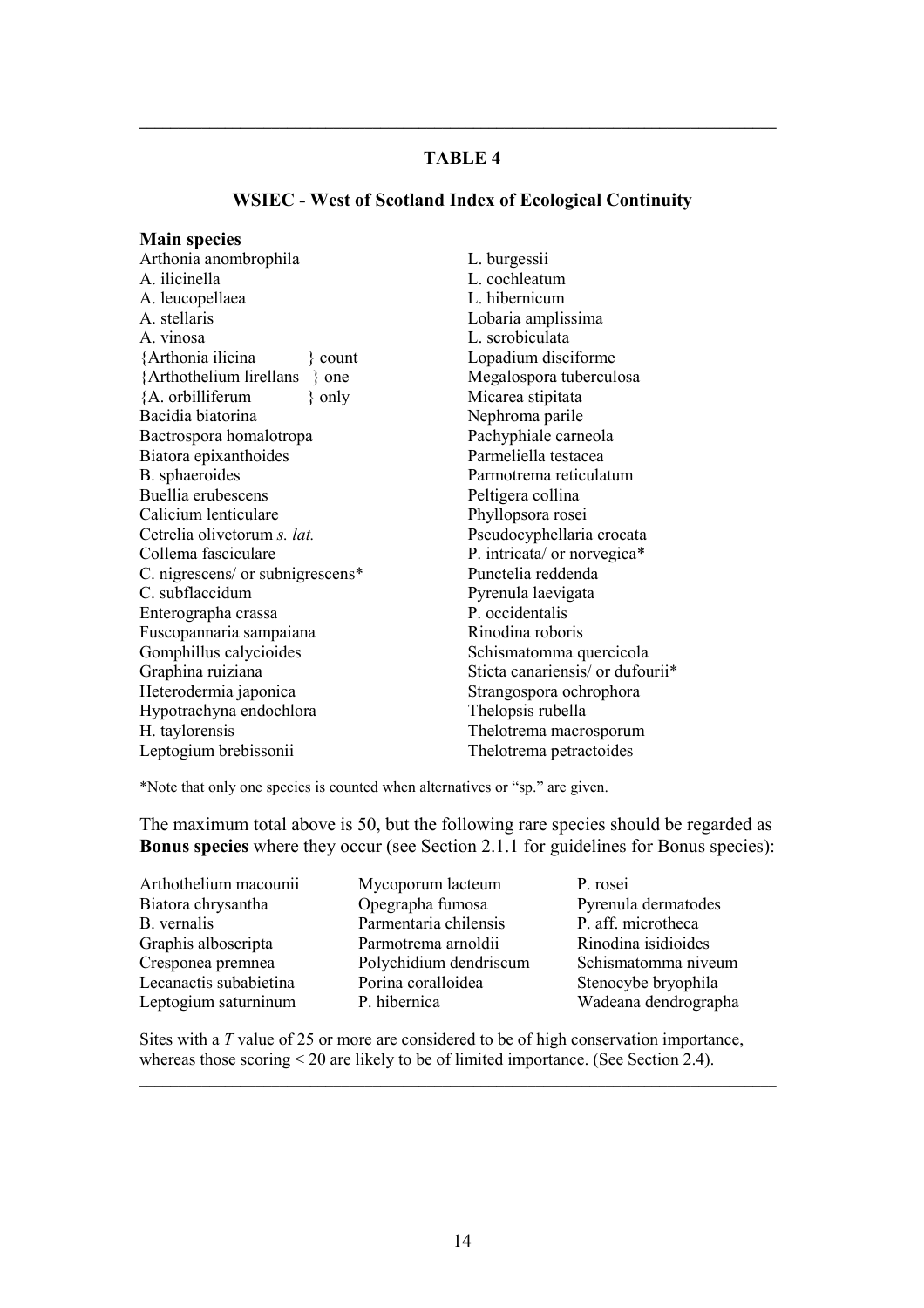$\_$  , and the set of the set of the set of the set of the set of the set of the set of the set of the set of the set of the set of the set of the set of the set of the set of the set of the set of the set of the set of th

#### EUOCIEC - Eu-Oceanic Calcifuge Index of Ecological Continuity

#### Main species

- Bryoria bicolor B. fuscescens Buellia griseovirens Bunodophoron melanocarpum Calicium lenticulare Cetrelia olivetorum s. lat. Cladonia luteoalba Graphina ruiziana Heterodermia japonica Japewiella tavaresiana Hypotrachyna endochlora H. laevigata H. sinuosa H. taylorensis Lecidea doliiformis
- Leproloma membranaceum Loxospora elatina Megalaria pulverea Menegazzia terebrata Micarea alabastrites M stipitata Mycoblastus caesius M. sanguinarius Ochrolechia inversa O. tartarea Parmelinopsis horrescens Pertusaria ophthalmiza Sphaerophorus globosus Trapelia corticola Usnea filipendula

The maximum total above is 30, but the following rare species are among those that can be added as Bonus species: (see Section 2.1.1 for guidelines for Bonus species):

Arthothelium dictyosporum, Ochrolechia szatalaensis, Platismatia norvegica, and any additional, main or Bonus species listed for the NIEC or WSIEC.

Sites with T values of 10 or more are considered to be of high conservation importance. (See Section 2.4).

\_\_\_\_\_\_\_\_\_\_\_\_\_\_\_\_\_\_\_\_\_\_\_\_\_\_\_\_\_\_\_\_\_\_\_\_\_\_\_\_\_\_\_\_\_\_\_\_\_\_\_\_\_\_\_\_\_\_\_\_\_\_\_\_\_\_\_\_\_\_\_\_\_\_\_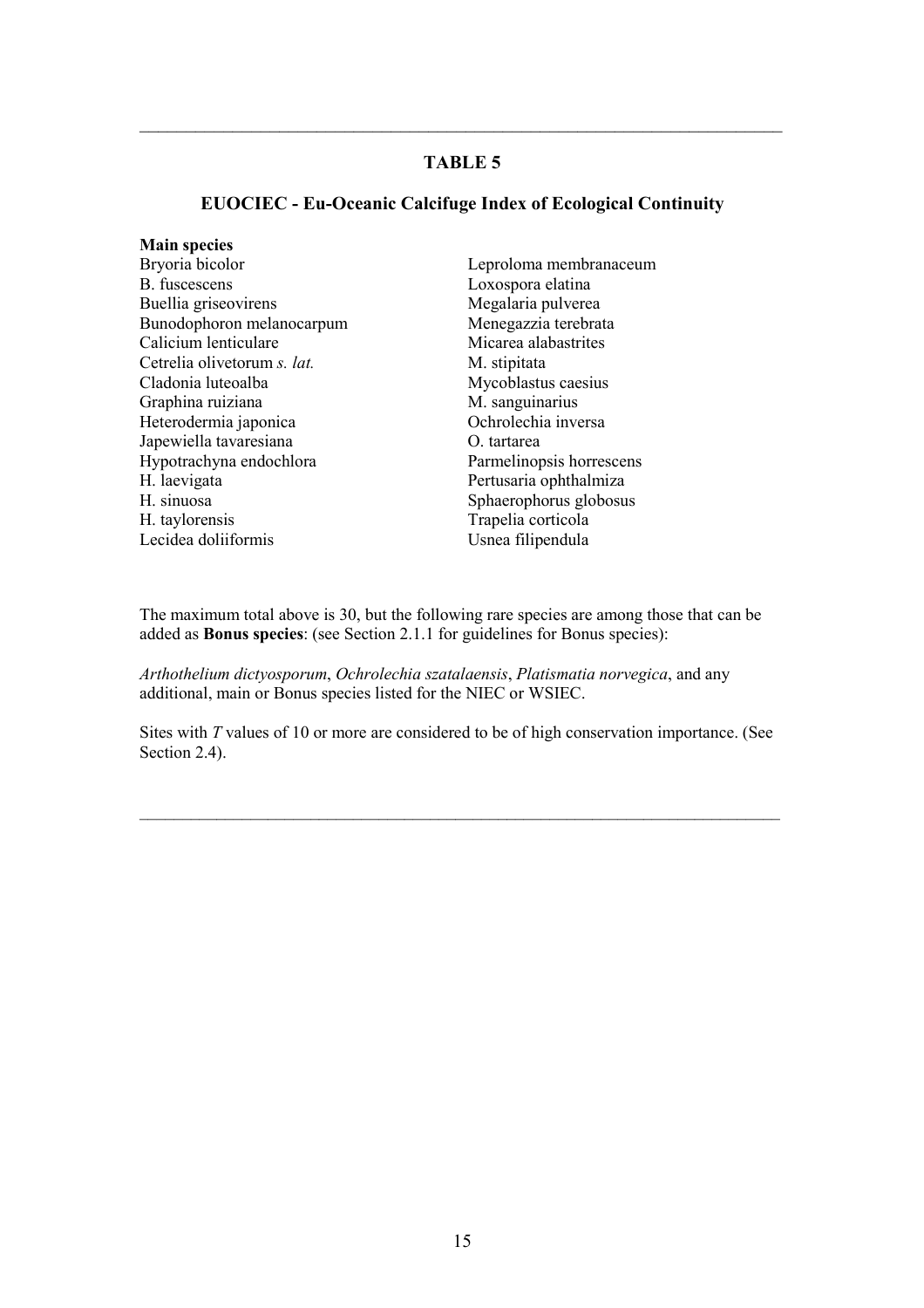\_\_\_\_\_\_\_\_\_\_\_\_\_\_\_\_\_\_\_\_\_\_\_\_\_\_\_\_\_\_\_\_\_\_\_\_\_\_\_\_\_\_\_\_\_\_\_\_\_\_\_\_\_\_\_\_\_\_\_\_\_\_\_\_\_\_\_\_\_\_\_\_\_\_\_\_\_\_\_\_\_\_

#### ESIEC - East of Scotland Index of Ecological Continuity

#### Main species

| Arthonia cinnabarina/or elegans*             |
|----------------------------------------------|
| A. vinosa                                    |
| Bacidia beckhausii                           |
| B. subincompta                               |
| Biatora chrysantha                           |
| B. epixanthoides                             |
| B. sphaeroides                               |
| Caliciales - 6 or more species of (Calicium, |
| Chaenotheca, Chaenothecopsis,                |
| Cyphelium, Microcalicium,                    |
| Mycocalicium, Stenocybe or Sclerophora)      |
| $\ast$                                       |
| Catillaria globulosa                         |
| Catinaria atropurpurea                       |
| Cladonia parasitica                          |
| Degelia plumbea                              |
| Flavoparmelia caperata                       |
| Fuscopannaria mediterranea                   |

Lobaria pulmonaria L. amplissima/or scrobiculata/ or virens\* Lopadium disciforme Loxospora elatina Megalaria grossa M. pulverea Nephroma laevigatum/or parile\* Normandina pulchella Pachyphiale carneola/or fagicola\* Pannaria conoplea Parmeliella triptophylla Peltigera collina Pertusaria hemisphaerica Sticta limbata S. fuliginosa/ or sylvatica\* Thelotrema lepadinum

The Maximum total above is 30, but the following rare species are among those that can be considered as Bonus species: (see Section 2.1.1 for guidelines for Bonus species):

| Agonimia allobata                  | C. nigrescens                      |
|------------------------------------|------------------------------------|
| Arthonia zwackhii                  | Enterographa crassa                |
| Bacidia circumspecta               | Fuscopannaria ignobilis            |
| B. igniarii                        | Gyalecta flotowii                  |
| B. vermifera                       | G. ulmi                            |
| Biatoridium sp.*                   | Lecanographa amylacea              |
| Catapyrenium psoromoides           | Leptogium saturninum               |
| Catillaria alba                    | Pertusaria multipuncta             |
| Catinaria neuschildii              | Ramonia sp.* (excl. R. interjecta) |
| Collema fasciculare                | Rinodina flavosoralifera           |
| C. furfuraceum/or C. subflaccidum* | Schismatomma graphidioides         |

\*Note that only one species is counted when alternatives or "sp." are given.

Sites with T values of 10 or more are considered to be of high conservation importance. (See Section 2.4).

 $\_$  , and the set of the set of the set of the set of the set of the set of the set of the set of the set of the set of the set of the set of the set of the set of the set of the set of the set of the set of the set of th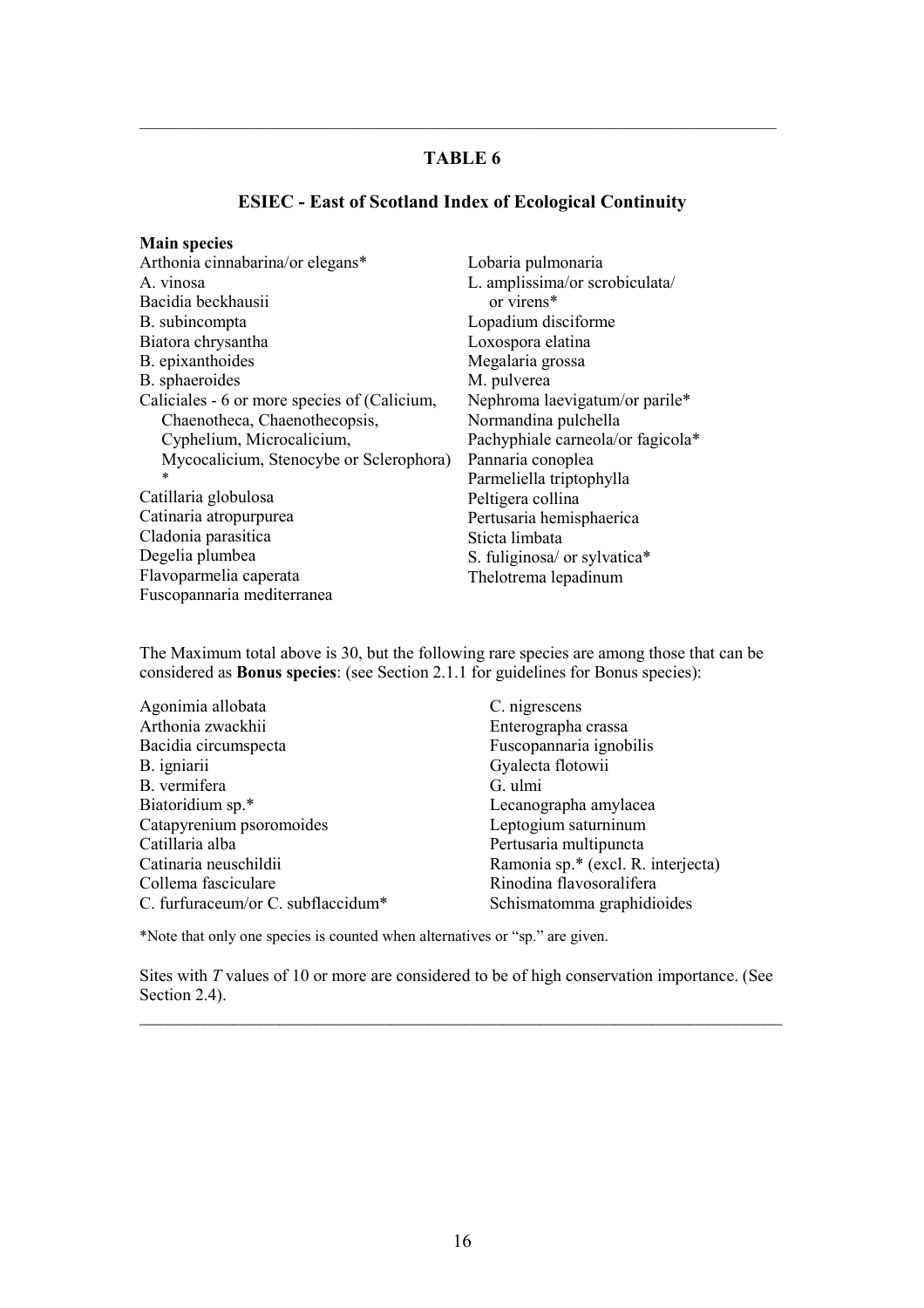$\_$  , and the set of the set of the set of the set of the set of the set of the set of the set of the set of the set of the set of the set of the set of the set of the set of the set of the set of the set of the set of th

#### WIIEC - West Ireland Index of Ecological Continuity

| <b>Main species</b>                     |                        |
|-----------------------------------------|------------------------|
| Arthonia astroidestera                  | Lobaria amplissima     |
| A. ilicina                              | L. pulmonaria          |
| Arthothelium lirellans/or orbilliferum* | L. scrobiculata        |
| Bacidia biatorina                       | L. virens              |
| Bactrospora homalotropa                 | Loxospora elatina      |
| Biatora epixanthoides                   | Megalaria grossa       |
| Blarneya hibernica                      | Mycoporum lacteum      |
| Collema fasciculare                     | Nephroma laevigatum    |
| C. nigrescens/ or subnigrescens*        | N. parile              |
| Dimerella lutea                         | Ochrolechia inversa    |
| Fuscopannaria sampaiana                 | O. szatalaensis        |
| Graphina ruiziana                       | Pachyphiale carneola   |
| Haematomma sorediatum                   | Parmentaria chilensis  |
| Heterodermia japonica                   | Pertusaria velata      |
| Hypotrachyna endochlora                 | Phaeographis lyellii   |
| H. laevigata                            | Porina atlantica       |
| H. taylorensis                          | P. hibernica           |
| Japewiella tavaresiana                  | Pyrenula dermatodes    |
| Lecanora jamesii                        | Rinodina isidioides    |
| Leptogium brebissonii                   | Stenocybe bryophila    |
| L. burgessii                            | Sticta canariensis     |
| L. cochleatum                           | S. dufourii            |
| L. hibernicum                           | Thelotrema macrosporum |
| L. juressianum                          | T. petractoides        |
| L. lichenoides                          | Trapelia corticola     |

\*Note that only one species is counted when alternatives or "sp." are given.

The maximum total above is 50, but the following rare species are among those that can be considered as Bonus species: (see Section 2.1.1 for guidelines for Bonus species):

Calicium diploellum, Leptogium coralloideum, Parmotrema robustum, Phyllopsora rosei, Pseudocyphellaria spp.

Sites with a T value of 25 or more are considered to be of high conservation importance, whereas those scoring < 20 are likely to be of limited importance. (See Section 2.4).

\_\_\_\_\_\_\_\_\_\_\_\_\_\_\_\_\_\_\_\_\_\_\_\_\_\_\_\_\_\_\_\_\_\_\_\_\_\_\_\_\_\_\_\_\_\_\_\_\_\_\_\_\_\_\_\_\_\_\_\_\_\_\_\_\_\_\_\_\_\_\_\_\_\_\_\_\_\_\_\_\_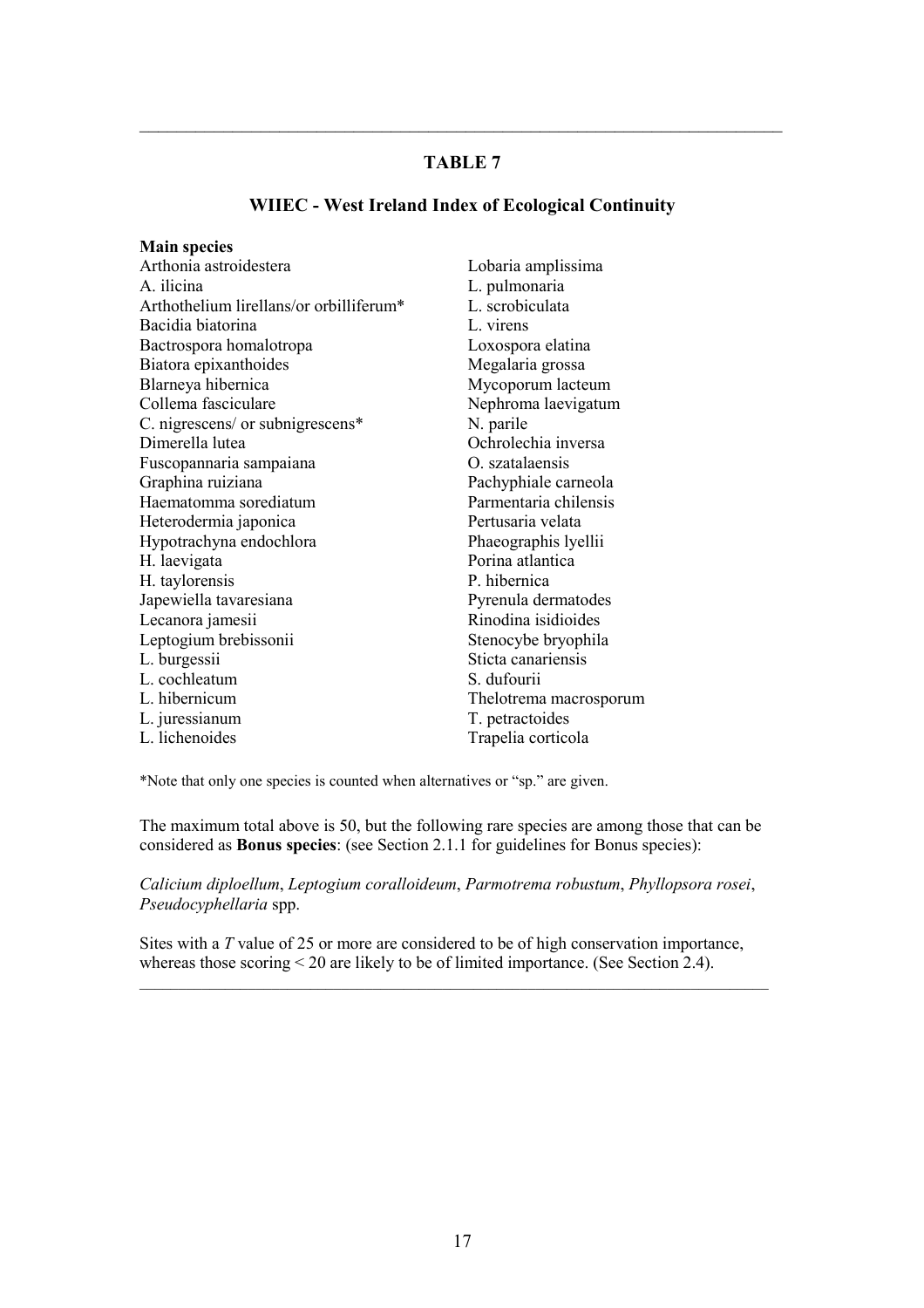## 3. SITE ASSESSMENT OF NATIVE PINEWOODS USING EPIPHYTIC **LICHENS**

## 3.1. Background - indicator species of long-term continuity of pinewoods

Epiphytic lichens have long been regarded as bio-indicators of ancient woodlands (Rose 1976, 1992). 'Ancient' woods are taken to mean sites that have been continuously wooded since 1600 (Peterken 1996). The reason for the reliability of epiphytic lichens in this role is simply that if a woodland has been clear-felled at any time during its history, then all the associated lichens would go with the extraction of the felled trees. Unlike a woodland ground flora, which can survive a clear felling if the woodland is quickly regenerated or planted, certain assemblages of epiphytic lichen are dependent on continuity of woodland cover, and some are exclusively dependent on the continual presence of old trees (Rose 1976, 1993, Sanderson in prep.). In native pinewoods, this habitat dependency also extends to the continual presence of dead trees.

Pitkin *et al.* (1995) state that there is no single vascular plant or bryophyte that can be regarded as an invariable indicator of long-term antiquity or continuity in the original native pinewoods of Scotland, as the characteristic species most closely associated with this habitat (e.g. Goodyera repens, Linnaea borealis, Moneses uniflora), also occur in Scots pine woods known to be of planted origin. However, it was suggested that if several of the characteristic vascular plants were found to occur in one site, together with the moss Ptilium cristacastrensis or the liverwort Anastrophyllum hellerianum, this would suggest a site with high potential of being of considerable age. They considered fungi and lichens may be better indicators of ancient status in native Scottish pinewoods than vascular plants, and singled out the work by Orton (1986) on fungi as an example.

# 3.2. Lichens as indicators of long-term continuity of pinewoods

Studies on the distribution of the native pinewood lichen flora have not been as exhaustive or as extensive as those made for fungi by Orton (1986). For example, no systematic recording of the lichen floras found in planted Scots pine woods or non-native planted conifer woods throughout Britain has been undertaken. Although several Scottish pinewoods of planted origin have been recorded in detail for their lichen flora (e.g. Culbin Forest and Braco pinewood), data from many of the northern and southern coniferous woodlands has largely been gathered in an *ad hoc* basis.

Over the last 25 years, Brian Coppins has gathered data relating to the native pinewoods of Scotland, and (excluding the numerous additional species confined to rocks), 432 epiphytic lichen taxa have so far been recorded. Of these lichens, about 220 have been recorded from the bark, lignum or stumps of pine itself. Seventeen species are, in the British Isles, confined to native pinewoods (Table 8). Some of the lichens in this list are known only from the Eastern or Central Scottish native pinewoods, whereas others have more western distributions.

An additional  $c$ , 60 species are generally considered to be indicative of ancient woodland but occur also on the bark or lignum of broad-leaved trees in both native pinewoods and deciduous woodlands. (Native pinewoods are considered in the context as containing not only Scots pine, but also the deciduous/broad-leaved element of the habitat, e.g. birch, rowan, holly, etc.). From this pool of 77 or so species **(Table 9)**, a 'Native Pinewood Index of Ecological Continuity' has been devised, to be used in a similar way to the 'New Index of Ecological Continuity' (NIEC) for lowland, deciduous woodlands.

 $\_$  , and the set of the set of the set of the set of the set of the set of the set of the set of the set of the set of the set of the set of the set of the set of the set of the set of the set of the set of the set of th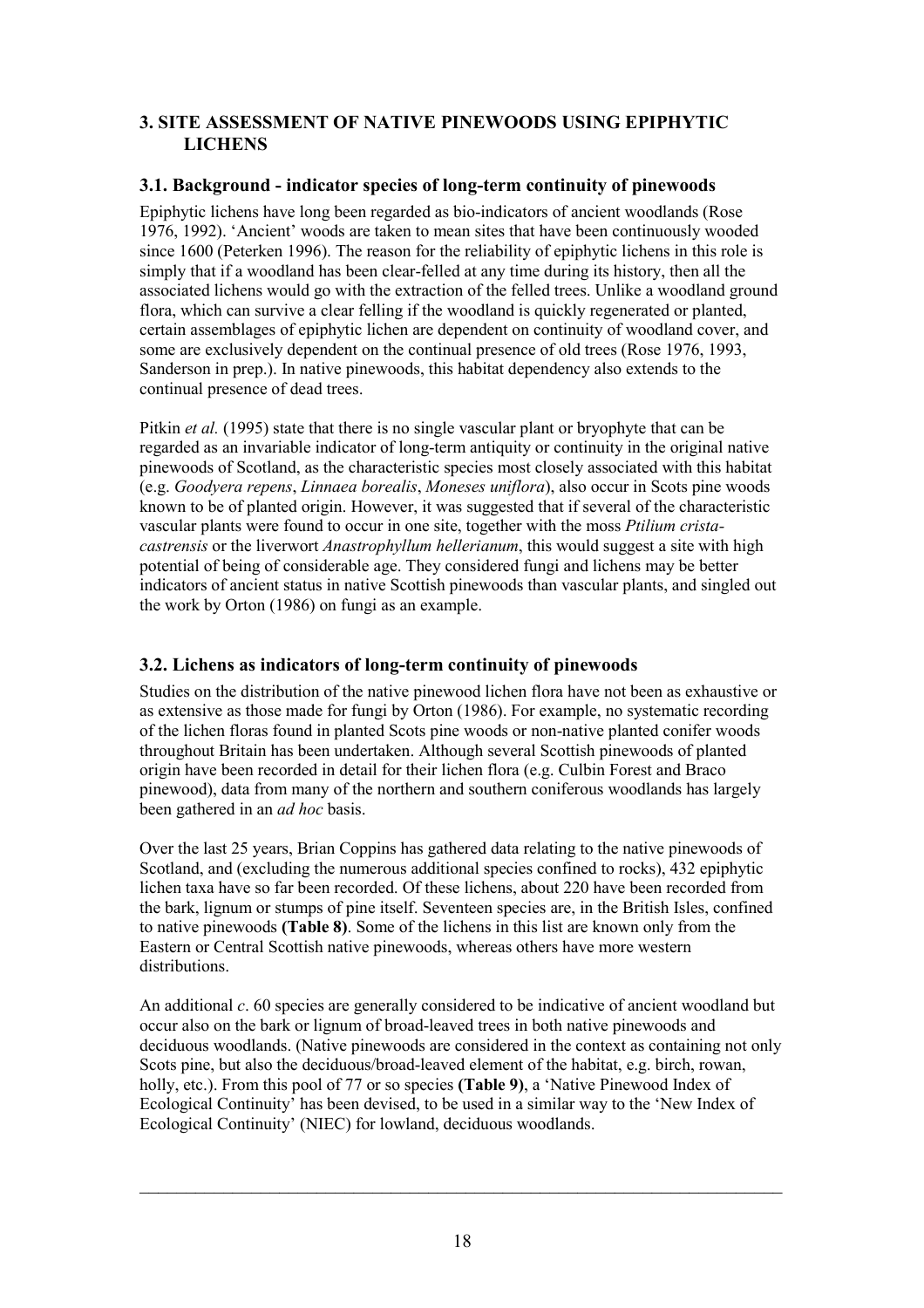#### Table 8

# Lichen species confined to Scottish native pinewoods in the British Isles

Sub. = substratum;  $B =$  on birch;  $Cl =$  on heather;  $J =$  on juniper;  $P =$  on pine;  $PL =$  on pine lignum; Pp  $=$  aspen; Sb  $=$  on rowan

|                            | Sub.      |                          | Sub. |
|----------------------------|-----------|--------------------------|------|
|                            |           |                          |      |
| Bryoria furcellata         | B,CI,P,PL | L. porphyrospoda         | PL   |
| Buellia sanguinolenta      | Sb        | Lecidella subviridis     |      |
| Chaenothecopsis pusiola    | PL        | Melaspilea lentiginosula | P    |
| Cladonia cenotea           | PI.       | Micarea contexta         | PL   |
| Hypocenomyce anthracophila | PL        | M. elachista             | PL   |
| H. leucococca              | P         | M. eximia                | PI.  |
| Lecanora cadubriae         | P.PL      | Pycnora xanthococca      | PL   |
| L. mughicola               | PL        | Rinodina laevigata       | Pp   |
| Lecidea leprarioides       | р         |                          |      |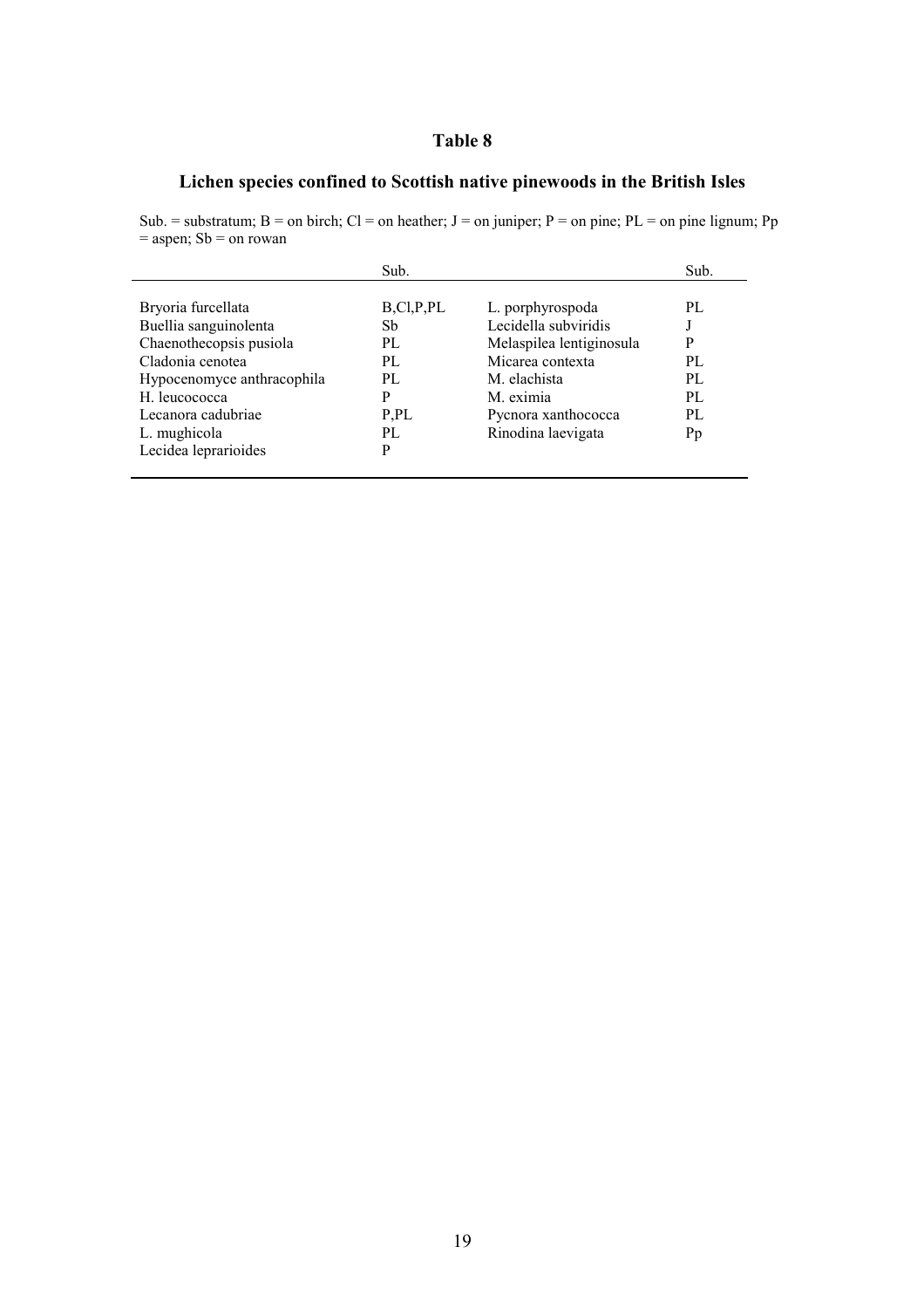#### Table 9

 $\_$  , and the set of the set of the set of the set of the set of the set of the set of the set of the set of the set of the set of the set of the set of the set of the set of the set of the set of the set of the set of th

#### Main species used in the Native Pinewood Index of Ecological Continuity (NPIEC)

Alectoria sarmentosa Arthonia leucopellaea (NS) <sup>D</sup>A. vinosa Bryoria capillaris (NS) B. furcellata (RDB VU) Calicium parvum (NR) Cavernularia hultenii (NS) Chaenotheca brunneola/ or trichialis\* C. chrysocephala C. xyloxena (RDB VU) Chaenothecopsis pusiola (NR) Chrysothrix chrysophthalma (NR) Cladonia botrytes (RDB CR, BAP) C. cenotea (NR) Cyphelium inquinans C. tigillare (NR)  $D$ Degelia atlantica/ or  $D$ plumbea\* Elixia flexella (NR) Hypocenomyce friesii (NS) Hypotrachyna laevigata Imshaugia aleurites Lecanora cadubriae (NS) Lecidea botryosa (NR) L. hypopta (NS) L. turgidula <sup>D</sup>Lobaria sp.\* Lopadium disciforme Loxospora elatina Megalaria pulverea Melaspilea lentiginosula (NR) Micarea adnata (NS) M. alabastrites M. contexta (NR) M. hedlundii (NR) M. stipitata (NS) M. synotheoides (NS) Microcalicium ahlneri (NS) M. disseminatum (NR) Mycoblastus affinis (NS) M. alpinus (NR) <sup>D</sup>Pannaria (including Fuscopannaria) sp.\* Pertusaria borealis (NS) P. ophthalmiza (NS) Platismatia norvegica (NS) Protoparmelia ochrococca (NS) Pycnora xanthococca (RDB VU) <sup>D</sup>Sclerophora pallida (RDB VU)/ or <sup>D</sup>peronella<br><sup>D</sup>Sticta sp.\*  $<sup>D</sup>$ peronella (NS)\*</sup> <sup>D</sup>Thelotrema lepadinum Xylographa parallela/or trunciseda (NS)/or vitiligo\*

<sup>D</sup>species not found on pine bark or lignum, but on associated broad-leaved trees within the pinewood habitat.

 $RDB = Red Data Book (Church *et al.* 1996; Woods & Coppins 2002)$ RDB CR = Critically Endangered; RDB  $EN =$  Endangered; RDB  $VU =$  Vulnerable; RDB  $DD =$  Data Deficient; BAP = Biodiversity Action Plan species  $NR =$  Nationally rare (recorded in less than 16 10 km squares in the British Isles)  $NS =$  Nationally scarce (recorded in 16–100 10 km squares in the British Isles)

\_\_\_\_\_\_\_\_\_\_\_\_\_\_\_\_\_\_\_\_\_\_\_\_\_\_\_\_\_\_\_\_\_\_\_\_\_\_\_\_\_\_\_\_\_\_\_\_\_\_\_\_\_\_\_\_\_\_\_\_\_\_\_\_\_\_\_\_\_

\*Note that only one species is counted when alternatives or "sp." are given.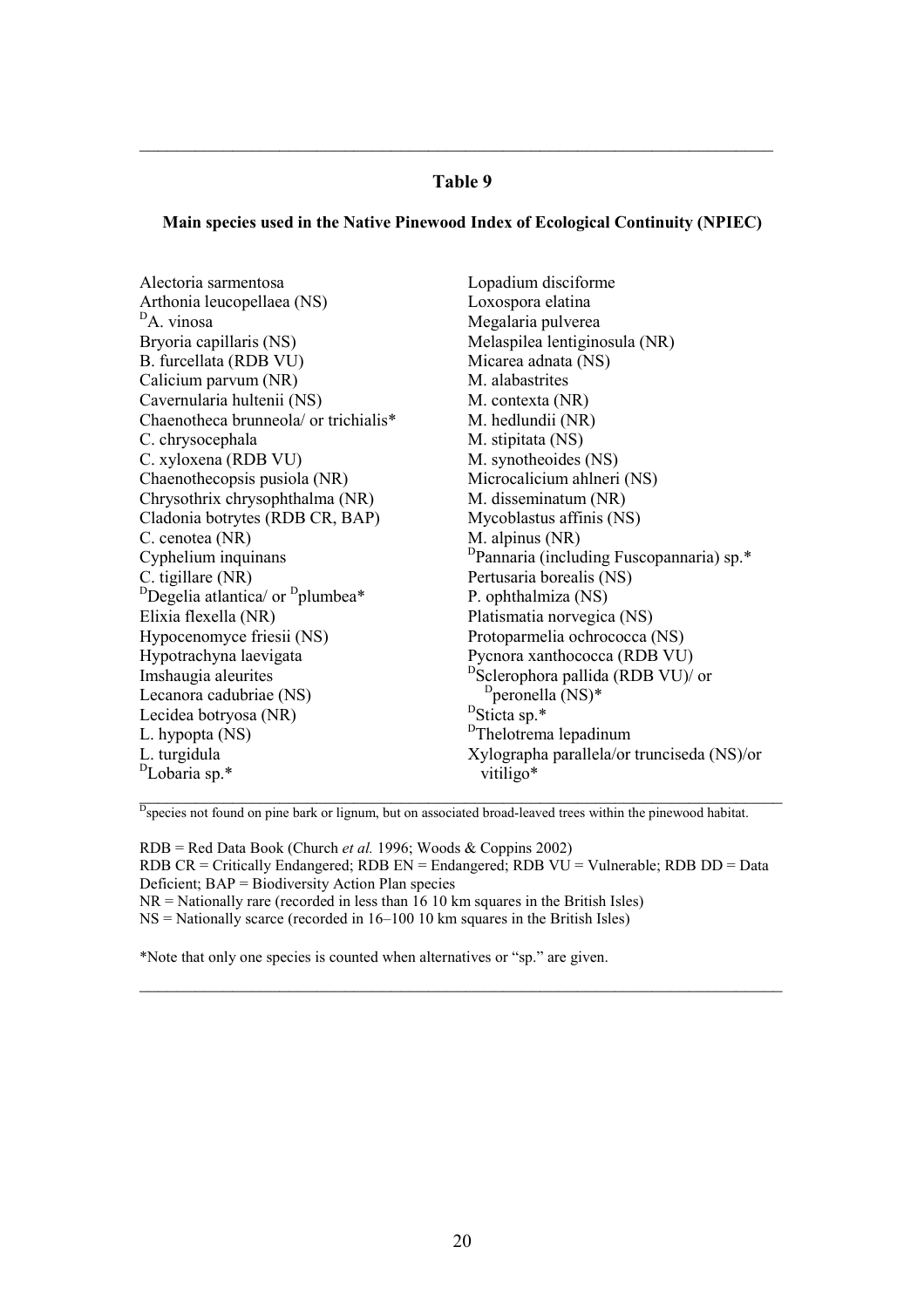# 3.3. NPIEC: (Native Pinewood Index of Ecological Continuity)

#### 3.3.1. Climatic variability

There is a considerable variation, mainly connected with oceanicity, among the Scottish pinewoods. The lichen floras of the western forests (such as Barrisdale and Coulin), have a markedly different composition to those of Deeside and Speyside in the east, which experience a lower rainfall and greater temperature fluctuation throughout the year. The forests of the Central Highlands (e.g. Affric, Guisachan and Strathfarrar) fall somewhere in between, and generally have the richest and most varied floras. In order to allow for this great variation, the Index is divided into three parts. The first part ('Widespread') involves taxa with a widespread distribution, applicable to all pinewoods, and has a maximum score of 20. The second part is mainly applicable to the Western group, and the third to the Eastern group; both these latter parts giving a maximum score of 15, and both are also applicable to the Central group. Hence, although the Index maximum is 50, by combining the 'Widespread' category with the regional categories, scores above 35 are unlikely, except for the richest woodlands of the Central group (Table 11).

The Index offers further flexibility in that the woodlands of the Western group can be compared amongst themselves, and likewise the Central and Eastern groups.

#### 3.3.2. Application and interpretation of NPIEC

What do the total NPIEC scores shown in Table 11 for the individual pinewoods tell us about these woods? From studies of 'old-growth' native pinewoods in Scotland and elsewhere in boreal regions of the world, it is recognized that mature habitats within these woods (or forests) are species-rich where there has been long ecological continuity. Degrees of disturbance will disrupt or fragment the habitat and natural processes, and species diversity may be reduced, through permanent or even temporary loss of particular habitat niches.

Hence, having established a list of lichens that appear to require niches associated with longterm ecological continuity from known 'ancient' pinewoods, the presence or absence of species from this list can be used to gauge to what degree individual pinewoods have retained ecological integrity.

As has already been discussed, climate, and particularly oceanicity, need to be taken into account when making comparison between individual pinewoods, and the NPIEC is designed to do this. Other factors which cannot be included in the equation are (i) size or extent of the area of pinewood, (ii) the amount of survey time that has been expended on each wood, and (iii) the distribution and population sizes within each wood of the indicator species used to calculate the NPIEC.

The NPIEC is a 'broad brush' rather than a 'precise instrument', but it does provide a simple and accessible key to distinguish the conservation importance in terms of lichen interest, between Scottish native pinewoods. It is intended that this index will be used to compare pinewoods of known ancient origin and extensive continuity with woods of uncertain history.

In connection with this, the NPIEC can also be usefully extrapolated to gauge the degree, or period of time taken for mature pinewoods, of known planted origin, to acquire the necessary habitat niches that will support specialized lichens. How many generations of pine does it take before a 'mature' and niche-rich habitat with associated specialist lichen communities is achieved within a stand? Is close proximity to existing lichen populations in nearby native pinewoods a necessary requirement?

In terms of future management of our native pinewoods, this would give a valuable estimate as to how quickly specialist pinewood lichens can invade created habitats. This is pertinent,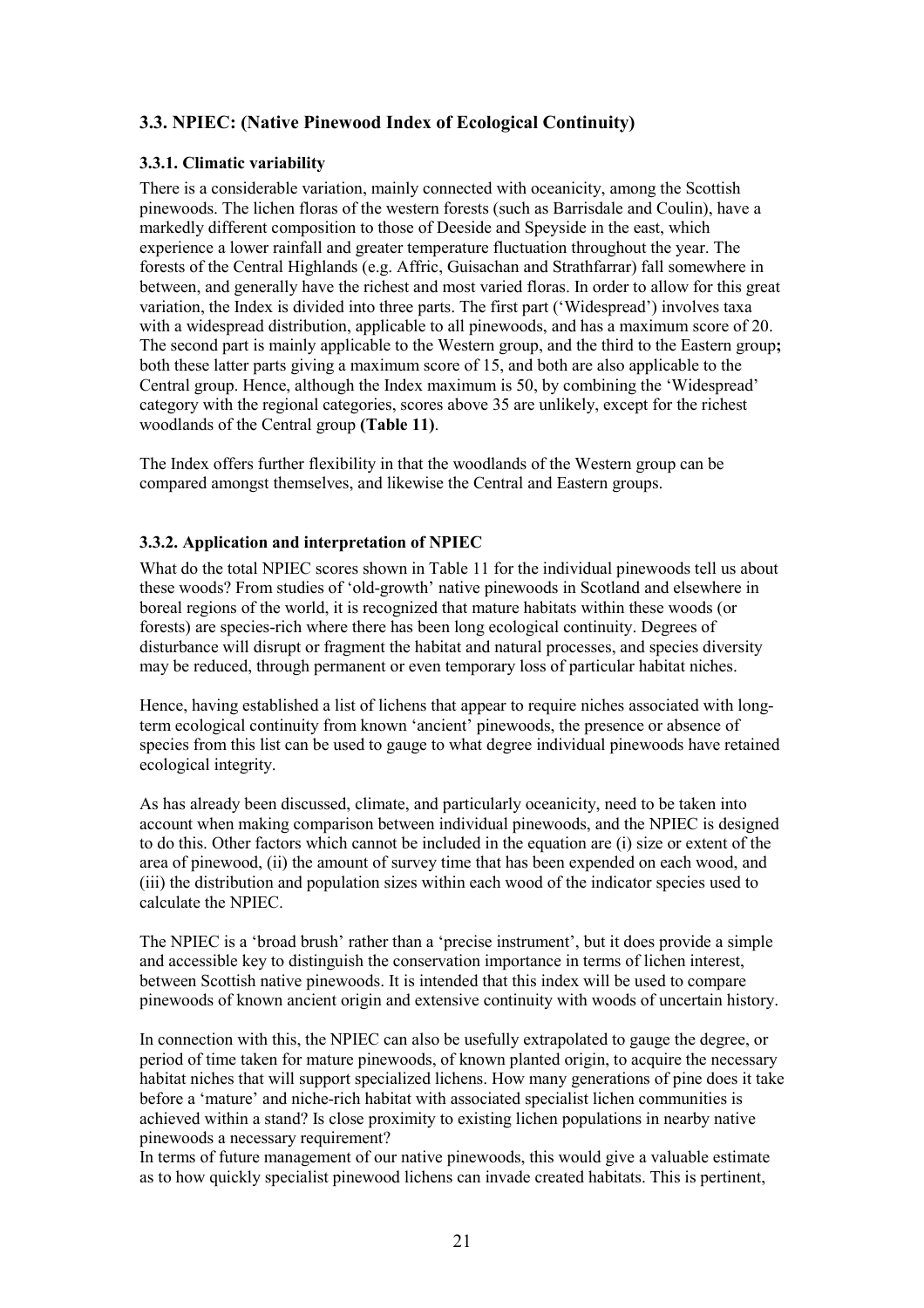for example, to the recent extensive planting that has been carried out within Beinn Eighe NNR on the slopes around ravines where relic pinewood fragments persist. It also has particular significance for older pine plantations on the lower edges of Coille na Glas Leitire at Beinn Eighe (Coppins & Coppins 2001). The present situation here with regard to the individual NPIEC scores for the three plantations surveyed, clearly demonstrates that the presence of older trees pre-dating the plantations are crucial to the lichen interest, and that broad-leaved trees within western native pinewoods will begin to acquire communities with the more demanding species at an earlier time than pine trees.

Woodlands of secondary origin (but not in close proximity to native pinewoods) that have so far been compared using the NPIEC include Braco pinewood (scoring 5 out of 50), Culbin Forest (scoring 4) (both of these have received at least 2 days' fieldwork), and Tomnaghuail Wood at Cawdor (scoring 9), with 1 day's fieldwork.

#### 3.3.3. 'Bonus' species

Species which are very rare, either nationally or locally, are considered 'Bonus' species as they add to the overall conservation importance of a particular site, e.g. on pine lignum, Hypocenomyce anthracophila (RDB listed Endangered) (Table 10). As the pinewood habitat encompasses deciduous trees, then similarly, rare species found on these would also count as 'Bonus' species, e.g. on aspen, birch, juniper or elm, Bacidia vermifera (RDB listed Endangered). (See Section 2.1.1 for additional guidelines regarding Bonus species).

Alternatively, the occurrence of a species outside its normal range would also be considered a 'Bonus', such as Lobarion community species occurring on deciduous trees in Eastern native pinewoods. This 'bonus' category is not included in Table 11, but nomination of a species as deserving of 'bonus' status is at the discretion (and experience) of the surveyor, and with reference to the Conservation Evaluation Table (Woods & Coppins in prep.) and the British Lichen Society Distribution Maps.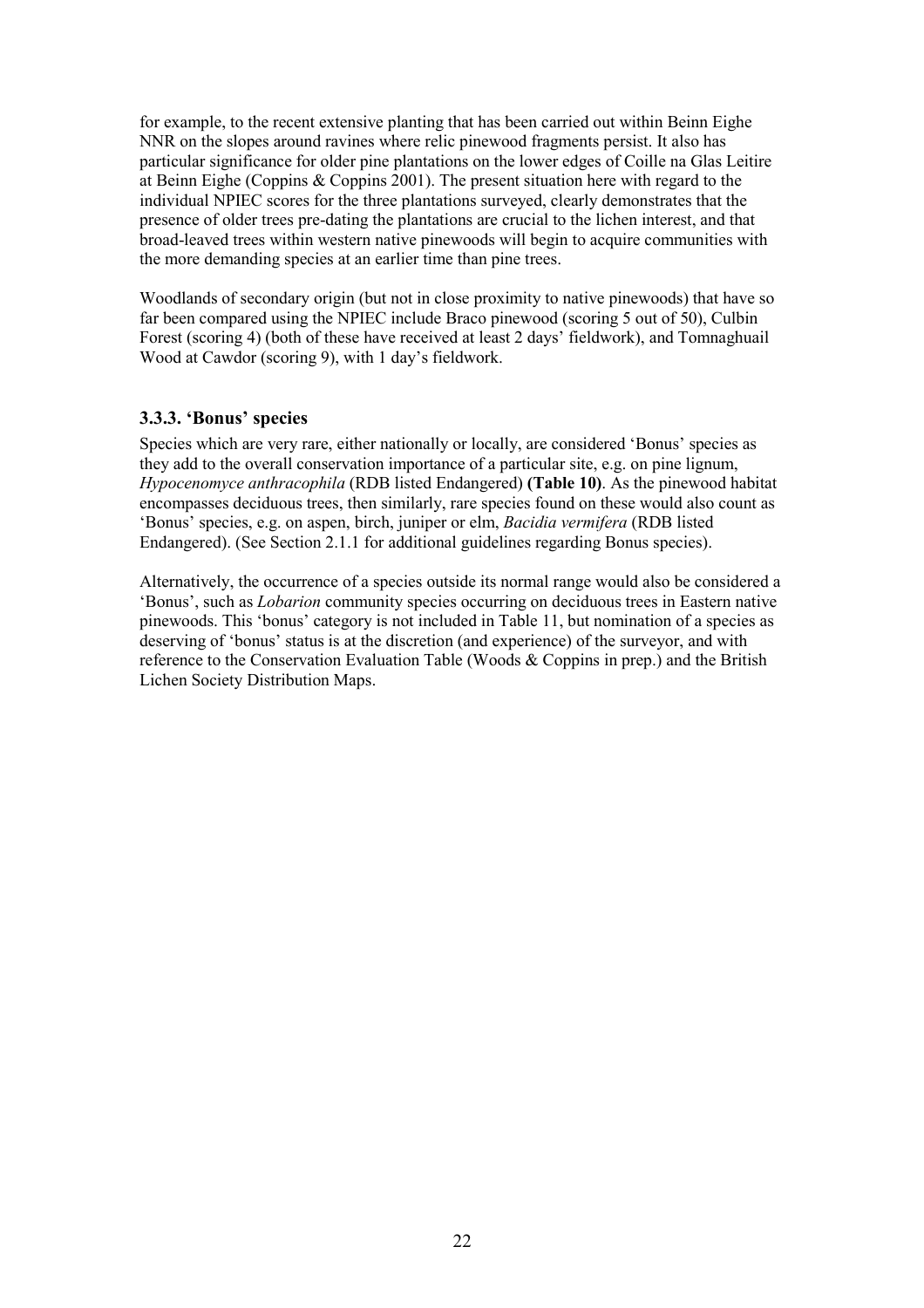#### Table 10

\_\_\_\_\_\_\_\_\_\_\_\_\_\_\_\_\_\_\_\_\_\_\_\_\_\_\_\_\_\_\_\_\_\_\_\_\_\_\_\_\_\_\_\_\_\_\_\_\_\_\_\_\_\_\_\_\_\_\_\_\_\_\_\_\_\_\_\_\_\_\_\_\_\_\_

#### Some lichens considered as 'Bonus' species in native pinewoods

(i) on pine and/or pine lignum Arthonia arthonioides (NS) Buellia arborea (NR) Fuscidea arboricola (NR) Hypocenomyce anthracophila (RDB EN) H. leucococca (RDB DD) Hypogymnia farinacea (NR) Lecanora mughicola (NR)

(ii) on deciduous trees or juniper Arthonia arthonioides (NS) Arthopyrenia subcerasi (NR) Arthothelium dictyosporum (NR BAP) Bacidia igniarii (NR) B. vermifera (RDB EN) Buellia arnoldii (NR) B. sanguinolenta (NR) Caloplaca flavorubescens (RDB EN)

.

Lecidea leprarioides (NR) L. porphyrospoda (NR) Micarea elachista (RDB EN) M. eximia (NR) Protoparmelia oleagina (NS) Pycnora sorophora (RDB DD) Xerotrema megalospora (NR)

Catillaria globulosa (NS) Catinaria neuschildii (RDB VU) Fuscidea arboricola (NR) Japewia subaurifera (NR) Lecidella subviridis (NR) Rinodina laevigata (NR) Schismatomma graphidioides (RDB VU)

(NB: Arthonia arthonioides and Fuscidea arboricola appear twice, as they can occur on either pine or broad-leaved trees)

 $\_$  , and the set of the set of the set of the set of the set of the set of the set of the set of the set of the set of the set of the set of the set of the set of the set of the set of the set of the set of the set of th

 $\_$  , and the set of the set of the set of the set of the set of the set of the set of the set of the set of the set of the set of the set of the set of the set of the set of the set of the set of the set of the set of th

See notes to Table 9 for RDB, NR and NS categories.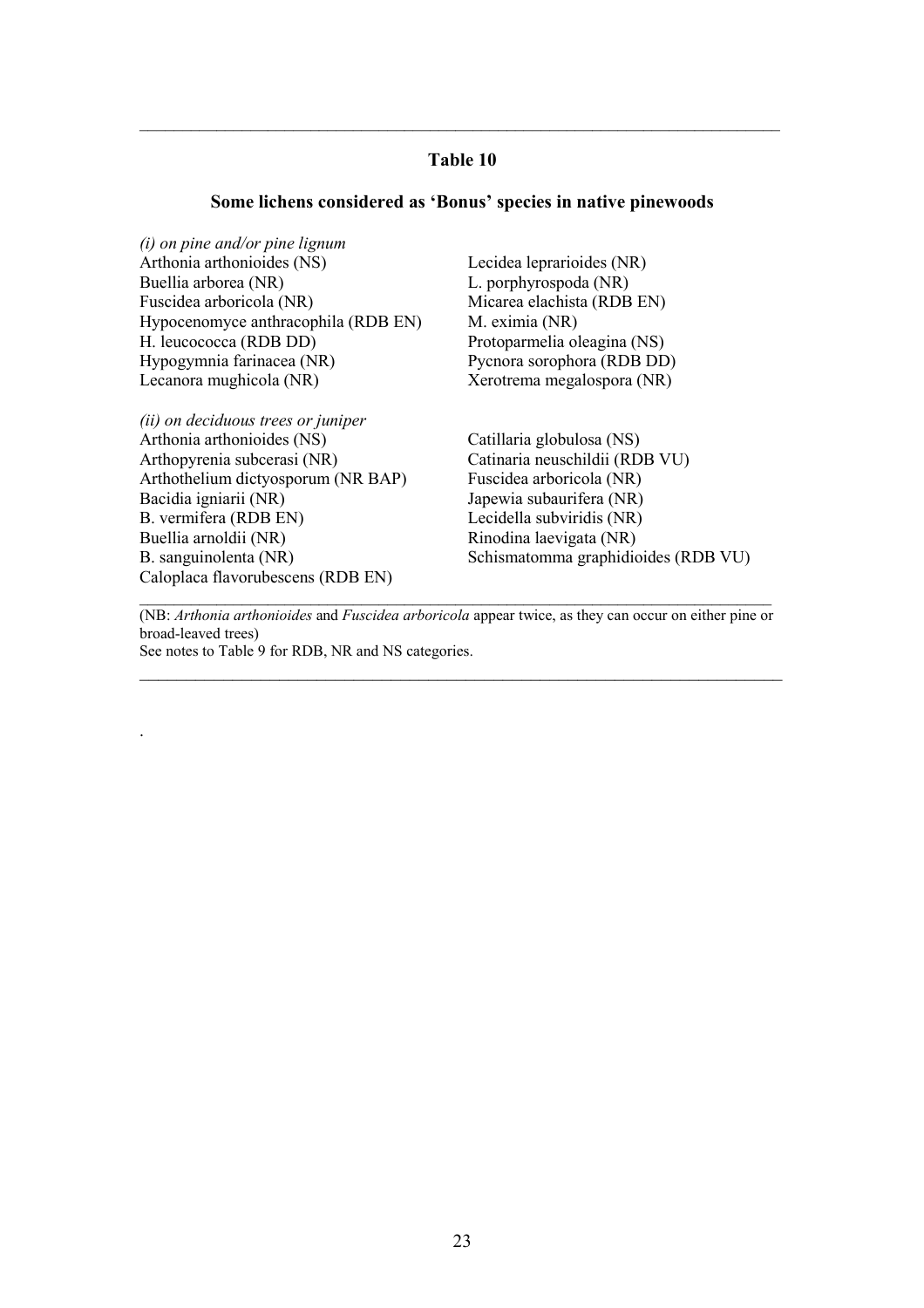Table 11

NPIEC - Native Pinewood Index of Ecological continuity NPIEC - Native Pinewood Index of Ecological continuity The species listed in Table 9 are arranged in their geographical groupings, as indicated in the left column.<br>The Native Pinewoods for which lichen records exist, are also arranged in geographical groups, and the full name The Native Pinewoods for which lichen records exist, are also arranged in geographical groups, and the full name and location of each wood is given at the The species listed in Table 9 are arranged in their geographical groupings, as indicated in the left column. end of this Table.

|                    |                     |         |      |         | <b>WESTERN GF</b> |    |                                                                                                                                                                                                                                                                                                                                                     |                 |     |   |                          |                                     |                                  | <b>CENTRAL GROUP</b>                |                      |                      |                                    |                                         |                   |                  |                        | EASTERN            |                              | GROUP              |                                                                                                          |
|--------------------|---------------------|---------|------|---------|-------------------|----|-----------------------------------------------------------------------------------------------------------------------------------------------------------------------------------------------------------------------------------------------------------------------------------------------------------------------------------------------------|-----------------|-----|---|--------------------------|-------------------------------------|----------------------------------|-------------------------------------|----------------------|----------------------|------------------------------------|-----------------------------------------|-------------------|------------------|------------------------|--------------------|------------------------------|--------------------|----------------------------------------------------------------------------------------------------------|
|                    |                     | Вā      | ပိ   | Ξ       | B <sub>e</sub>    | ඊ  | රි                                                                                                                                                                                                                                                                                                                                                  | ŏ               | ă   | L | Ę                        | ፟፟፟                                 | $\mathsf{A}^\mathsf{D}$          | ී                                   | යි                   | তৈ                   | ş                                  | δg                                      | $\mathbb S$       | dĄ               | င္                     | Вb                 | ぢ                            | Γø                 | ö                                                                                                        |
|                    | Alectoria sarmen    |         |      |         | $\Omega$          |    |                                                                                                                                                                                                                                                                                                                                                     |                 |     |   |                          |                                     |                                  |                                     |                      | 00000 00000000 00000 |                                    |                                         | $\propto \propto$ |                  |                        |                    |                              | $\geq$             |                                                                                                          |
|                    | Arthonia leucopel   | ⋖       |      | ပ       |                   |    |                                                                                                                                                                                                                                                                                                                                                     | O               | I.  |   |                          |                                     |                                  |                                     |                      |                      | ௳                                  |                                         |                   |                  |                        |                    |                              |                    |                                                                                                          |
|                    | A. vinosa           |         |      |         |                   |    |                                                                                                                                                                                                                                                                                                                                                     |                 |     |   |                          |                                     |                                  |                                     |                      |                      |                                    |                                         |                   |                  |                        |                    |                              |                    |                                                                                                          |
|                    | Chaen. brun/trich   | ⋖       |      | ပ       |                   | Ш  | ட                                                                                                                                                                                                                                                                                                                                                   | O               | I.  |   |                          |                                     |                                  | Σ                                   |                      |                      |                                    |                                         |                   |                  |                        |                    |                              |                    |                                                                                                          |
|                    | C. chrysocephala    |         |      |         |                   |    |                                                                                                                                                                                                                                                                                                                                                     |                 |     |   |                          |                                     |                                  |                                     |                      |                      | உ உ                                | $\sigma$ $\sigma$                       |                   |                  | $\vdash \vdash \vdash$ |                    | $>$ $>$                      |                    |                                                                                                          |
|                    | Chrysoth. chrysoph  |         |      |         |                   | ш  |                                                                                                                                                                                                                                                                                                                                                     |                 |     |   |                          |                                     |                                  |                                     |                      |                      |                                    |                                         |                   |                  |                        |                    |                              |                    |                                                                                                          |
|                    | Elixia flexella     |         |      |         |                   |    |                                                                                                                                                                                                                                                                                                                                                     |                 |     |   |                          |                                     |                                  |                                     |                      |                      |                                    |                                         |                   |                  |                        |                    |                              |                    |                                                                                                          |
| <b>≥-</b> ∩ширкш∢о | Hypoceno. friesii   |         |      | O O O O | aaaaaaaaaaa       | шш | $\begin{picture}(20,10) \put(0,0){\line(1,0){10}} \put(15,0){\line(1,0){10}} \put(15,0){\line(1,0){10}} \put(15,0){\line(1,0){10}} \put(15,0){\line(1,0){10}} \put(15,0){\line(1,0){10}} \put(15,0){\line(1,0){10}} \put(15,0){\line(1,0){10}} \put(15,0){\line(1,0){10}} \put(15,0){\line(1,0){10}} \put(15,0){\line(1,0){10}} \put(15,0){\line(1$ | $\circ$ $\circ$ | エエエ |   | רכר ר                    |                                     | لالالا لالالالالالالالا لالالالا | $\Sigma$ $\Sigma$ $\Sigma$ $\Sigma$ | ZZZZZZZZZZZZZZZZ ZZZ |                      | $\mathbb{L} \mathbb{L} \mathbb{L}$ | $\circ \circ \circ$ $\circ \circ \circ$ |                   |                  | <b>HHHH H</b> HHH H    | כככככ ככככככ כככככ | $>$ >>> >                    | 333 33333 3 333333 |                                                                                                          |
|                    | mshaug. aleurites   |         |      |         |                   |    |                                                                                                                                                                                                                                                                                                                                                     |                 |     |   |                          |                                     |                                  |                                     |                      |                      |                                    |                                         |                   |                  |                        |                    |                              |                    |                                                                                                          |
|                    | Lecidea hypopta     | ∢ ∢ ∢ ∢ |      |         |                   |    |                                                                                                                                                                                                                                                                                                                                                     |                 |     |   |                          |                                     |                                  |                                     |                      |                      |                                    |                                         |                   |                  |                        |                    |                              |                    |                                                                                                          |
|                    | . turgidula         |         |      |         |                   |    |                                                                                                                                                                                                                                                                                                                                                     |                 |     |   |                          |                                     |                                  |                                     |                      |                      |                                    |                                         |                   |                  |                        |                    |                              |                    |                                                                                                          |
|                    | Lopadium discif     |         |      |         |                   |    |                                                                                                                                                                                                                                                                                                                                                     |                 |     |   |                          |                                     |                                  |                                     |                      |                      |                                    |                                         |                   |                  |                        |                    |                              |                    |                                                                                                          |
|                    | Loxospora elatina   | ⋖       | മമമമ |         |                   | Ш  |                                                                                                                                                                                                                                                                                                                                                     | OO O            |     |   | $\overline{\phantom{a}}$ |                                     |                                  |                                     |                      |                      |                                    |                                         |                   |                  |                        |                    |                              |                    |                                                                                                          |
|                    | Megalaria pulverea  |         |      |         |                   |    |                                                                                                                                                                                                                                                                                                                                                     |                 |     |   |                          |                                     |                                  |                                     |                      |                      |                                    |                                         |                   |                  |                        |                    |                              |                    |                                                                                                          |
|                    | Microcalic. ahlneri |         |      | O O O O |                   |    |                                                                                                                                                                                                                                                                                                                                                     |                 |     |   |                          |                                     |                                  |                                     |                      |                      |                                    |                                         |                   |                  |                        |                    |                              |                    |                                                                                                          |
|                    | Mycoblastus affinis | ⋖       |      |         |                   |    |                                                                                                                                                                                                                                                                                                                                                     |                 |     |   |                          |                                     |                                  |                                     |                      |                      |                                    |                                         |                   |                  |                        |                    |                              |                    |                                                                                                          |
|                    | Pertusaria borealis |         |      |         | ם ם ם ם ם         |    |                                                                                                                                                                                                                                                                                                                                                     |                 |     |   | マフフフ                     |                                     |                                  |                                     |                      |                      |                                    |                                         |                   |                  |                        |                    |                              |                    |                                                                                                          |
|                    | Protop. ochrococca  |         |      | ပပ      |                   | шш | ட                                                                                                                                                                                                                                                                                                                                                   |                 | エエ  |   |                          |                                     |                                  |                                     |                      |                      | $\mathbf{\Omega}$                  |                                         |                   |                  |                        |                    | $>$ $\overline{\phantom{1}}$ |                    |                                                                                                          |
|                    | Thelot. lepadinum   | ∢ ∢     | മമമ  |         |                   |    |                                                                                                                                                                                                                                                                                                                                                     |                 |     |   |                          |                                     |                                  |                                     |                      |                      |                                    |                                         |                   |                  |                        |                    |                              |                    |                                                                                                          |
|                    | Xylographa spp.(2+) |         |      |         |                   |    |                                                                                                                                                                                                                                                                                                                                                     | O O             |     |   |                          | X X X X X X X X X X X X X X X X X X |                                  | $\geq \geq \geq$                    |                      |                      |                                    | $\circ$                                 | המה המה המה המהמה | wwwwwwwwwwwwwwww |                        |                    | $\rm{>}$                     |                    | $\begin{array}{ccccc}\n & & \times \times \times & \times \times & \times \times & \times \n\end{array}$ |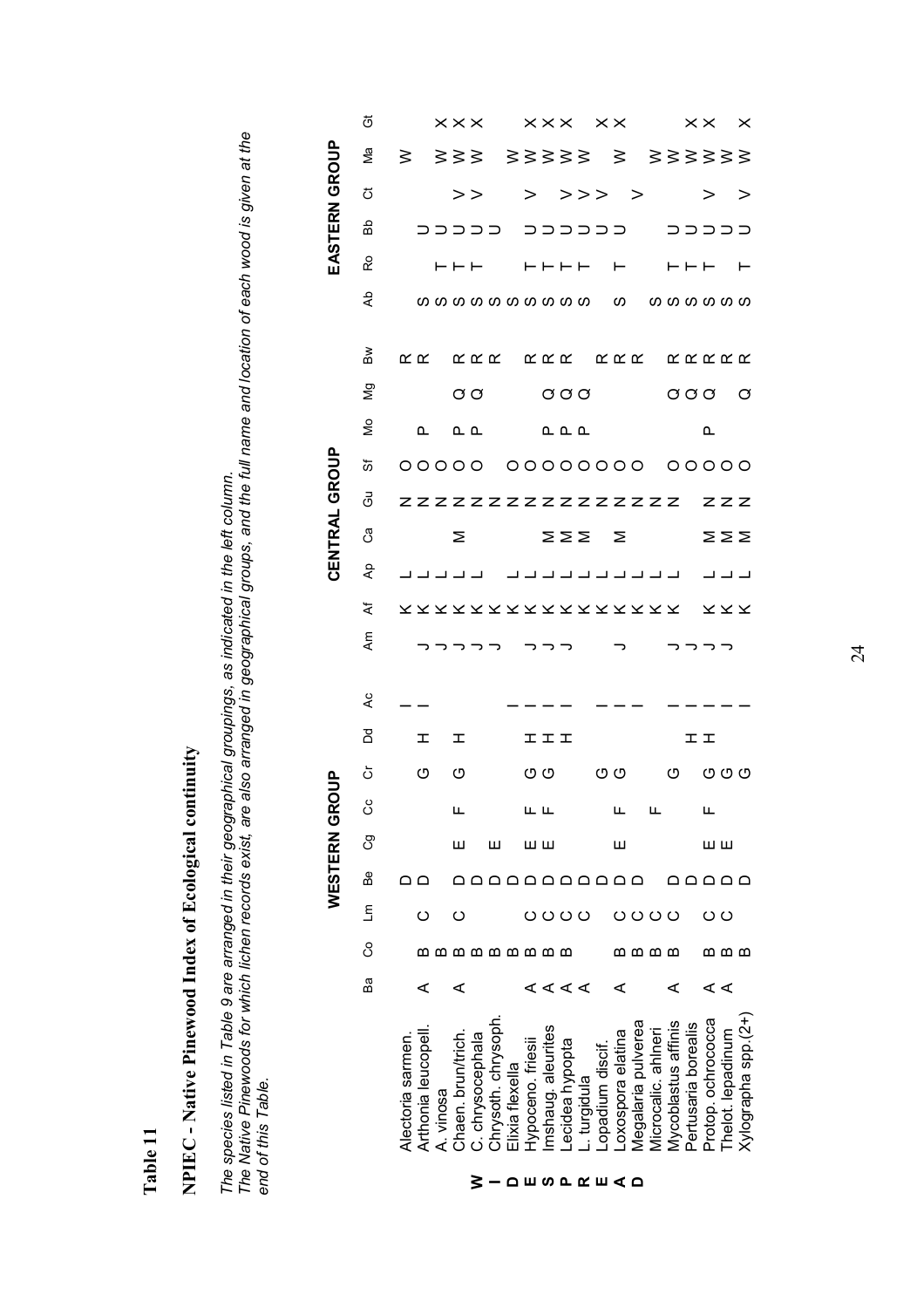|               | ö                       | $\times$                                                                        |                                                         |                                                                                             |                                                       |                                                                               | $\times$                                                             | $\times\times$<br>$\times$                                 | $\frac{6}{5}$                                                                                          |
|---------------|-------------------------|---------------------------------------------------------------------------------|---------------------------------------------------------|---------------------------------------------------------------------------------------------|-------------------------------------------------------|-------------------------------------------------------------------------------|----------------------------------------------------------------------|------------------------------------------------------------|--------------------------------------------------------------------------------------------------------|
|               | Μa                      |                                                                                 |                                                         |                                                                                             |                                                       |                                                                               | 88388                                                                | 33333                                                      | $\geqslant$ $\approx$                                                                                  |
|               | ぢ                       |                                                                                 |                                                         |                                                                                             | $\overline{\phantom{a}}$                              |                                                                               |                                                                      | >                                                          | $\tilde{t}$                                                                                            |
| EASTERN GROUP | 윤                       |                                                                                 |                                                         |                                                                                             |                                                       | ⊃                                                                             | コココ                                                                  | ココ                                                         | $\frac{5}{2}$<br>ココ                                                                                    |
|               | င္                      |                                                                                 | ⊢                                                       |                                                                                             |                                                       | ⊢                                                                             |                                                                      |                                                            |                                                                                                        |
|               | βÞ                      |                                                                                 | S                                                       | ഗ                                                                                           |                                                       | <b>00 00</b>                                                                  | <b>0000000000</b>                                                    |                                                            | ທ ທ ລິ                                                                                                 |
|               | ≧                       | $\propto \propto \propto$                                                       | $\propto$<br>≃                                          | $\propto \propto$                                                                           |                                                       | $\propto$<br>$\propto$                                                        | ĸ                                                                    | $\alpha$                                                   | $\alpha$ $\frac{8}{2}$                                                                                 |
|               | δg                      |                                                                                 |                                                         |                                                                                             |                                                       |                                                                               |                                                                      | Ø                                                          | $\frac{2}{3}$                                                                                          |
|               | $\mathsf{S}$            |                                                                                 |                                                         |                                                                                             | <b>L</b>                                              | $\mathtt{\Omega}$                                                             | ൨                                                                    | $\mathbf{\Omega}$                                          | $\frac{2}{3}$<br>$\mathtt{\mathtt{a}}$                                                                 |
|               | ზ                       | $\circ$                                                                         | $\circ$                                                 | $O$ $O$ $O$                                                                                 | $\circ \circ \circ \circ$                             | $0000$                                                                        | O                                                                    | O                                                          | ೦ ಸಿ                                                                                                   |
|               | මි                      | ZZ                                                                              | z                                                       |                                                                                             | $Z$ $Z$                                               | ZZ<br>z                                                                       | z                                                                    | z z                                                        | $\overline{\Omega}$<br>z                                                                               |
| CENTRAL GROUP | ී                       | $\geq$                                                                          | Σ                                                       | Σ                                                                                           |                                                       |                                                                               |                                                                      | Σ                                                          | $\frac{3}{2}$                                                                                          |
|               | $\mathsf{A}^\mathsf{D}$ | ب ب                                                                             | ┙                                                       | ᆜ                                                                                           | ᆜ                                                     |                                                                               | ┙                                                                    |                                                            | ⊸ ಜ<br>┙                                                                                               |
|               | ¥                       | $\times \times \times$                                                          | $\geq$<br>×                                             | $\propto$                                                                                   | ×                                                     | $\propto \times$<br>×                                                         | っ                                                                    |                                                            | $\times 2$<br>$\pmb{\times}$                                                                           |
|               | ξ                       | っっ                                                                              | っ                                                       |                                                                                             | っ                                                     |                                                                               |                                                                      |                                                            | $\Omega$                                                                                               |
|               |                         |                                                                                 |                                                         |                                                                                             |                                                       |                                                                               |                                                                      |                                                            |                                                                                                        |
|               | Αc                      |                                                                                 |                                                         |                                                                                             |                                                       |                                                                               |                                                                      |                                                            | $\mathbf{z}$                                                                                           |
|               | <b>P</b>                | 工工                                                                              |                                                         | I<br>I                                                                                      | ェ                                                     |                                                                               |                                                                      |                                                            | $\frac{2}{3}$                                                                                          |
| $rac{6}{5}$   | ŏ                       | O                                                                               | ு ம                                                     | O                                                                                           | O O                                                   | O                                                                             |                                                                      |                                                            | ပ ္                                                                                                    |
|               | ő                       | щ                                                                               |                                                         | щ<br>Щ                                                                                      | щ                                                     |                                                                               |                                                                      |                                                            | $\circ$<br>$\overline{\phantom{0}}$                                                                    |
| WESTERN GR    | <u>ල</u>                |                                                                                 | ШШ                                                      | ш                                                                                           | ШШ<br>ш                                               |                                                                               |                                                                      |                                                            | 13                                                                                                     |
|               | Be                      | ם ם ם ם                                                                         |                                                         | aaaaaaaaa                                                                                   |                                                       |                                                                               |                                                                      |                                                            | $\overline{5}$                                                                                         |
|               | Ξ                       | O O O O                                                                         |                                                         | O O O O O O O                                                                               | ပ                                                     |                                                                               |                                                                      |                                                            | $\overline{24}$                                                                                        |
|               | රි                      | മ മ                                                                             |                                                         | <b>000000000000</b>                                                                         |                                                       | $\boldsymbol{\omega}$                                                         |                                                                      |                                                            | 29                                                                                                     |
|               | Вã                      |                                                                                 | ∢∢∢∢∢∢∢                                                 | ∢∢∢∢                                                                                        |                                                       |                                                                               |                                                                      |                                                            | $\overline{2}$                                                                                         |
|               |                         | Degelia atl./plumb.<br>Hypotr. laevigata<br>Calicium parvum<br>Cavern. hultenii | Melasp. lentiginosul.<br>Micarea adnata<br>Lobaria spp. | Pannaria s. lat. spp.<br>M. synotheoides<br>M. alabastrites<br>M. hedlundii<br>M. stipitata | Pert. ophthalmiza<br>Platis. norvegica<br>Sticta spp. | Chaen'opsis pusiola<br>Bryoria capillaris<br>Chaen. xyloxena<br>B. furcellata | Cyphelium inquin.<br>Cladonia botrytes<br>C. cenotea<br>C. tigillare | Lecanora cadubriae<br>Micarea contexta<br>Lecidea botryosa | Mycoblastus alpinus<br>Microcal. dissemin.<br>Sclero. pall./peron.<br>Pycnora xanthoc.<br>Total (full) |
|               |                         | るり ミクロ                                                                          | య                                                       | <b>CENTRAJ</b>                                                                              |                                                       | 目AST                                                                          | ఱ                                                                    | <b>OUZHK&lt;⊥</b>                                          |                                                                                                        |

25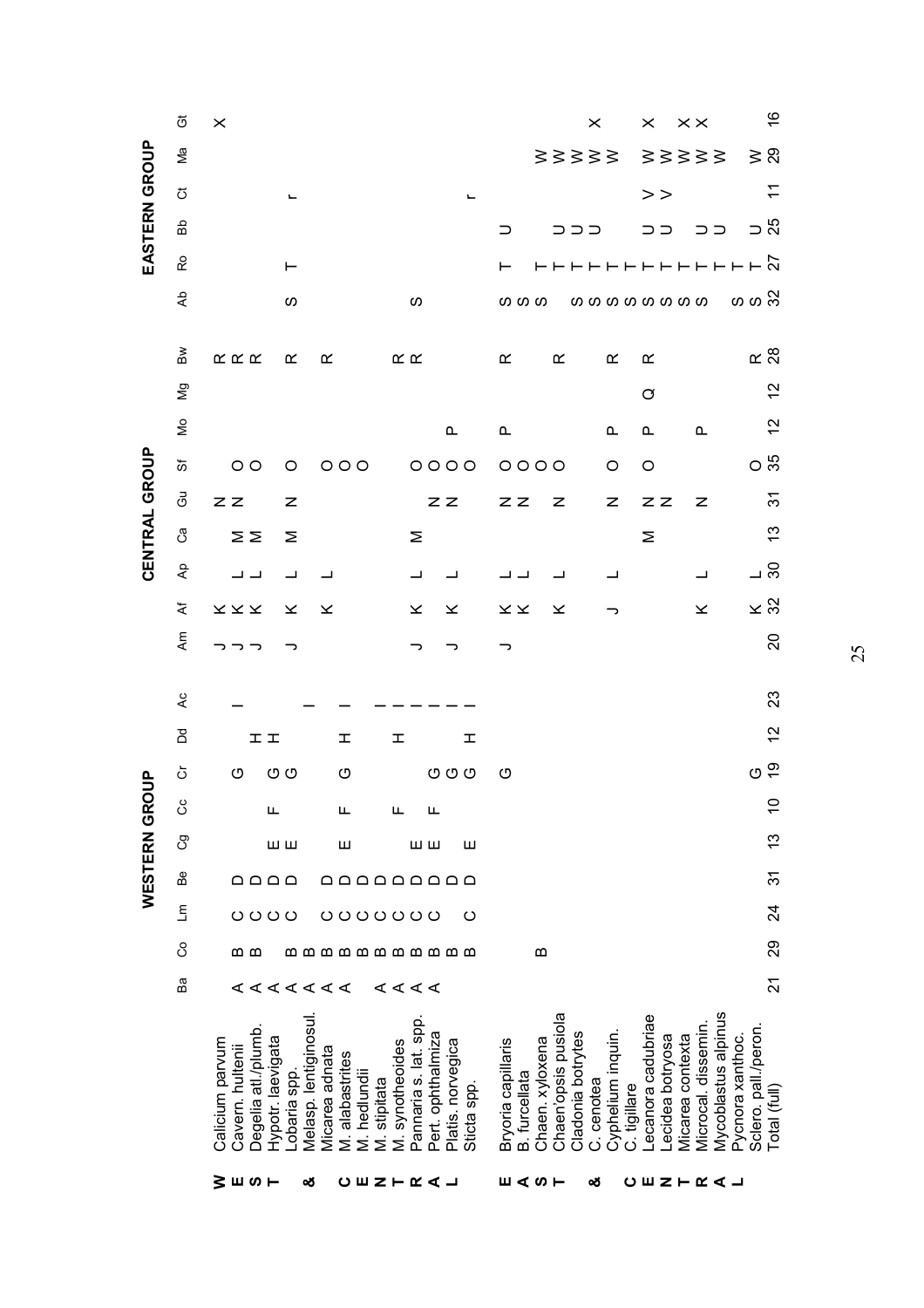|                                                                                                                                                                                                                                                                                                                                                                                                                                                                                 |               |   |                     |               | WESTERN GROUP |    |                           |   |                                 |                                                                                                                                                                                                                                                                                                                                                                                                                |    |          | CENTRAL GROUP |          |                     |   |                |                |                                                                                                                                                                                                                                                                                    |                |           | EASTERN GROUP |          |               |                |
|---------------------------------------------------------------------------------------------------------------------------------------------------------------------------------------------------------------------------------------------------------------------------------------------------------------------------------------------------------------------------------------------------------------------------------------------------------------------------------|---------------|---|---------------------|---------------|---------------|----|---------------------------|---|---------------------------------|----------------------------------------------------------------------------------------------------------------------------------------------------------------------------------------------------------------------------------------------------------------------------------------------------------------------------------------------------------------------------------------------------------------|----|----------|---------------|----------|---------------------|---|----------------|----------------|------------------------------------------------------------------------------------------------------------------------------------------------------------------------------------------------------------------------------------------------------------------------------------|----------------|-----------|---------------|----------|---------------|----------------|
|                                                                                                                                                                                                                                                                                                                                                                                                                                                                                 | Ba            | 8 | $\overline{\Xi}$    | Be            | පි            | රි | ŏ                         | ă | L                               |                                                                                                                                                                                                                                                                                                                                                                                                                | ξ  | ፟፟       | ී<br>දි       |          | මි                  | ö | Ş              | $\overline{5}$ | $\mathsf{B}\mathsf{w}$                                                                                                                                                                                                                                                             | ₹              | Ro        | Bb            | ö        | Мa            | ö              |
| Total (widespread)                                                                                                                                                                                                                                                                                                                                                                                                                                                              | $\frac{1}{2}$ |   | $\frac{2}{3}$<br>16 | $\frac{8}{1}$ |               |    | $\overline{C}$<br>$\circ$ |   | $\frac{4}{4}$<br>$\overline{z}$ |                                                                                                                                                                                                                                                                                                                                                                                                                | 13 | <u>6</u> | $\frac{8}{3}$ | $\infty$ | $\frac{8}{3}$<br>စ္ |   | $\overline{ }$ | ၜ              | $\frac{6}{5}$                                                                                                                                                                                                                                                                      | $\frac{17}{2}$ | <u>ุว</u> | $\frac{6}{5}$ | $\infty$ | $\frac{6}{5}$ | $\tilde{\tau}$ |
|                                                                                                                                                                                                                                                                                                                                                                                                                                                                                 |               |   |                     |               |               |    |                           |   |                                 |                                                                                                                                                                                                                                                                                                                                                                                                                |    |          |               |          |                     |   |                |                |                                                                                                                                                                                                                                                                                    |                |           |               |          |               |                |
| Western Group                                                                                                                                                                                                                                                                                                                                                                                                                                                                   |               |   |                     |               |               |    | <b>Central Group</b>      |   |                                 |                                                                                                                                                                                                                                                                                                                                                                                                                |    |          |               |          |                     |   |                |                | Eastern Group                                                                                                                                                                                                                                                                      |                |           |               |          |               |                |
| Be = Beinn Eighe NNR (Coille na Glas-leitire,<br>Lm = Loch Maree NNR (vc 105; 28(NH)/06)<br>Cg = Cona Glen (vc 97; 17(NM)/97)<br>Cc = Coille Coire Chuilc (vc 88; 27(NN)/32)<br>Allt a'Chuirn, Allt Sguabaidh & Allt na<br>Doire Daraich) (vc 105; 18(NG)/96 &<br>Ac = Achnashellach (vc 105; 28(NH)/04)<br>Od = Doire Darach (vc 105; 27(NN)/24)<br>Ba = Barrisdale (vc 97; 18(NG)/80)<br>Cr = Crannach (vc 98; 27(NN)/34)<br>$Co = Coulin (VC 105; 18 (NG)/95)$<br>28(NH)/06) |               |   |                     |               |               |    |                           |   |                                 | Bw = Black Wood of Rannoch (vc 88; 27(NN)/55)<br>Sf = Strathfarrar (vc 96; 28(NH)/32-33-34)<br>Mo = Moriston (vc 96; 28(NH)/21 &28(NH)/31)<br>Mg = Old Wood of Meggernie (vc 88; 27(NN)/54)<br>Af = Affric (vc 96; 28(NH)/12 & 28(NH)/22)<br>Ap = Affric (Pollan Bhuidhe only; 28(NH)/12)<br>Ca = Cannich (vc 96; 28(NH)/23 & 28(NH)/33)<br>Gu = Guisachan (vc 96; 28(NH)/22)<br>Am = Amat (vc 106; 28(NH)/48) |    |          |               |          |                     |   |                |                | Ab = Abernethy (vc 96; 28(NH)/91 & 38(NJ)/01)<br>Bb = Ballochbuie (vc 93; 37(NO)/18-19, &<br>Ro = Rothiemurchus (vc 96; 28(NH)/90,<br>Gt = Glentanar (vc 92; 37(NO)/49)<br>$Ct = Crathes$ (vc 92; 37(NO)/29)<br>28(NH)/80 & 28(NH)/91)<br>Ma = Mar (vc 92; 37(NO)/09)<br>37(NH)/28 |                |           |               |          |               |                |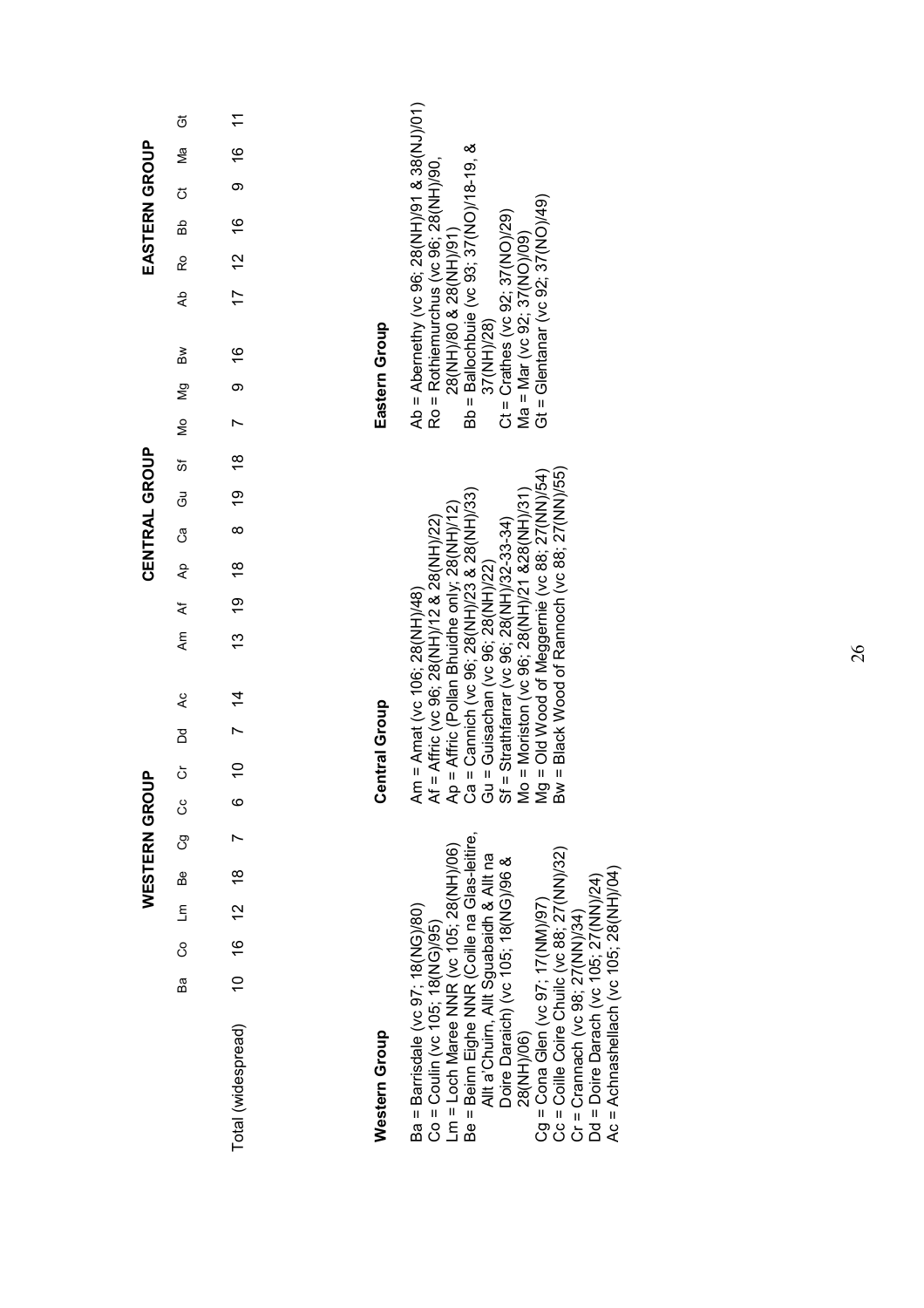#### 4. ACKNOWLEDGEMENTS

We are indebted to Dr Francis Rose, the 'father' of these Indices, for allowing us to publish them, and for his helpful comments. For additional, valuable comments on various drafts of this work, our thanks go to Dr Oliver Gilbert, Howard Fox, Neil Sanderson and Ray Woods.

#### 5. REFERENCES

- Birse, E.L. (1971) Assessment of Climatic Conditions in Scotland. 3. The Bioclimatic Subregions. Craigiebuckler, Aberdeen: The Macaulay Institute for Soil Research.
- Church, J.M., Coppins, B.J., Gilbert, O.L., James, P.W. & Stewart, N.F. (1996) Red Data Books of Britain and Ireland: Lichens. Volume 1: Britain. Peterborough: Joint Nature Conservation Committee.
- Coppins, A.M. & Coppins, B.J. (2000) Ballachuan Hazelwood, SWT Reserve, Argyll Main (VC 98) Lichen Survey II. Unpublished report for the Scottish Wildlife Trust.
- Coppins, A.M. & Coppins, B.J. (2001) Lichen Survey of Beinn Eighe NNR Woodlands. Unpublished report for Scottish Natural Heritage [Order No. E016379].
- Coppins, A.M., Coppins, B.J. & Quelch, P. (2002) Atlantic hazelwoods: some observations on the ecology of this neglected habitat from a lichenological perspective. British Wildlife 14: 17–26.
- Coppins, B.J. (2002) Checklist of British and Irish Lichens. London: British Lichen Society.
- Fletcher, A., Coppins, B.J., Hawksworth, D.L., James, P.W. & Rose, F. (1982) Survey and Assessment of Epiphytic Lichen Habitats. A report prepared by the Woodland Working Party of the British Lichen Society, for the Nature Conservancy Council [contract HF3/03/208].
- Fletcher, A., Coppins, B.J., Gilbert, O.L., James, P.W. & Lambley, P.W. (1984) Survey and Assessment of Lowland Heathland Lichen Habitats. A report prepared by the Heathland Working Party of the British Lichen Society, for the Nature Conservancy Council [contract HF3/03/266].
- Gilbert, O.L. (1986) Field evidence for an acid rain effect on lichens. Environmental Pollution (Series A) 40: 227–231.
- Gilbert, O.L. (2000) The New Naturalist: Lichens. London: HarperCollins.
- Glenn, M.G., Cole, M.S., Webb, S.L. & Hale, C.M. (1998) Corticolous lichens and bryophytes: preliminary surveys of old growth and managed northern hardwood stands in Minnesota. In Glenn, M.G., Harris, R.C., Dirig, R. and Cole, M.S. (eds) Lichenographia Thomsoniana: North American Lichenology in Honor of John W. Thomson: 407–422.
- Goward, T. (1994) Notes on old growth-dependent epiphytic macrolichens in inland British Columbia. Acta Botanica. Fennica 150: 31–38.
- "Grey Literature" ['Surveys'] see British Lichen Society web-site: (http://www.theBLS.org.uk/)
- Gustafsson, L., Fiskesjö, A., Ingelög, T., Pettersson, B. & Thor, G. (1992) Factors of importance to some lichen species of deciduous broad-leaved woods in southern Sweden. Lichenologist 24: 255–266.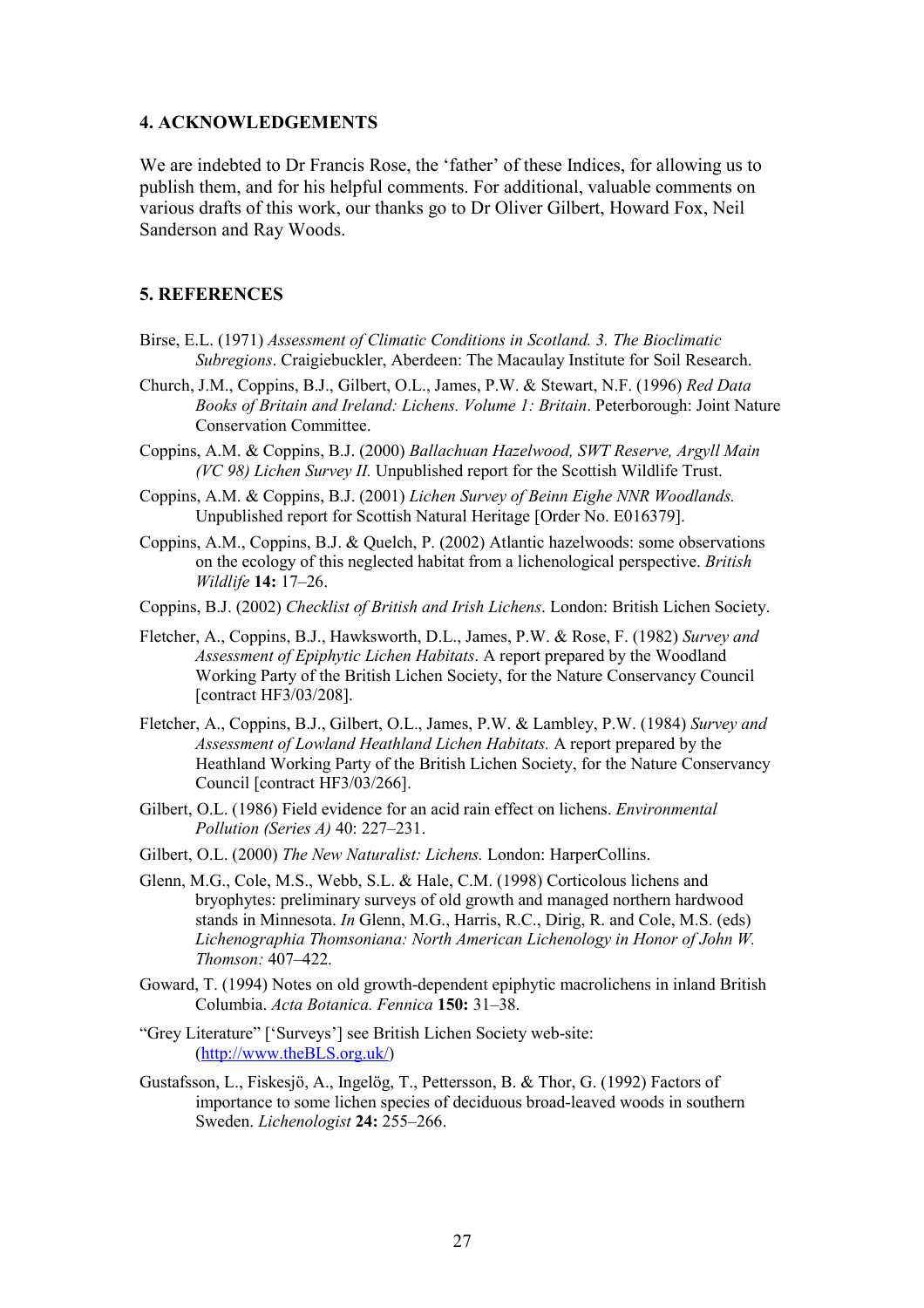- Hodgetts, N.G. (1992) Guidelines for the selection of biological SSSIs: non-vascular plants. Peterborough: Joint Nature Conservation Committee.
- James, P.W, Hawksworth, D.L. & Rose, F (1977) Lichen communities in the British Isles: a preliminary conspectus. In Seaward, M.R.D. (ed.) Lichen Ecology: 295–413. London, New York & San Francisco: Academic Press.
- Kantvilas, G. (1988) Tasmanian rainforest lichen communities: a preliminary classification. Phytocoenologia 16: 391–428.
- Kantvilas, G., James, P.W. & Jarman, S.J. (1985) Macrolichens in Tasmanian rain forests. Lichenologist 17: 67–83.
- Nitares, J. (ed.) (2000) Signalarter. Indikatorer på skyddsvärd skog. Flora över kryptogamer. Jönköping: Skogsstyrelsen.
- O'Dare, A.M. & Coppins, B.J. (1992) Mealdarroch NNR, Argyll, Lichen Survey. Unpublished report for the Nature Conservancy Council for Scotland. [Contract No. SS/F2/285].
- Orton, P.D. (1986) Fungi of northern pine and birch woods. Bull. Brit. Myc. Soc. 20(2): 130– 145.
- Peterken, G.F. (1996) Natural Woodland, Ecology and Conservation in Northern Temperate Regions. Cambridge, New York & Melbourne: Cambridge University Press.
- Pitkin, P.H., Lusby, P.S. & Wright, J. (1995) Biodiversity and the ecology of pinewood plants. In Aldhous, J.R. (ed.) Our Pinewood Heritage (Proceedings of a Conference held at Inverness, October 1994): 196–205. Jointly published by Forestry Commission, The Royal Society for the Protection of Birds, Scottish Natural Heritage.
- Purvis, O.W., Coppins, B.J. & James, P.W. (1994) Checklist of Lichens of Great Britain and Ireland. London: British Lichen Society.
- Rose, F. (1974) The epiphytes of oak. In Morris, M.G. & Perring, F.H. (eds), The British Oak; its History and Natural History: 250–273. Faringdon: Classey.
- Rose, F. (1976) Lichenological indicators of age and environmental continuity in woodlands. In Brown, D.H., Hawksworth, D.L. & Bailey, R.H. (eds), Lichenology: Progress and Problems: 278–307. London etc.: Academic Press.
- Rose, F. (1992) Temperate forest management: its effect on bryophyte and lichen floras and habitats. In Bates, J.W. & Farmer, A.M. (eds), *Bryophytes and Lichens in a Changing* Environment: 211–233. Oxford: Oxford University Press.
- Rose, F. (1993) Ancient British woodlands and their epiphytes. British Wildlife 5: 83–93.
- Rose, F. (1999) Indicators of ancient woodland the use of vascular plants in evaluating ancient woods for nature conservation. British Wildlife 10: 241–251.
- Rose, F. & Coppins, A.M. ['S.'] (2002) Site Assessment of Epiphytic Habitats using Lichen Indices. In Nimis, P.L., Scheidegger, C. & Wolseley, P.A. (eds) Monitoring with Lichens - Monitoring Lichens: 343–348. [NATO Science Series IV. Earth and Environmental Sciences - Vol. 7]. Dordrecht, Boston & London: Kluwer Academic Publishers.
- Sanderson, N.A. (in prep.) Recolonization of epiphytic lichens after clear felling in the New Forest, Hampshire, UK. Lichenologist.
- Seaward, M.R.D. (1995 et sqq.) Lichen Atlas of the British Isles. British Lichen Society. (Map fascicles are regularly published for genera and habitat groups).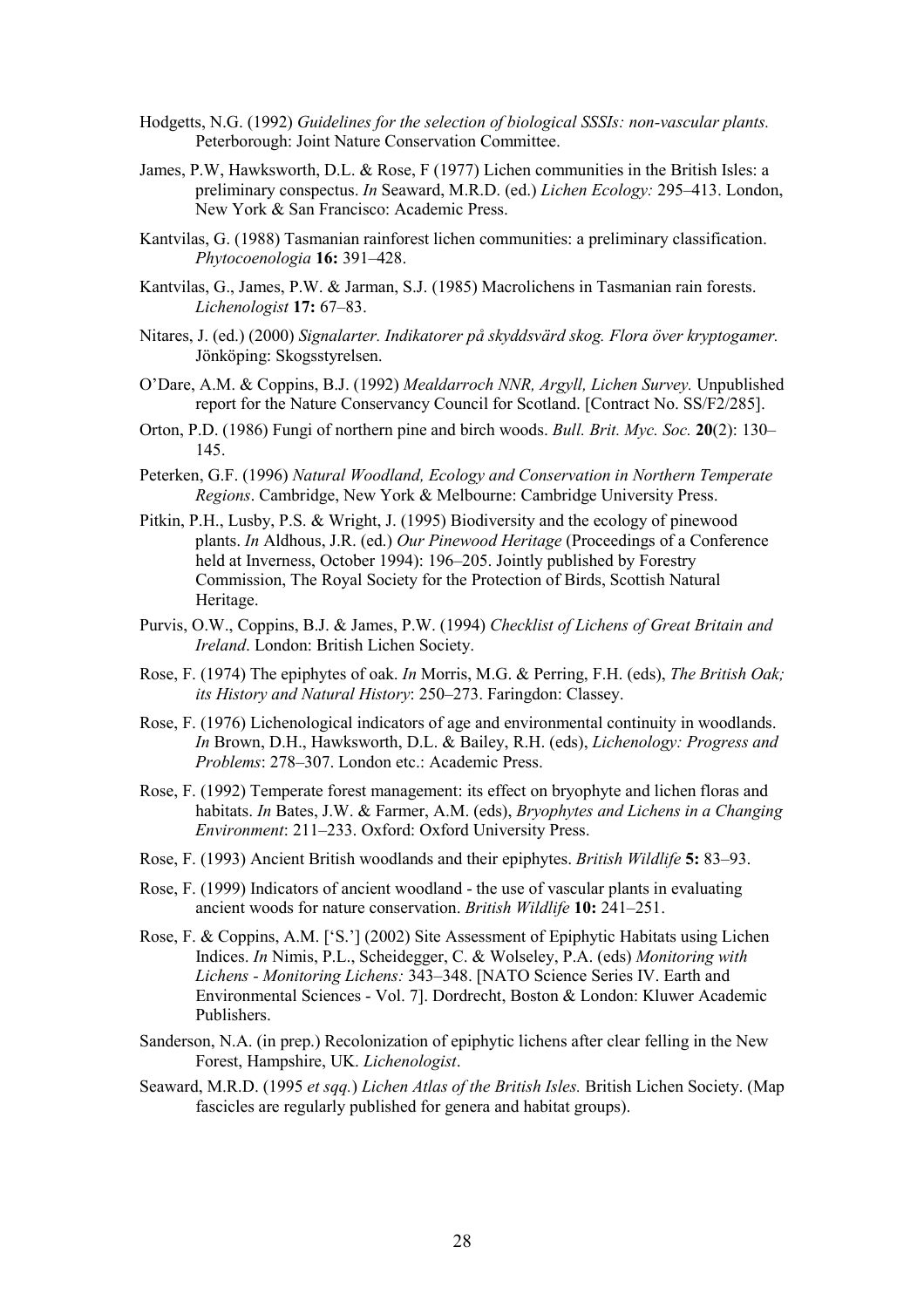- Selva, S.B. (1994) Lichen diversity and stand continuity in the northern hardwoods and spruce-fir forests in northern New England and western New Brunswick. Bryologist 97: 424–429.
- Selva, S.B. (1996) Using lichens to assess ecological continuity in northeastern forests. In Davis, M.B. (ed.) Eastern Old-growth Forests: prospects for rediscovery and recovery: 35–48. Washington, D.C.: Island Press.
- Tibell, L 1992: Crustose lichens as indicators of forest continuity in boreal coniferous forests. - Nordic Journal of Botany 12: 427–450.
- Woods, R.G. & Coppins, B.J. (in prep.) Conservation Evaluation of the British Lichen Flora. London: British Lichen Society.
- Woods, R.G. & Orange, A. (1999) A Census Catalogue of Welsh Lichens. Cardiff: National Museum and Gallery Cardiff.
- Wolseley, P.A. (1991) Observations on the composition and distribution of the 'Lobarion' in forests of South East Asia. In D.J. Galloway (ed.), Systematics, conservation and ecology of tropical lichens: 217–43. Clarendon Press, Oxford.
- Wolseley, P.A. & James, P.W. (1991) A report of coastal lichen sites in England, Wales and Scotland. Unpublished report for JNCC. [Contract No. 72-14-06d].
- Wolseley, P.A. & O'Dare, A.M. (1989) Exmoor Woodland Lichen Survey. The Somerset Trust for Nature Conservation.
- Wolseley, P.A. & O'Dare, A.M. (1990) The use of epiphytic lichens as environmental indicators in Exmoor woodlands. Ecology in Somerset 1: 3–22.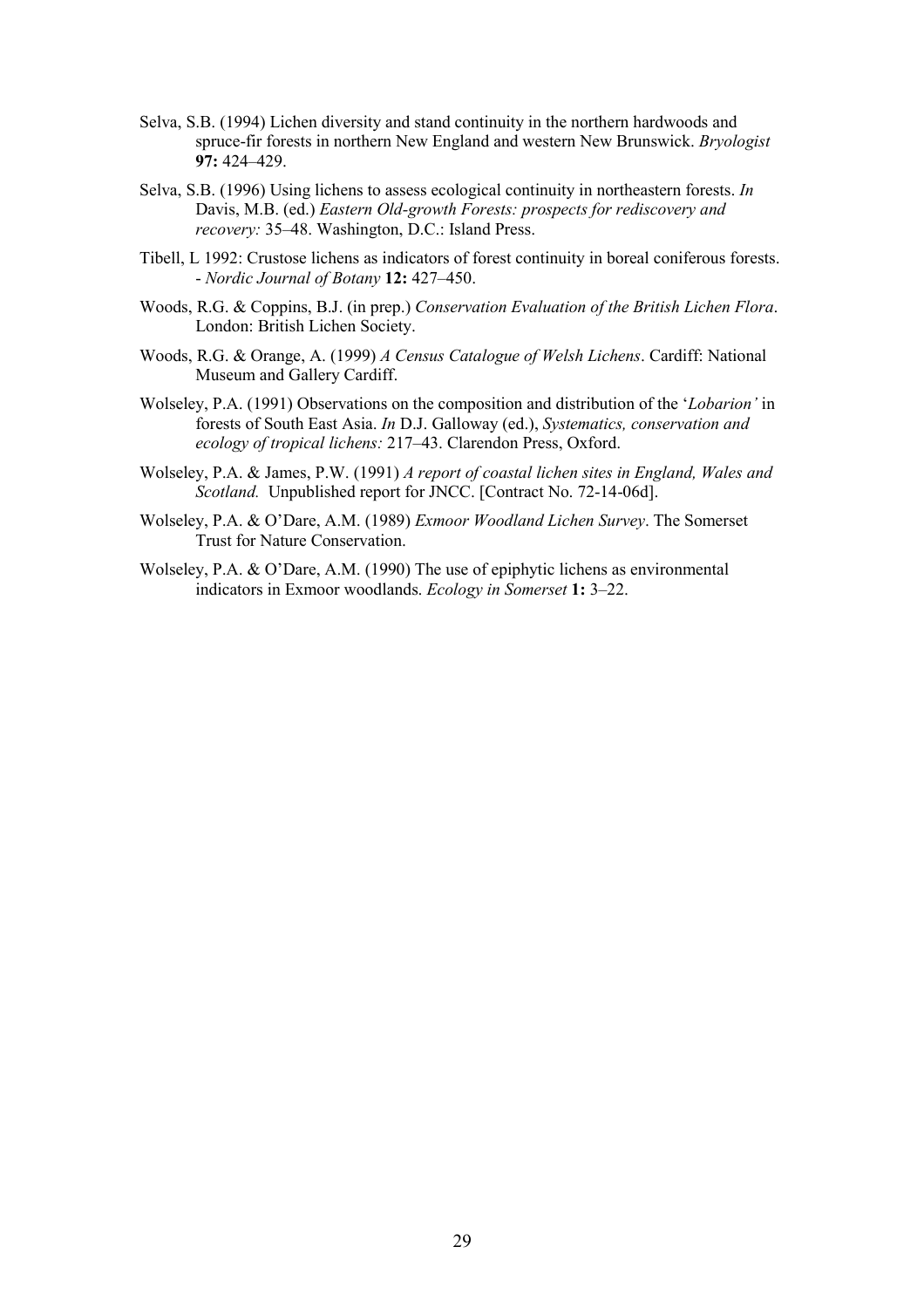### APPENDIX I - Nomenclatural changes and alternatives

Advances in the taxonomic study of lichens is fast moving, and it is difficult to achieve synchrony between the national checklists and other listings, such as those included in this publication. To help with past name changes, and uses of alternative names, a list of synonyms is given below.

The Index lists and lists of 'Bonus' species follow the nomenclature in Coppins (2002). A few species mentioned as 'Bonus' species have been added to the British and Irish Flora since the publication of the previous checklist (Purvis et al. 1994). These are: Buellia hyperbolica, Lecidea leprarioides, L. porphyrospoda, Lecidella subviridis, Micarea elachista, M. eximia, Rinodina colobinoides, and R. laevigata.

The checklist of the British and Irish lichens is regularly updated on the British Lichen Society's web site (www.theBLS.org.uk), as is a list of synonyms and misapplied names (the 'Synlist'). Suggested name changes and additions to the British and Irish lichen flora are also published twice-yearly in the British Lichen Society Bulletin under "Literature Pertaining to British Lichens" and "New, Rare and Interesting lichens".

Column 1: Names as used in the Index tables and lists of 'Bonus' species. Column 2: Synonyms, which may be homotypic or taxonomic synonyms or previous misapplications [these are not distinguished]. Names in italic type are those accepted in the checklist of Purvis et al. (1994).

| Name used in this publication | Symonym(s)                        | <b>Notes</b>   |
|-------------------------------|-----------------------------------|----------------|
| Agonimia allobata             | Polyblastia allobata              |                |
| Anisomeridium ranunculosporum | Arthopyrenia ranunculospora       | $\mathfrak{D}$ |
|                               | Arthopyrenia cinereopruinosa p.p. |                |
| Arthonia astroidestera        | Arthonia astroidestra             |                |
| Arthonia cinnabarina          | Arthonia tumidula                 |                |
| Arthonia ilicina              | Arthothelium ilicinum             |                |
| Arthonia vinosa               | Arthonia didyma pre-1980          | 3              |
| Arthothelium macounii         | Arthothelium reagens              |                |
| Bacidia vermifera             | Bacidia hegetschweileri           |                |
| Bactrospora homalotropa       | Lecanactis homalotropa            |                |
| Biatora chrysantha            | Biatora gyrophorica               |                |
|                               | Lecidea epixanthoidiza p.p.       |                |
| Biatora epixanthoides         | Bacidia epixanthoides             |                |
|                               | Mycobilimbia epixanthoides        |                |
| Biatora sphaeroides           | Catillaria sphaeroides            |                |
|                               | Mycobilimbia pilularis            |                |
| Buellia arnoldii              | Hafellia arnoldii                 |                |
| Buellia sanguinolenta         | Hafellia sanguinolenta            |                |
| Bunodophoron melanocarpum     | Sphaerophorus melanocarpus        |                |
| Calicium lenticulare          | Calicium subquercinum             |                |
| Catinaria atropurpurea        | Catillaria atropurpurea           |                |
|                               | Biatorina atropurpurea            |                |
| Catinaria neuschildii         | Catillaria neuschildii            |                |
| Cresponea premnea             | Lecanactis premnea                |                |

Column 3: Cross-references to footnotes at end of this list.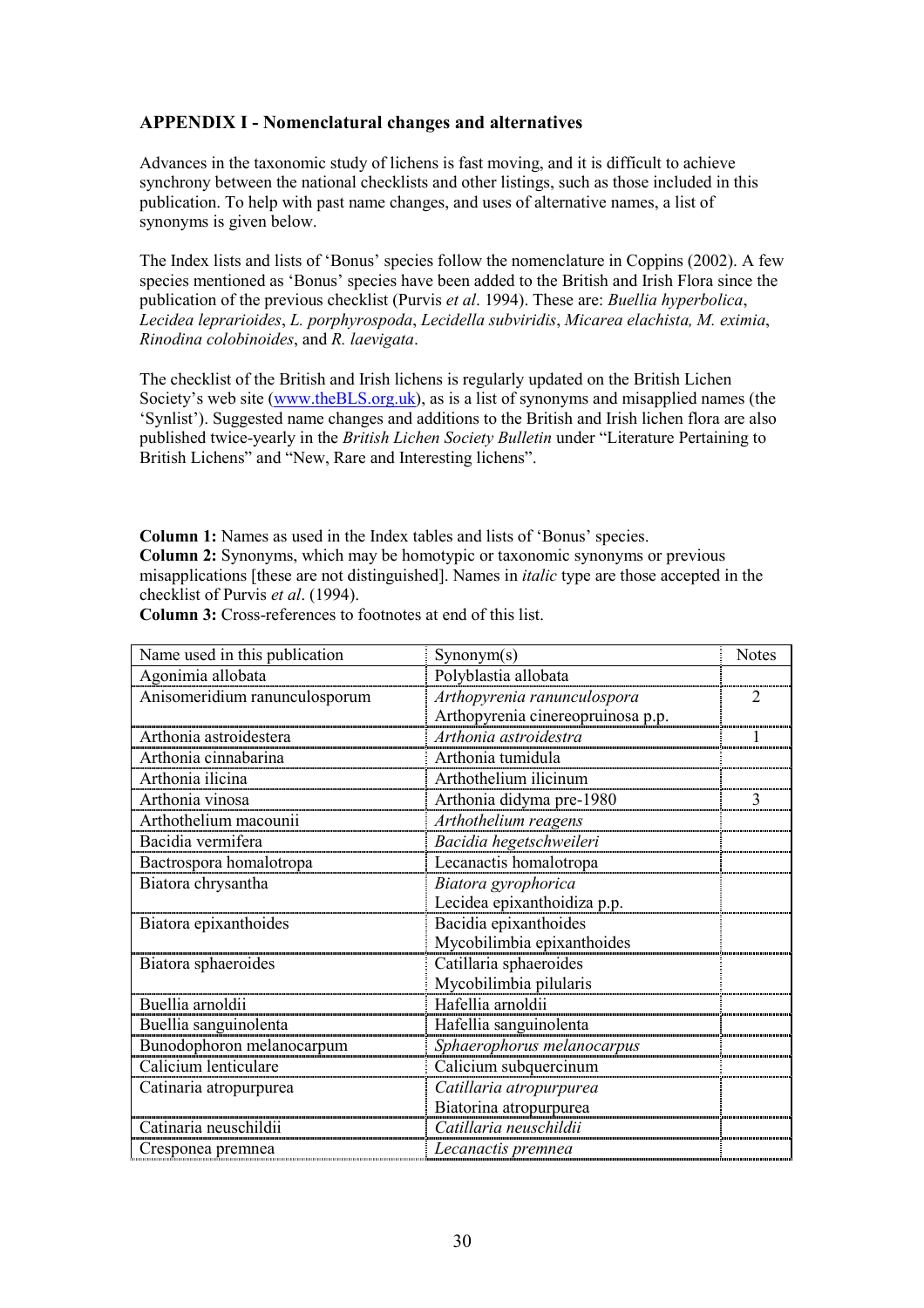| Name used in this publication | Symonym(s)                                   | <b>Notes</b> |
|-------------------------------|----------------------------------------------|--------------|
| Degelia atlantica             | Parmeliella atlantica                        |              |
| Degelia plumbea               | Parmeliella plumbea                          |              |
| Elixia flexella               | Ptychographa flexella                        |              |
| Flavoparmelia caperata        | Parmelia caperata                            |              |
| Fuscopannaria ignobilis       | Pannaria ignobilis                           |              |
| Fuscopannaria mediterranea    | Pannaria mediterranea                        |              |
| Fuscopannaria sampaiana       | Pannaria sampaiana                           |              |
| Haematomma sorediatum         | Haematomma leprarioides                      |              |
| Heterodermia japonica         | Heterodermia obscurata auct. brit.           |              |
| Hypogymnia farinacea          |                                              |              |
| Hypotrachyna endochlora       | Hypogymnia bitteriana<br>Parmelia endochlora |              |
| Hypotrachyna laevigata        | Parmelia laevigata                           |              |
| Hypotrachyna sinuosa          | Parmelia sinuosa                             |              |
| Hypotrachyna taylorensis      | Parmelia taylorensis                         |              |
| Japewiella tavaresiana        | Japewia carrollii                            |              |
|                               | Japewiella carrollii                         |              |
|                               | Lecidea carrollii                            |              |
| Lecanographa amylacea         | Lecanactis amylacea                          |              |
| Lecanographa lyncea           | Lecanactis lyncea                            |              |
|                               | Opegrapha lyncea                             |              |
| Lecanora sublivescens         | Lecidea sublivescens                         |              |
| Lobaria virens                | Lobaria laetevirens                          |              |
| Loxospora elatina             | Haematomma elatinum                          |              |
| Megalaria laureri             | Catillaria laureri                           |              |
|                               | Catinaria laureri                            |              |
| Megalaria pulverea            | Catillaria pulverea                          |              |
| Mycoblastus caesius           | Haematomma caesium                           |              |
| Mycoporum antecellens         | Arthopyrenia antecellens                     |              |
|                               | Arthopyrenia antecellans                     |              |
| Mycoporum lacteum             | Tomasellia lactea                            |              |
| Pachyphiale carneola          | Pachyphiale cornea                           |              |
| Pannaria conoplea             | Pannaria pityrea                             |              |
| Parmeliella parvula           | Parmeliella jamesii                          |              |
| Parmeliella triptophylla      | Parmeliella corallinoides                    |              |
| Parmelinopsis horrescens      | Parmelia horrescens                          |              |
| Parmelinopsis minarum         | Parmelia minarum                             |              |
| Parmentaria chilensis         | Pyrenula chilensis                           |              |
| Parmotrema arnoldii           | Parmelia arnoldii                            |              |
| Parmotrema crinitum           | Parmelia crinita                             |              |
| Parmotrema reticulatum        | Parmelia reticulata                          |              |
|                               | Rimelia reticulata                           |              |
| Parmotrema robustum           | Parmelia robusta                             |              |
| Pertusaria pupillaris         | Lecidea cinnabarina - also used for          |              |
|                               | Schismatomma quercicola                      |              |
| Porina atlantica              | Porina heterospora                           | 5            |
|                               | Porina guaranitica                           |              |
| Porina coralloidea            | Zamenhofia coralloidea                       |              |
| Porina hibernica              | Zamenhofia hibernica                         |              |
| Porina rosei                  | Zamenhofia rosei                             |              |
|                               | Zamenhofia 'efflorescens'                    |              |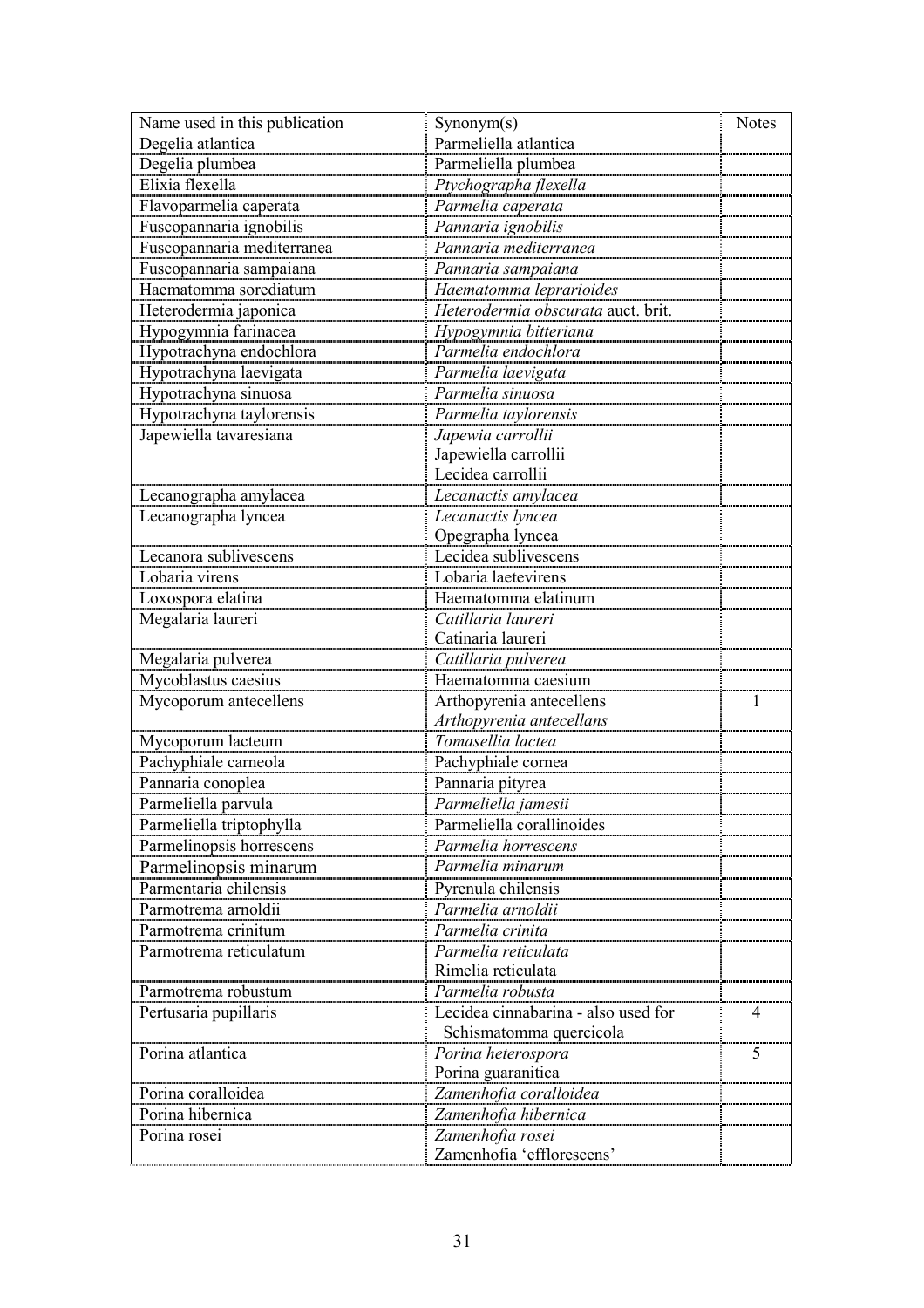| Name used in this publication            | Symonym(s)                               | <b>Notes</b> |
|------------------------------------------|------------------------------------------|--------------|
| Pseudocyphellaria intricata              | Pseudocyphellaria thouarsii agg. - also  |              |
|                                          | used for Pseudocyphellaria norvegica     |              |
| Pseudocyphellaria norvegica              | Pseudocyphellaria thouarsii agg. - also  |              |
|                                          | used for Pseudocyphellaria intricata     |              |
| Punctelia reddenda                       | Parmelia reddenda                        |              |
| Pycnora sorophora                        | Hypocenomyce sorophora                   |              |
| Pycnora xanthococca                      | Hypocenomyce xanthococca                 |              |
| Pyrenula chlorospila                     | Pyrenula nitida pre-1980 - also used for | 6            |
|                                          | Pyrenula macrospora                      |              |
| Pyrenula macrospora                      | Pyrenula nitida pre-1980 - also used for |              |
|                                          | Pyrenula chlorospila                     |              |
| Pyrenula occidentalis                    | Pyrenula harrisii                        |              |
|                                          | Pyrenula neglecta                        |              |
| Schismatomma quercicola                  | Lecidea cinnabarina - also used for      |              |
|                                          | Pertusaria pupillaris                    |              |
| Sclerophora pallida                      | Sclerophora nivea                        |              |
| Sticta canariensis (free-living green-   | Sticta canariensis p.p.                  | 8            |
| algal morph)                             | see next                                 |              |
| Sticta dufourii [cyanobacterial morph of | Sticta canariensis p.p.                  | 8            |
| S. canariensis]                          | see previous                             |              |
| Thelotrema macrosporum                   | Thelotrema monosporum                    |              |
| Thelotrema petractoides                  | Thelotrema subtile                       |              |
| Xylographa parallela                     | Xylographa parella                       |              |

#### Footnotes

- 1 spelling [orthographic] correction
- 2. between about 1960 and 1980, British authors used the name "Arthopyrenia cinereopruinosa" for what is now known as Anisomeridium ranunculosporum, an obligately lichenized species. There is, however, a species that correctly goes by the name of Arthopyrenia cinereopruinosa, but this is an apparently non-lichenized species confined to smooth bark (especially of hazel and young ash).
- 3 between about 1960 and 1980, British authors used the name "Arthonia didyma" for what is now A. vinosa. The species now correctly known as A. didyma was at that time known incorrectly by the name "A. *lurida*" (= A. *spadicea*), or by the synonym A. aspersella. NB: at the same time, authors in continental Europe incorrectly used "A. lurida" for A. vinosa.
- 5 there is an unresolved problem over the correct name to apply to the southern species from SW Ireland, Devon and S Wales that has been previously listed as P. guaranitica and P. heterospora. The current name is taken here to be P. atlantica (Erichsen) P.M. Jørg., whose type is from Tenerife in the Canary Islands.
- 6 prior to about 1980, the name "Pyrenula nitida" as used by British authors mainly referred to P. macrospora and often also P. chlorospila. However, the true P. nitida, a more continental species, is present in the New Forest and at a few sites further east in southern England. It should be regarded as a 'Bonus' species when found.
- 7 prior to about 1988, the name "Lecidea cinnabarina" was misapplied by British authors, and this species in its true sense is not correctly reported from the British Isles. The British material concerned has since been identified as either *Pertusaria pupillaris* or Schismatomma quercicola. These are used as alternatives in the RIEC and NIEC.
- 8 Where "Sticta canariensis" occurs in the tables, this refers only to free-living, green-algal morphs. For the cyanobacterial (blue-green) morphs, with or without attached lobes of the green algal morph, the traditional name "Sticta dufourii" is used, even though this is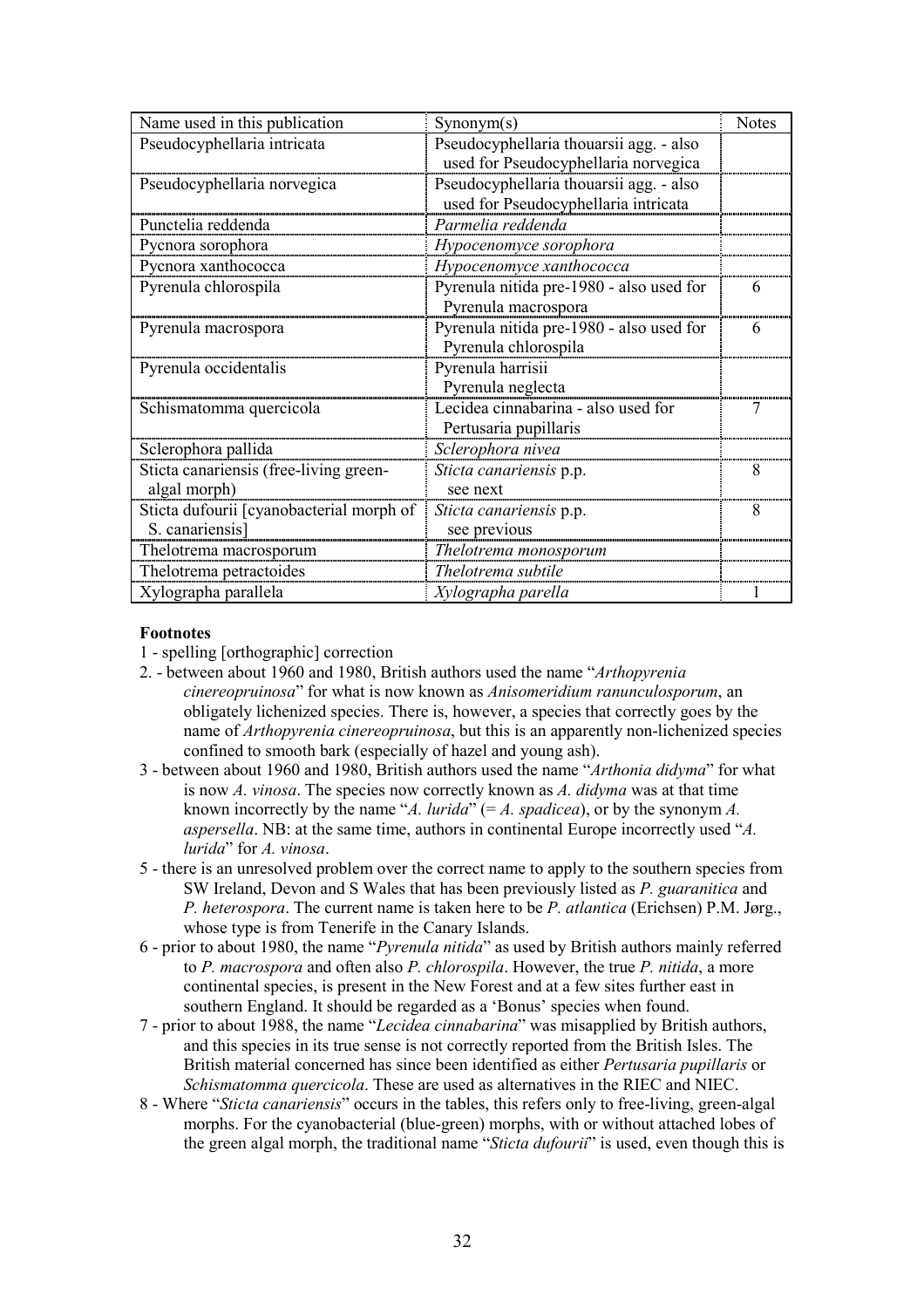incorrect according to the International Code of Botanical Nomenclature. The reason for this approach, is that only the free-living, green-algal morph has Red Data Book status, and using the same name for both morphs gives rise to confusion when assessing species lists.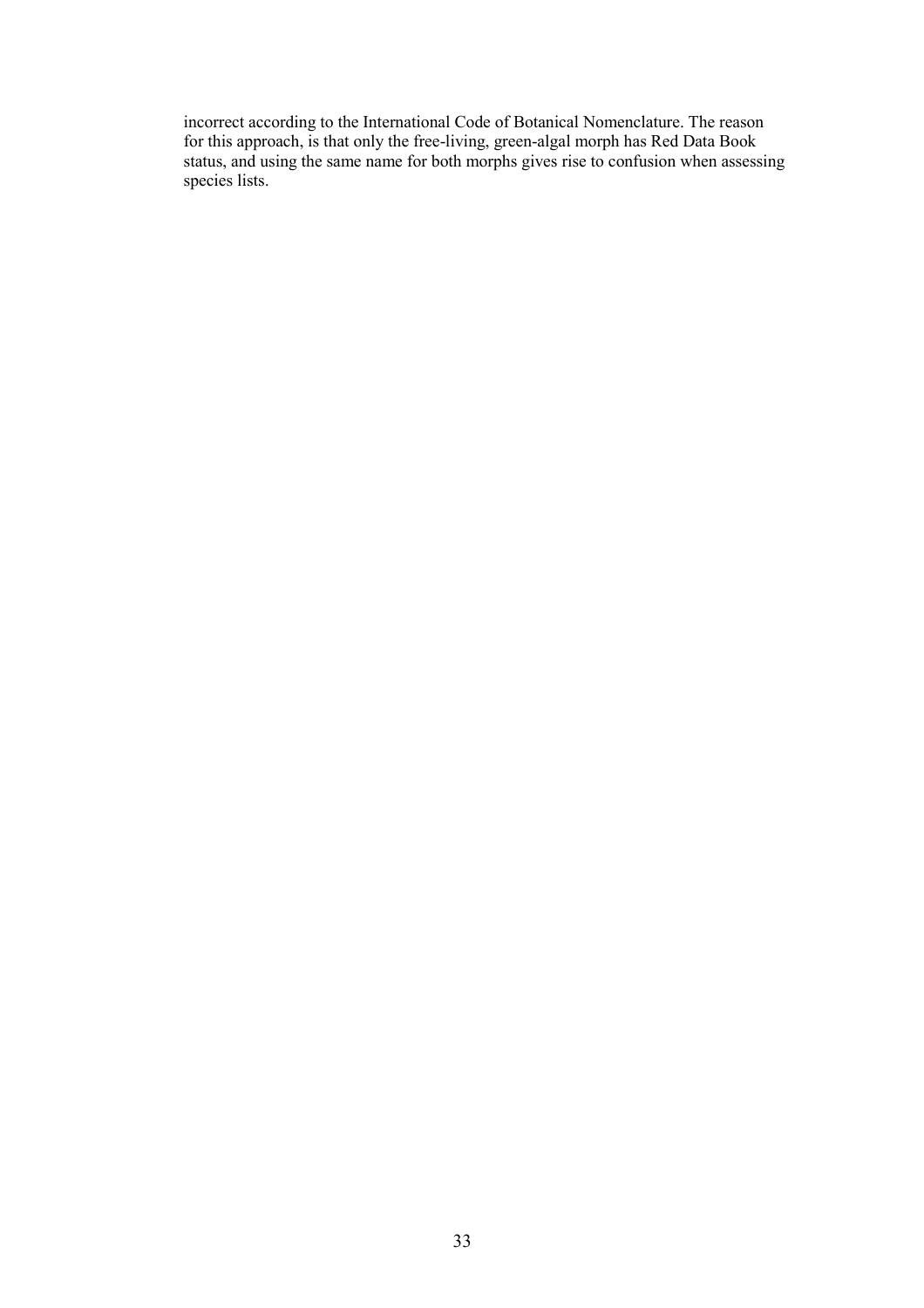# Index to lichen taxa Names in italic type are synonyms or misapplied names, and these are dealt with in Appendix 1 (pp. 30–33).

Agonimia allobata 13, 16 A. octospora 13 Alectoria sarmentosa 20, 24 Anaptychia ciliaris 13 Anisomeridium ranunculosporum 12, 13 Arthonia anglica 13 A. anombrophila 13, 14 A. arthonioides 13, 23 A. astroidestera 13, 17 A. astroidestra A. cinnabarina 16 A. didyma pre-1980 A. elegans 16 A. ilicina 13, 14, 17 A. ilicinella 14 A. leucopellaea 14, 20, 24 A. stellaris 14 A. tumidula A. vinosa 12–14, 16, 20, 24 A. zwackhii 13, 16 Arthopyrenia antecellans A. antecellens A. cinereopruinosa p.p. A. ranunculospora A. subcerasi 23 Arthothelium dictyosporum 15, 23 A. ilicinum A. lirellans 14, 17 A. macounii 14 A. orbilliferum 14, 17 A. reagens Bacidia beckhausii 16 B. biatorina 13, 14, 17 B. circumspecta 13, 16 B. epixanthoides B. hegetschweileri B. igniarii 16, 23 B. subincompta 13, 16 B. vermifera 16, 22, 23 Bactrospora homalotropa 14, 17 Biatora chrysantha 14, 16 B. epixanthoides 13, 14, 16, 17 B. gyrophorica B. sphaeroides 12–14, 16 B. vernalis 14 Biatoridium spp. 16 Biatorina atropurpurea Blarneya hibernica 17 Bryoria bicolor 15 B. capillaris 20, 25 B. furcellata 19, 20, 25 B. fuscescens 15

Buellia arborea 23 B. arnoldii 23 B. erubescens 13, 14 B. griseovirens 15 B. hyperbolica 13 B. sanguinolenta 19, 23 Bunodophoron melanocarpum 13, 15 Caliciales 16 Calicium spp. 16 Calicium diploellum 17 C. lenticulare 14, 15 C. parvum 20, 25 C. subquercinum Caloplaca flavorubescens 23 C. herbidella 13 C. lucifuga 13 Catapyrenium psoromoides 16 Catillaria alba 13, 16 C. atropurpurea C. globulosa 16, 23 C. laureri C. neuschildii C. pulverea C. sphaeroides Catinaria atropurpurea 12, 13, 16 C. laureri C. neuschildii 16, 23 Cavernularia hultenii 20, 25 Cetrelia olivetorum s. lat. 13–15 Chaenotheca spp. 13, 16 Chaenotheca brunneola 20, 24 C. chrysocephala 20, 24 C. ferruginea 13 C. trichialis 20, 24 C. xyloxena 20, 25 Chaenothecopsis spp. 16 Chaenothecopsis pusiola 19, 20, 25 Chrysothrix chrysophthalma 20 Cladonia botrytes 20, 25 C. caespiticia 13 C. cenotea 19, 20, 25 C. luteoalba 15 C. parasitica 13, 16 Collema fasciculare 14, 16, 17 C. fragrans 13 C. furfuraceum 13, 16 C. nigrescens 13, 14, 17 C. subflaccidum 13, 14 C. subnigrescens 13, 14, 17 Cresponea premnea 12–14 Cryptolechia carneolutea 13 Cyphelium spp. 16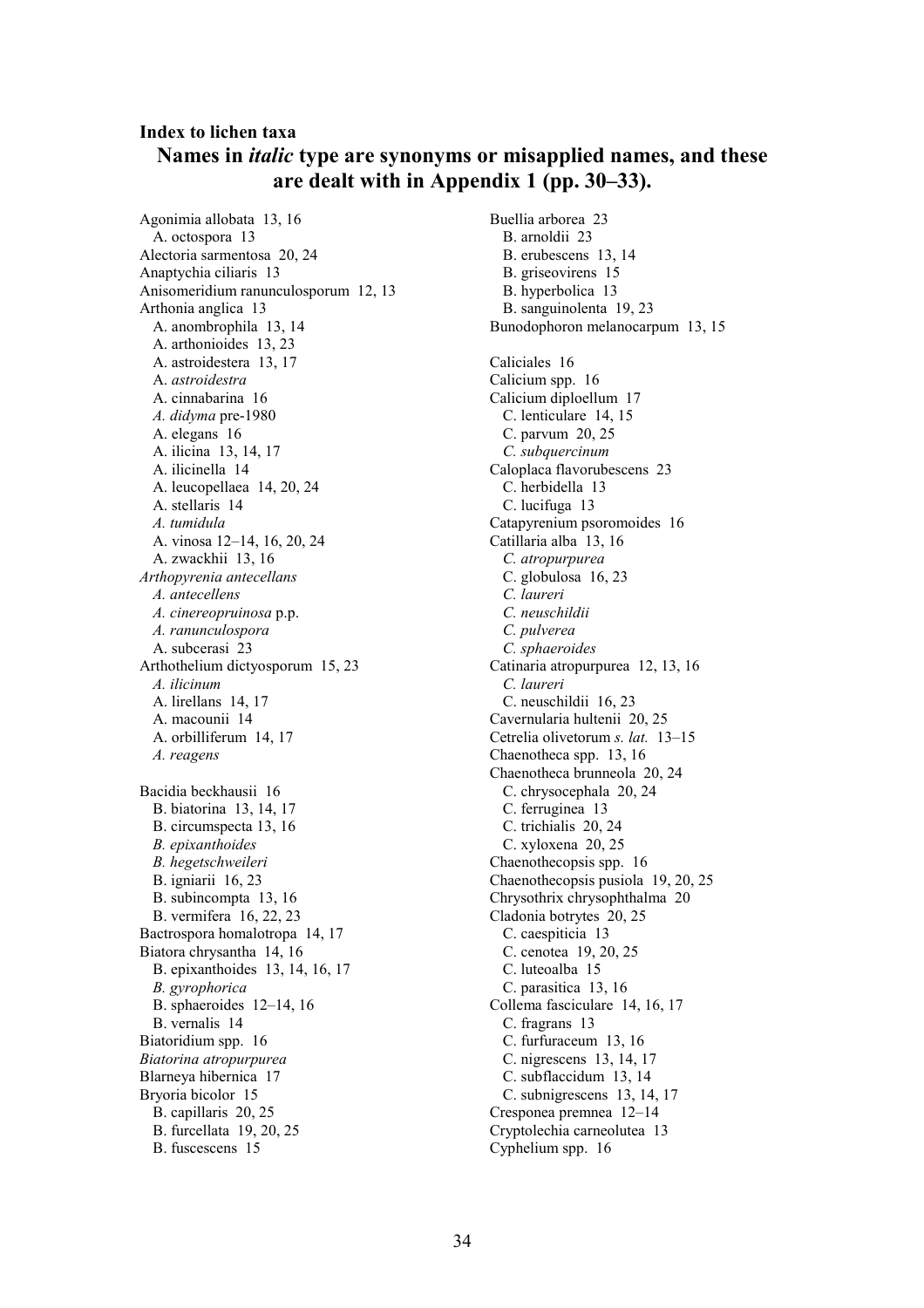Cyphelium inquinans 20, 25 C. tigillare 20, 25 Degelia atlantica 12, 13, 20, 25 D. plumbea 12, 13, 16, 20, 25 Dimerella lutea 12, 17 Elixia flexella 20, 24 Enterographa crassa 12, 14, 16 E. sorediata 13 Flavoparmelia caperata 16 Fuscidea arboricola 23 Fuscopannaria spp. 20 Fuscopannaria ignobilis 6, 16 F. mediterranea 13, 16 F. sampaiana 13, 14, 17 Gomphillus calycioides 14 Graphina ruiziana 14, 15, 17 Graphis alboscripta 4, 14 G. scripta 6 Gyalecta derivata 2 G. ulmi 16 Haematomma caesium H. elatinum H. leprarioides H. sorediatum 4, 17 Hafellia arnoldii H. sanguinolenta Heterodermia japonica 13–15, 17 H. obscurata auct. brit. Hypocenomyce anthracophila 19, 22, 23 H. friesii 20, 24 H. leucococca 19, 23 H. sorophora H. xanthococca Hypogymnia bitteriana H. farinacea 23 Hypotrachyna endochlora 13–15, 17 H. laevigata 15, 17, 20, 25 H. sinuosa 13, 15 H. taylorensis 13–15, 17 Imshaugia aleurites 20, 24 Japewia carrollii J. subaurifera 23 Japewiella carrollii J. tavaresiana 15, 17 Lecanactis amylacea L. grumulosa L. homalotropa L. lyncea L. premnea L. subabietina 13, 14 Lecanographa amylacea 13 L. lyncea 12, 13

Lecanora cadubriae 19, 20, 25 L. jamesii 13, 17 L. mughicola 19, 23 L. quercicola 13 L. sublivescens13 Lecidea botryosa 20, 25 L. cinnabarina L. doliiformis 15 L. epixanthoidiza p.p. L. hypopta 20, 24 L. leprarioides 19, 23 L. porphyrospoda 19, 23 L. sublivescens L. turgidula 20, 24 Lecidella subviridis 19, 23 Leproloma membranaceum 15 Leptogium brebissonii 14, 17 L. burgessii 13, 14, 17 L. cochleatum 13, 14, 17 L. coralloideum 17 L. cyanescens 13 L. hibernicum 14, 17 L. juressianum 4, 17 L. lichenoides 13, 17 L. saturninum 14, 16 L. teretiusculum 13 Lobaria spp. 20, 25 Lobaria amplissima 12–14, 16, 17 L. laetevirens L. pulmonaria 12, 13, 16, 17 L. scrobiculata 12–14, 16, 17 L. virens 12, 13, 16, 17 Lopadium disciforme 14, 16, 20, 24 Loxospora elatina 12, 13, 15–17, 20, 24 Megalaria grossa 13, 16, 17 M. laureri 13 M. pulverea 15, 16, 20, 24 Megalospora tuberculosa 13, 14 Melaspilea lentiginosula 18, 20, 25 Menegazzia terebrata 13, 15 Micarea adnata 20, 25 M. alabastrites 13, 15, 20, 25 M. cinerea 13 M. contexta 19, 20, 25 M. coppinsii 2 M. elachista 19, 23 M. eximia 19, 23 M. hedlundii 20, 25 M. pycnidiophora 13 M. stipitata 14, 15, 20, 25 M. synotheoides 20, 25 Microcalicium spp. 16 Microcalicium ahlneri 20, 24 M. disseminatum 20, 25 Mycobilimbia epixanthoides M. pilularis Mycoblastus affinis 20, 24 M. alpinus 20, 25 M. caesius 15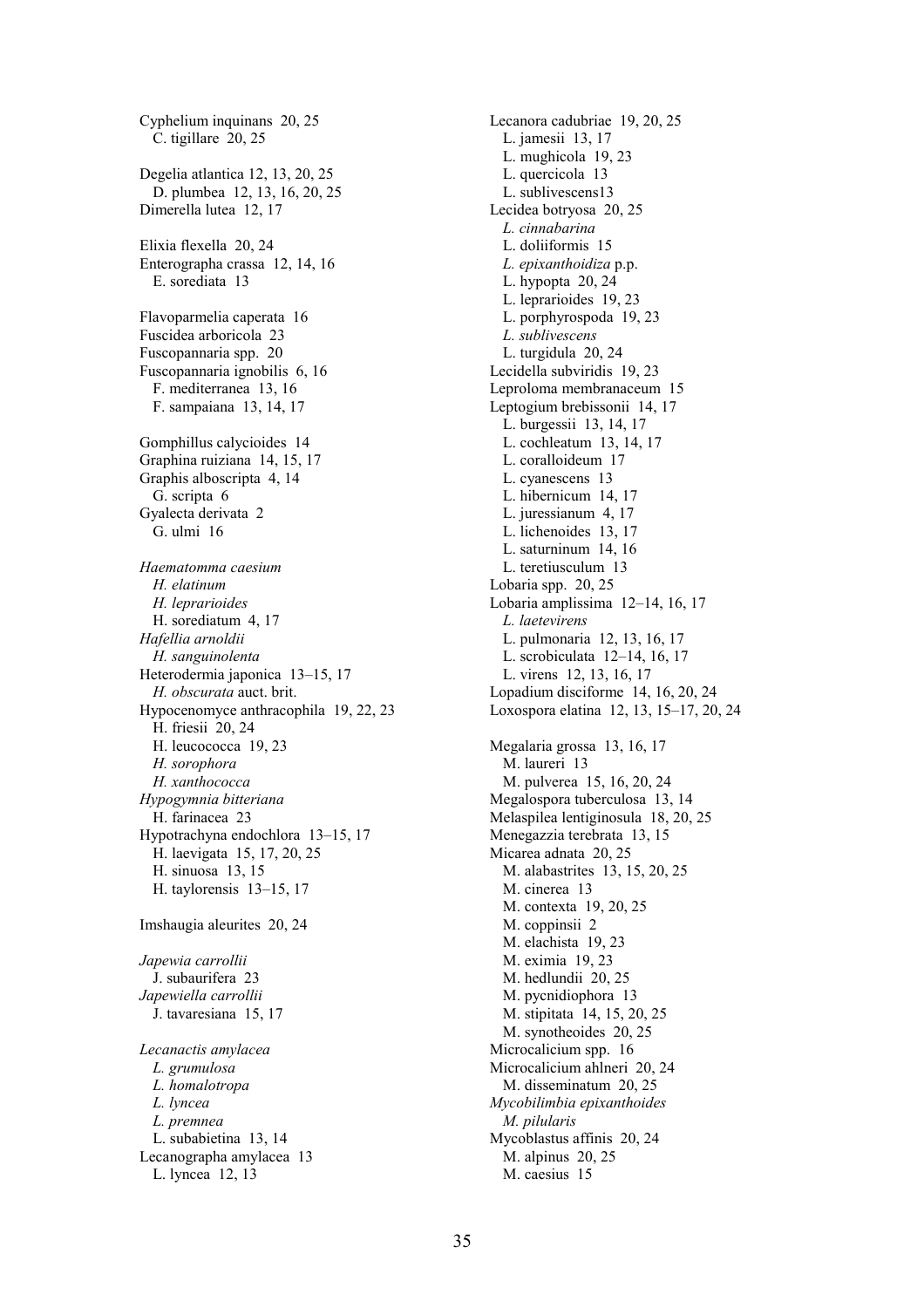M. sanguinarius 15 Mycoporum antecellens 13 M. lacteum 13, 14, 17 Nephroma laevigatum 12, 13, 16, 17 N. parile 13, 14, 16, 17 Normandina pulchella 16 Ochrolechia inversa 13, 15, 17 O. szatalaensis 15, 17 O. tartarea 15 Opegrapha corticola 13 O. fumosa 13, 14 O. lyncea O. multipuncta 2 O. prosodea 13 Pachyphiale spp. 16 Pachyphiale carneola 12–14, 16, 17 P. cornea P. fagicola 16 Pannaria spp. 16, 20, 25 Pannaria conoplea 12, 13, 16 P. ignobilis P. mediterranea P. pityrea P. rubiginosa 13 P. sampaiana Parmelia arnoldii P. caperata P. crinita P. endochlora P. horrescens P. laevigata P. minarum P. reddenda P. reticulata P. robusta P. taylorensis Parmeliella atlantica P. corallinoides P. jamesii P. parvula 13 P. plumbea P. testacea 13, 14 P. triptophylla 12, 13, 16 Parmelinopsis horrescens 13, 15 P. minarum 13 Parmentaria chilensis 4, 14, 17 Parmotrema arnoldii 13, 14 P. crinitum 12, 13 P. reticulatum 14 P. robustum 17 Peltigera collina 12–14, 16 P. horizontalis 12, 13 Pertusaria borealis 20, 24 P. hemisphaerica 16 P. multipuncta 13, 16 P. ophthalmiza 15, 20, 25 P. pupillaris 12, 13

P. velata 13, 17 Phaeographis spp. 13 Phaeographis lyellii 17 P. smithii 13 Phyllopsora rosei 13, 14, 17 Platismatia norvegica 15, 20, 25 Polyblastia allobata Polychidium dendriscum 14 Porina atlantica 17 P. coralloidea 13, 14 P. guaranitica P. heterospora P. hibernica 13, 14, 17 P. leptalea 12 P. rosei 13, 14 Protoparmelia ochrococca 20, 24 P. oleagina 23 Pseudocyphellaria spp. 17 Pseudocyphellaria crocata 13, 14 P. intricata 13, 14 P. norvegica 13, 14 P. thouarsii agg. Ptychographa flexella Punctelia reddenda 12–14 Pycnora sorophora 23 P. xanthococca 19, 20, 25 Pyrenula chilensis P. chlorospila 12 P. dermatodes 4, 14, 17 P. laevigata 14 P. macrospora 12 P. aff. microtheca 14 P. nitida pre-1980 P. nitida s.str. 13 P. occidentalis 14 Ramonia sp. 13, 16 R. interjecta 13, 16 Rimelia reticulata Rinodina colobinoides 13 R. flavosoralifera 16 R. isidioides 12–14, 17 R. laevigata 19, 23 R. roboris 14 Schismatomma graphidioides 13, 16, 23 S niveum 13, 14 S. quercicola 12–14 Sclerophora spp. 16 S. nivea S. pallida 20, 25 S. peronella 20, 25 Sphaerophorus globosus 13, 15 S. melanocarpus Stenocybe spp. 16 Stenocybe bryophila 14, 17 S. septata 12, 13 Sticta spp. 20, 25 Sticta canariensis [free-living green-algal morph] 13, 14, 17